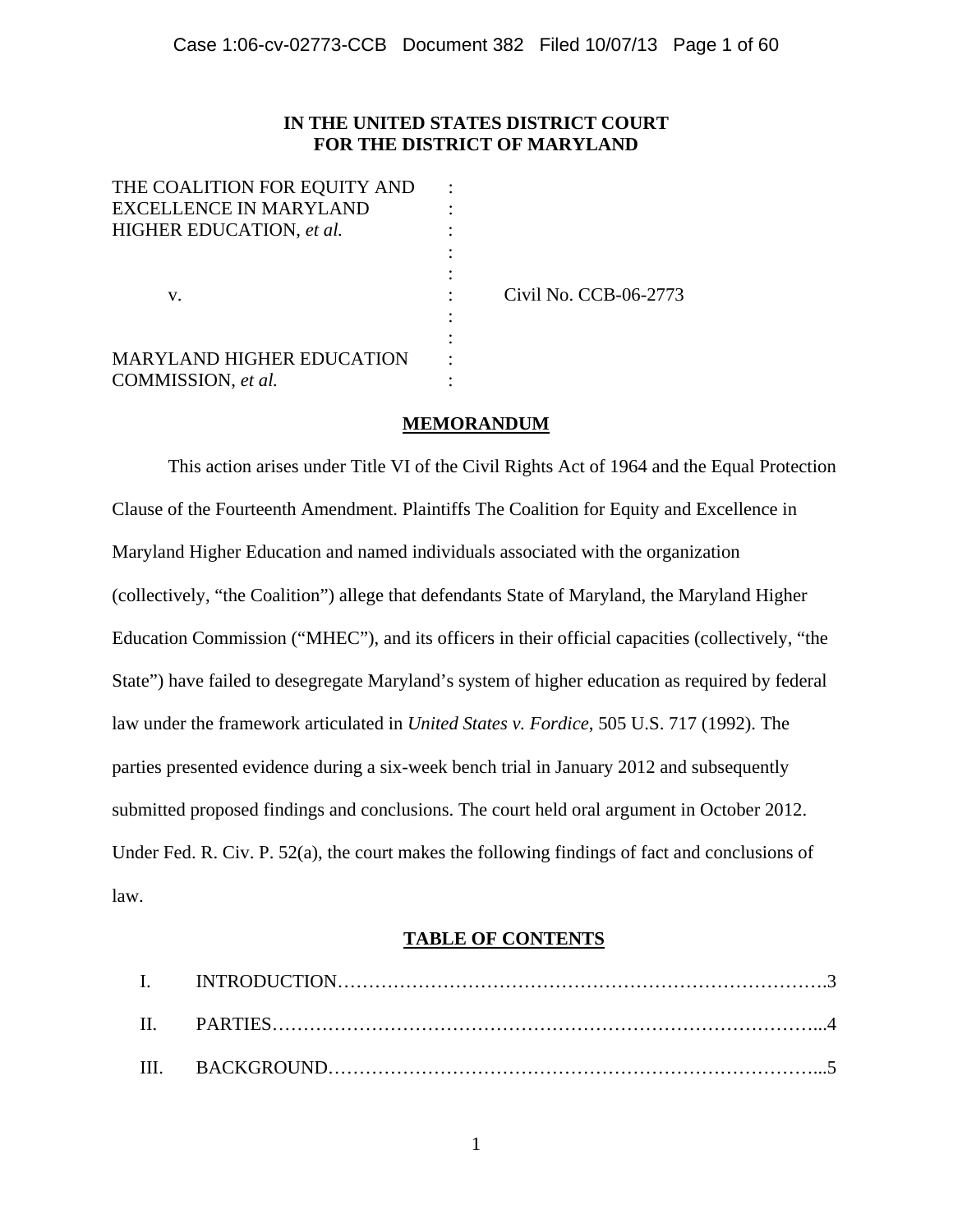| IV. |                                                                                                                   |
|-----|-------------------------------------------------------------------------------------------------------------------|
| V.  |                                                                                                                   |
| VI. | MARYLAND HAS ELIMINATED SOME BUT NOT ALL TRACEABLE DE<br>JURE ERA POLICIES AND PRACTICES AS REQUIRED BY FORDICE22 |
|     |                                                                                                                   |
|     | 1.                                                                                                                |
|     | 2.                                                                                                                |
|     | 3.                                                                                                                |
|     |                                                                                                                   |
|     | <b>B.</b>                                                                                                         |
|     |                                                                                                                   |
|     |                                                                                                                   |
|     | Other Allegedly Traceable Funding Policies and Practices41<br>3.                                                  |
|     | C.                                                                                                                |
|     | 1.                                                                                                                |
|     | 2.                                                                                                                |
|     | The State's Purported Efforts to Eliminate this Practice Have Failed50<br>3.                                      |
|     | D.                                                                                                                |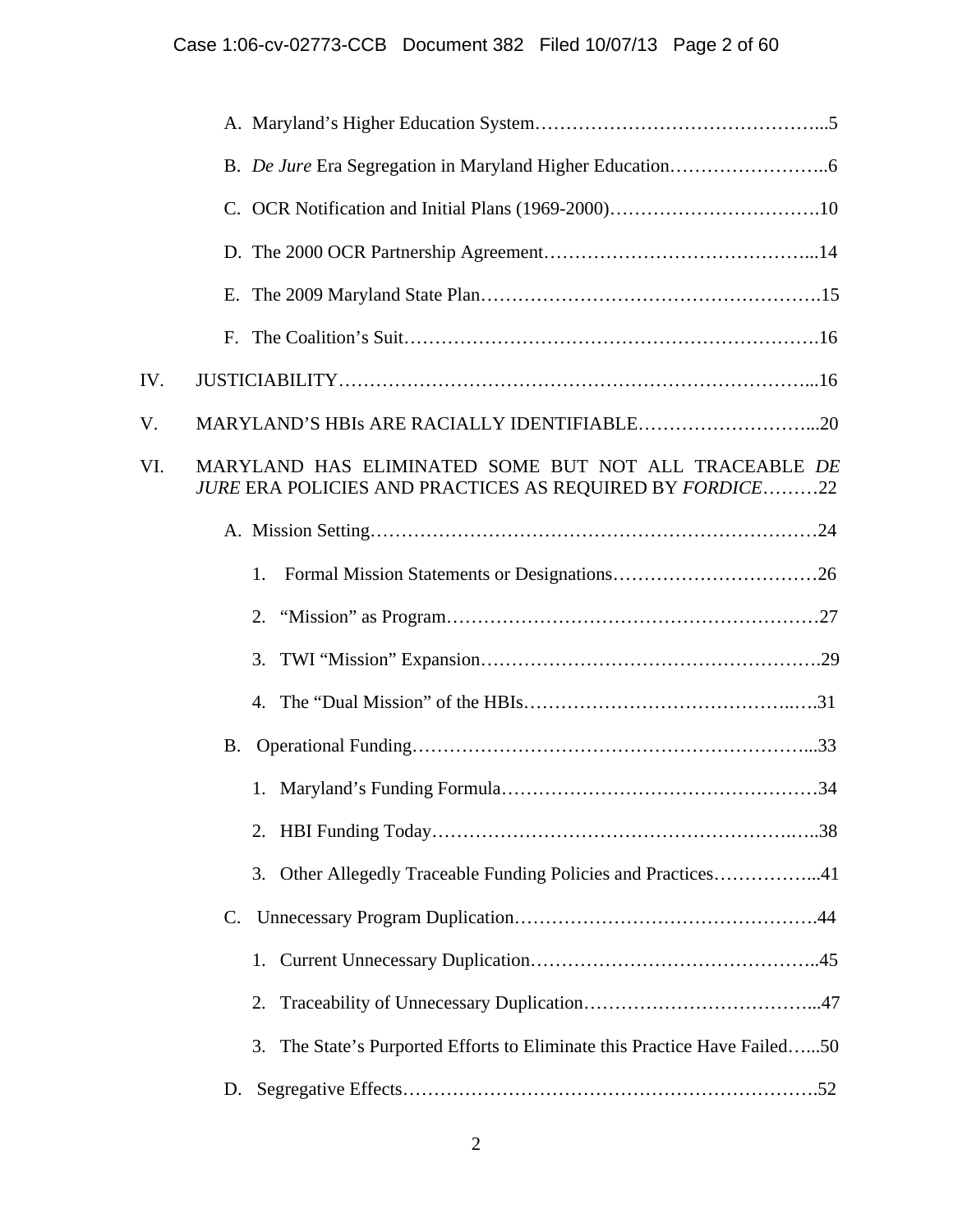# **I. INTRODUCTION**

As the parties involved in this long-running litigation agree, Maryland had a shameful history of *de jure* segregation throughout much of the past century. Public higher education opportunities for African Americans were either non-existent or decidedly inferior to the opportunities afforded to white citizens. Most of that history, briefly summarized below, is neither disputed nor excused by the State in this case.

It should also not be disputed that the State has made great progress in recognizing and attempting to rectify those wrongs. Whether that progress is sufficient to satisfy constitutional requirements, that is, whether there exist current policies or practices attributable to the State which are traceable to the *de jure* era and have continuing segregative effects, has been the subject not only of this litigation but of much debate among the academic and governmental communities, the general public, and the media. There are sincerely held beliefs on all aspects of this very difficult debate, which cannot be satisfactorily resolved by one lawsuit, and one judicial opinion. I have considered the testimony, arguments, and evidence presented by the excellent and well-prepared counsel who appeared before me, and applied the law established by the Supreme Court in *Fordice*. I find the plaintiffs have prevailed in establishing current policies and practices of unnecessary program duplication that continue to have segregative effects as to which the State has not established sound educational justification. Remedies will be required. The plaintiffs have not, however, made that showing as to the current operational funding policies and practices put in place by the State.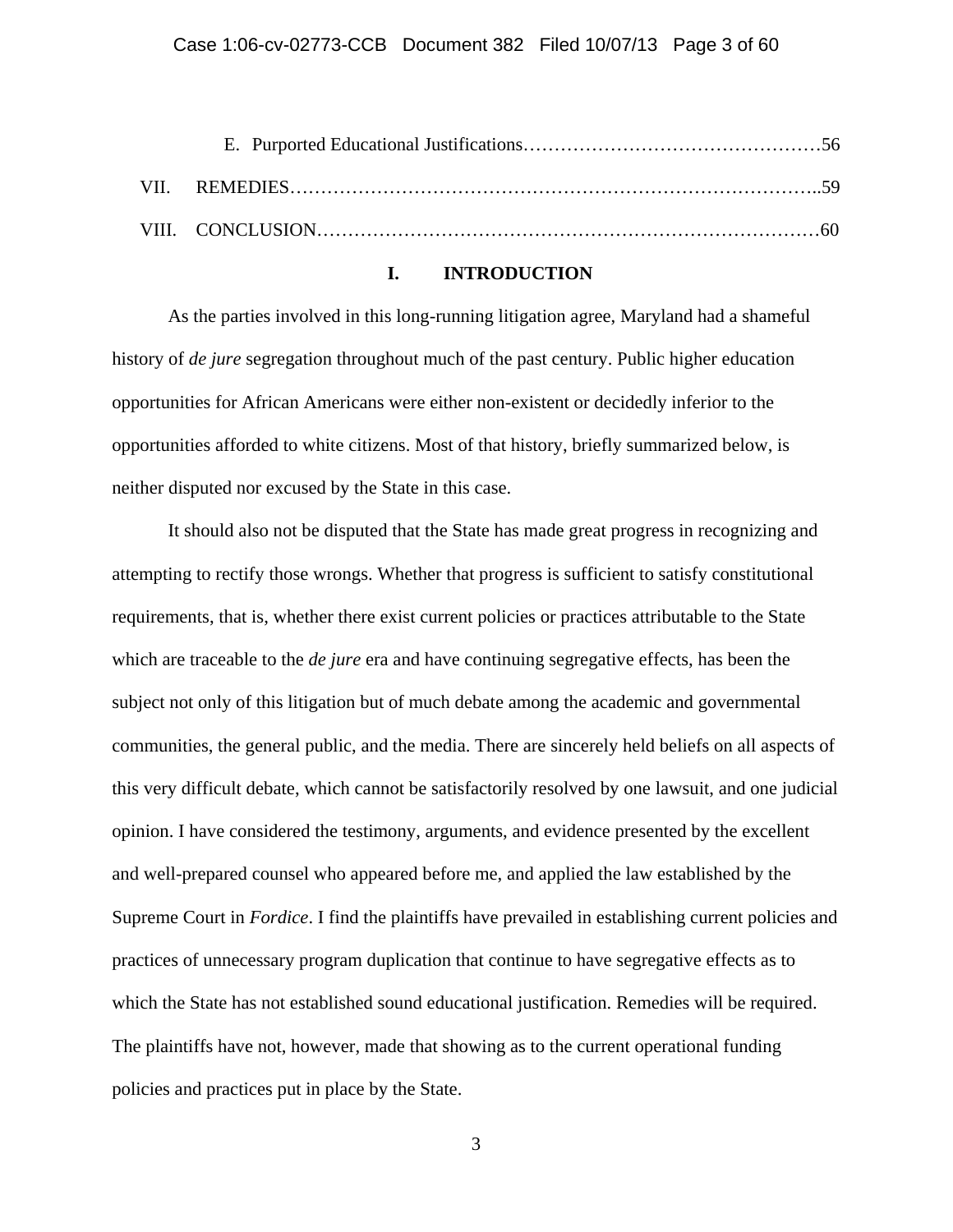# **II. PARTIES**

Plaintiff The Coalition for Equity and Excellence in Maryland Higher Education, Inc., is an organization that was founded in 2006 to support Maryland's historically black institutions of higher education ("HBIs") and promote equity between the HBIs and Maryland's traditionally white institutions ("TWIs"). (1/17/12 AM Trial Tr. 100 (Burton).) Members of the Coalition include current and former students of Maryland's HBIs. (1/17/12 PM Trial Tr. 3 (Burton).) Plaintiff Muriel Thompson is currently a doctoral candidate at Morgan State University, a Maryland HBI. (1/3/12 PM Trial Tr. 5 (M. Thompson).) Plaintiff David Burton is an alumnus of Morgan State and founder of the Coalition. (1/17/12 AM Trial Tr. 94, 100 (Burton).) Plaintiffs Chris Heidelberg and Anthony Robinson are also alumni of Morgan State. (1/9/12 PM Trial Tr. 59 (Heidelberg); 1/12/12 AM Trial Tr. 28 (Robinson).) Plaintiff Kelly Thompson is an alumna of Coppin State University, a Maryland HBI. Plaintiff Damien Montgomery was a student at Bowie State University, a Maryland HBI, when this lawsuit was filed. Plaintiff Rahsaan Simon was a student at Morgan State when this lawsuit was filed. Plaintiff Jomari Smith is Muriel Thompson's son and was a prospective candidate for a Maryland HBI. (1/3/12 PM Trial Tr. 33 (M. Thompson).) Defendant State of Maryland was added by court order on September 25, 2010. (ECF No. 164.) Defendant MHEC is an agency of the State of Maryland. MHEC's responsibilities include (a) "ensur[ing] that the State Plan for Higher Education complies with the State's equal educational opportunity obligations under State and federal law, including Title VI of the Civil Rights Act," Md. Code Ann., Educ. § 11-105(b)(2)(ii); (b) "assur[ing] that courses and programs offered are within the scope of the approved missions of the regional higher education centers," § 11-105(d)(2)(iv); and (c) developing a program for "desegregation and equal educational opportunities," § 11-105(f). Defendant Danette Gerald Howard is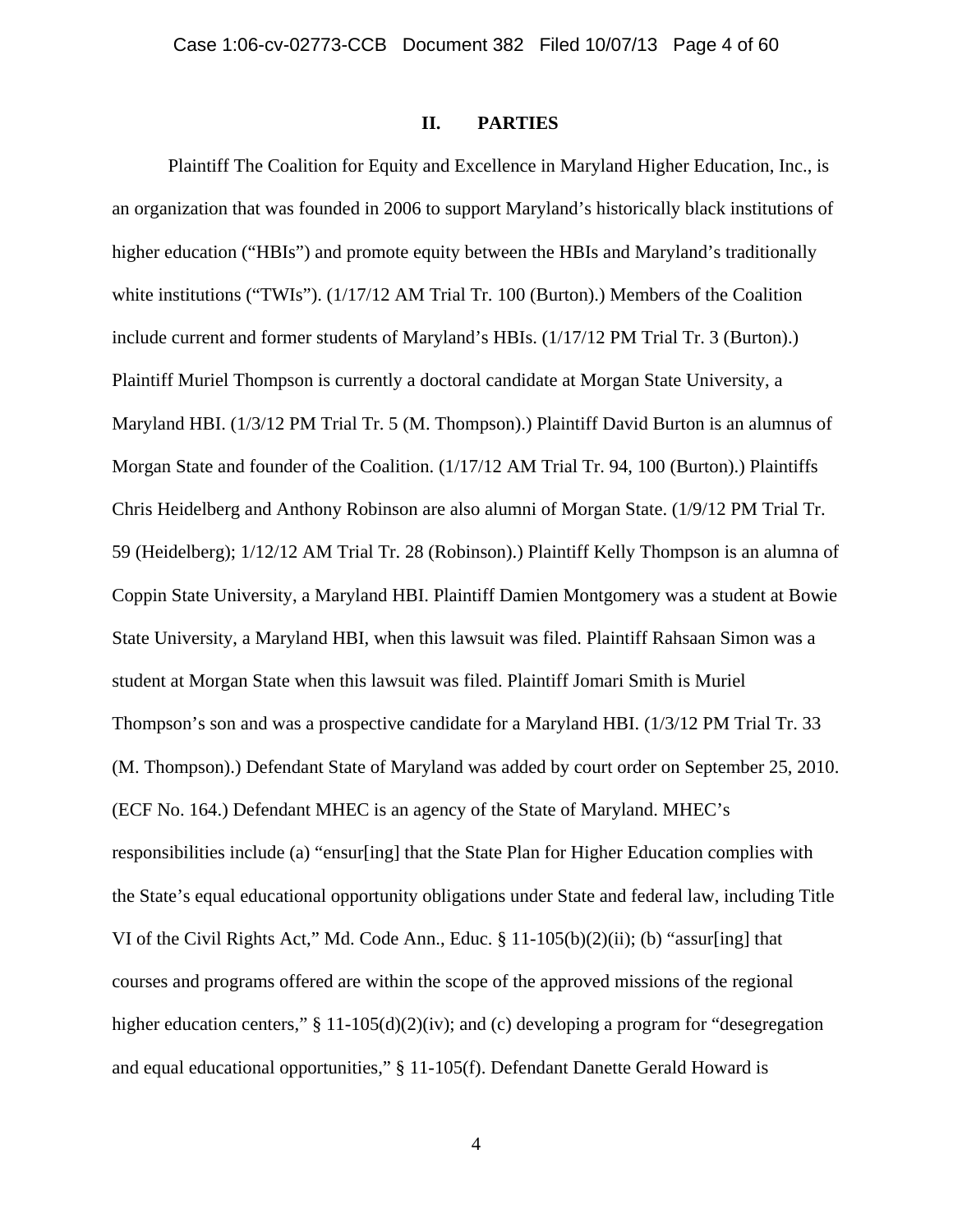Secretary of MHEC and is sued in her official capacity. Defendant Kevin M. O'Keefe was the Chairman of MHEC when this action was filed.

# **III. BACKGROUND**

# **A. Maryland's Higher Education System**

 The Maryland Charter for Higher Education is the "statement of policy for higher education in Maryland." Md. Code Ann., Educ. § 10-201*.* MHEC's duties, under the Charter, include "[a]dvis[ing] the Governor and General Assembly on statewide higher education policy; . . . [c]oordinat[ing] and arbitrat[ing] among different segments of higher education in the state; . . . grant[ing] final approval of mission statements for each public institution of higher education . . . [and] [a]ssess[ing] the adequacy of operating and capital funding for public higher education and establish[ing] operating funding guidelines based on comparison with peer institutions and other relevant criteria[.]" Md. Code Ann., Educ. § 10-207. The Maryland Education Code defines the "public senior higher education institution[s]" as Morgan State University ("Morgan"); St. Mary's College of Maryland ("St. Mary's"); and the constituent universities of the University System of Maryland ("USM"), which includes: University of Maryland, Baltimore ("UMB"); University of Maryland Baltimore County ("UMBC"); University of Maryland, College Park ("UMCP" or "College Park"); University of Maryland Eastern Shore ("UMES," formerly "Princess Anne"); University of Maryland University College ("UMUC"); Bowie State University ("Bowie"); Coppin State University ("Coppin"); Frostburg State University ("Frostburg"); Salisbury University ("Salisbury"); Towson University ("Towson"); and the University of Baltimore ("UB"). Md. Code Ann., Educ. §§ 10-101, 12-101(b)(6).

 Bowie, Coppin, Morgan, and UMES are Maryland's HBIs; UMCP, UMUC, UMB, UB, Frostburg, Salisbury, Towson, and St. Mary's are its TWIs. (OCR Partnership Agreement, PTX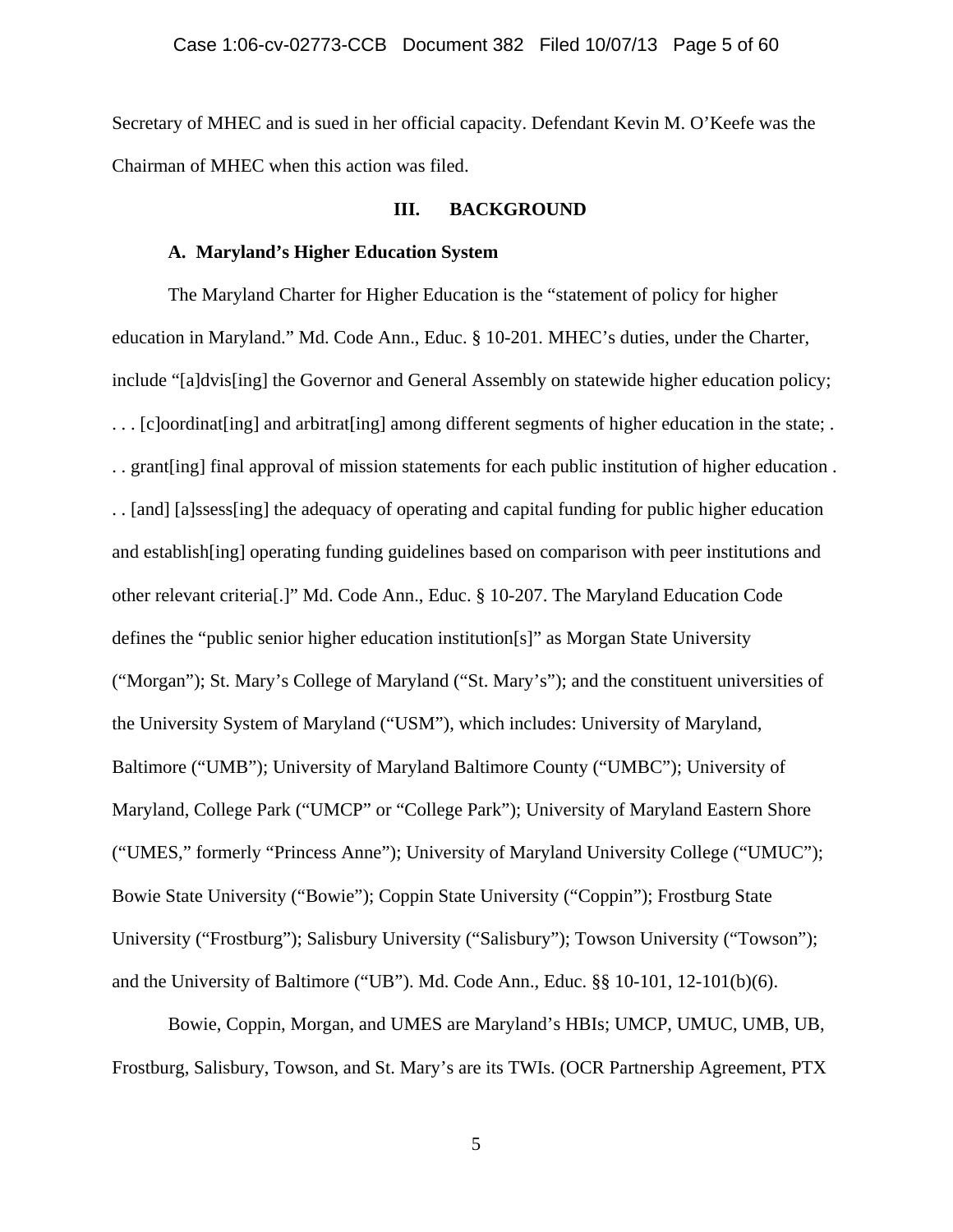4, at 5.) Morgan State University has a Board of Regents and St. Mary's has a Board of Trustees. Md. Code Ann., Educ. §§ 14-102(a), 14-402(a). The University System of Maryland is governed by a single Board of Regents. § 12-102(b). The duties of each governing board are governed by § 10-208 and include "policy[;]" "mission statements;" "goals that are consistent with the roles and missions approved for the institutions;" and "institutional budget submissions."

# **B.** *De Jure* **Era Segregation in Maryland Higher Education**

By the turn of the  $20^{th}$  century, "[o]perating under statutory direction . . . [Maryland] ha<sup>[d]</sup> established a dual system of public education, one administered for its white and one administered for its colored citizens." *(*Appellant's Brief, *Pierson v. Murray* (Md. Ct. App. 1935), PTX 773, at 9.) Prior to 1920, no public higher education opportunities existed for African Americans in Maryland. (Trial Tr. 1/5/12 AM Trial Tr. 27 (Popovich).) The state had contracted with Morgan, which was a private institution at the time, to operate UMES (at the time, it was called Princess Anne) in order to fulfill its federal 1890 land grant mandate so the state could continue to receive funding for its white land grant institution, College Park. UMES was operated merely as a college prep school, not a college campus, for black students. (*Id.* at 28-29.) Finally, by 1935, the state purchased UMES from Morgan, but UMES did not become a full-fledged college campus until the 1970s. (*Id.* at 29.)

 Throughout the last century, the Governor and the General Assembly commissioned a series of reports to examine Maryland's provision of higher education to its black citizens. These provide detailed, contemporaneous accounts of the development of Maryland's dual higher education system throughout the *de jure* era. (*See id.* at 30-32.) The first such report, conducted by the 1937 Soper Commission, found that "[a] crisis has arisen in the field of higher education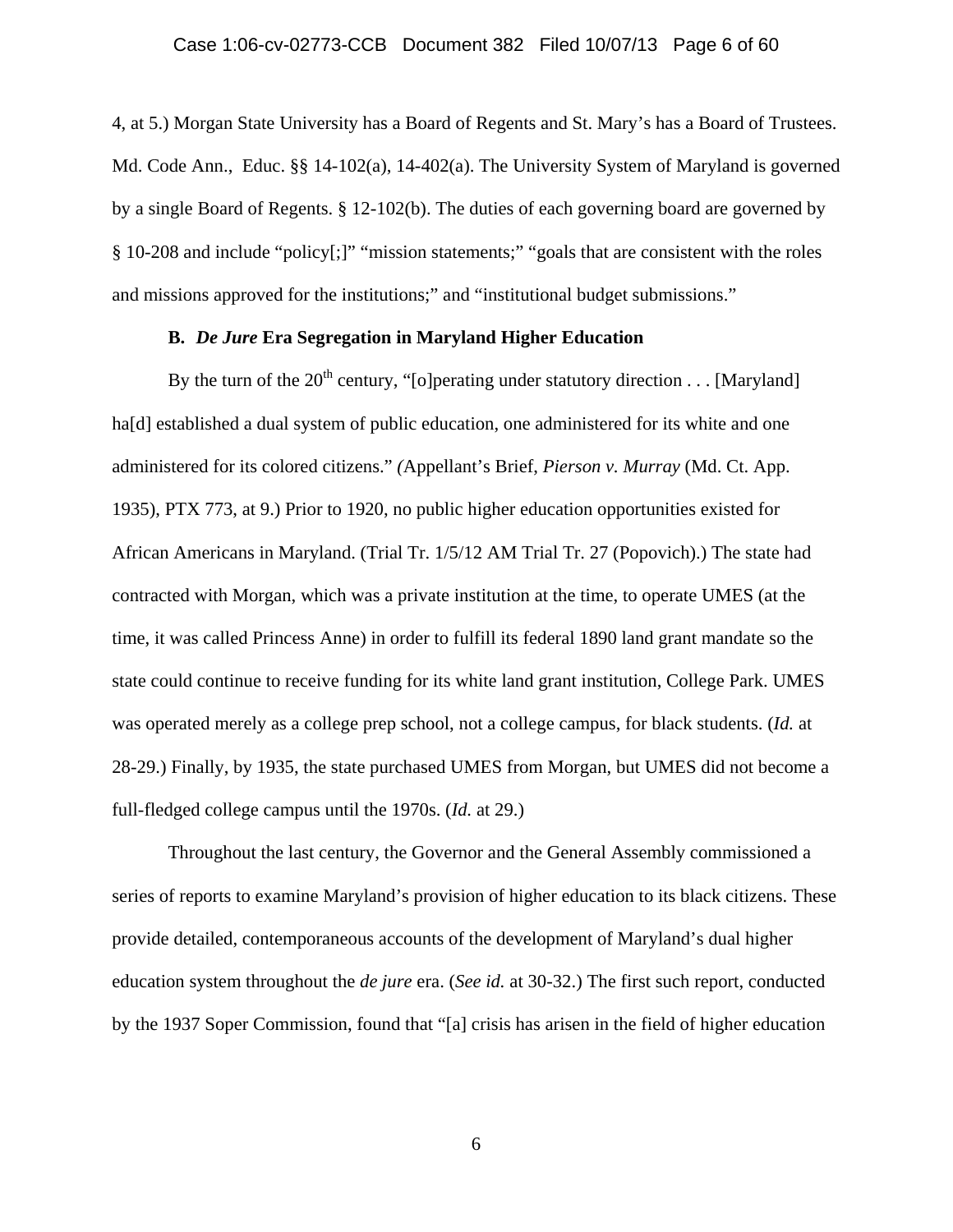### Case 1:06-cv-02773-CCB Document 382 Filed 10/07/13 Page 7 of 60

for Negroes in Maryland . . . The cause is that the State has failed to make adequate provision for

Negroes in this branch of education." (Soper Commission Report, PTX 17, at 10.)

The Commission found:

In the field of higher education, while the State has fostered white colleges for one hundred and fifty years it made its first grant to a Negro college in 1914 . . . The State organized and supported a white teacher training institution in 1866, seventy years ago. It has aided a Negro Normal School only since 1911 – twenty five years. The State of Maryland came into actual ownership of a State University for white students in 1918, since which time it has formally adopted a policy of state provision for white under-graduate, graduate, and professional education. It was not until 1935 that provision was made for Negro graduate and professional education . . . In the same year the State provided its own college for Negroes by the purchase of Princess Anne Academy from Morgan College seventeen years after the acquisition of the corresponding white institution.

(*Id.* at 146.)

 The Soper Commission summarized: "It is thus clear that the white population has had the advantage of generous state support for its higher education many years in advance of the Negro population. The contrast between the amounts of money received by the two racial groups would show, if possible of computation, an enormous differential in favor of the white race." (*Id.*) The Soper report was commissioned in the wake of a lawsuit filed by an African American who successfully petitioned to be admitted to the University of Maryland Law School in 1935. (1/5/12 AM Trial Tr. 34 (Popovich).) By this time, "Maryland . . . was starting to feel the pressure of providing for some choice because the courts seemed to be ruling against the kind of situation that existed in Maryland." (*Id.*)

 Following a recommendation of the Soper Commission, Maryland purchased Morgan in 1939 to provide a college education to African Americans in the state. (*Id.* at 34-35.) The report also recommended shuttering UMES because of "how badly [it] . . . had been supported," but this recommendation was not followed. (*Id.*)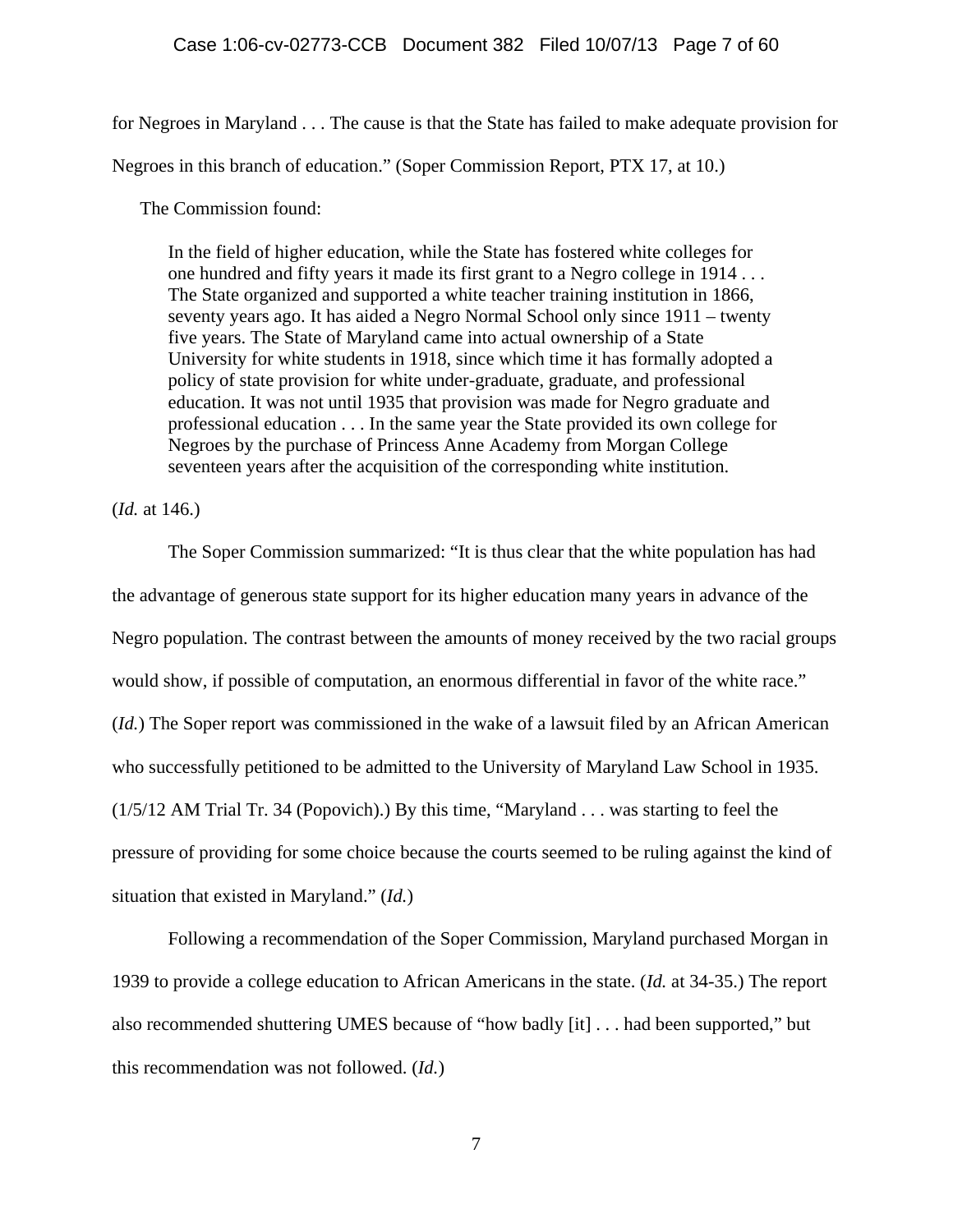### Case 1:06-cv-02773-CCB Document 382 Filed 10/07/13 Page 8 of 60

 In addition to UMES and Morgan, by this time the state also had two public teachers colleges for African Americans: Coppin and Bowie. (*Id.* at 42.) (Coppin was, at this time, run by the City of Baltimore, not the state. *Id.*) Both Coppin and Bowie were sub-standard institutions, inferior to the public white teachers colleges in Maryland, and in need of substantial improvements. (Soper Commission Report, PTX 17, at 22-24.)

 By 1947, when the Marbury Commission completed a comprehensive review of higher education in Maryland (including a review of "The Problem of Separate Institutions for Negroes"), all four of the current HBIs in Maryland were under public control. (Marbury Commission Report, PTX 18, at 77.) Morgan was defined as an "undergraduate liberal arts college;" UMES was "nominally a branch of the University of Maryland and [was] designated as the land-grant college for Negroes;" Bowie and Coppin were teachers colleges for Prince George's County and Baltimore City schools, respectively. (*Id.* at 77-78.) The commission found that "[n]one of these schools [was] equal in quality to the corresponding institution maintained for the white population." (*Id.* at 78.) The commission also noted that "[a]lthough the state maintain[ed] extensive facilities for the graduate and professional education of white persons, there [was] no provision for the equivalent training of Negroes in the state." (*Id.*)

 In a follow up report to the Marbury Commission that specifically examined the state's public HBIs, the 1950 Weglein Commission found: "It would hardly be feasible to attempt a complete separation of Negro higher education in Maryland from the higher education of white students in the state. The development of colleges for white students in the state has directly influenced the manner of establishment and growth of Negro institutions. The continuous uphill struggle on the part of the Negro colleges to secure facilities on a par with white institutions is a factor which cannot be overlooked in a survey of this kind." (Weglein Commission Report, PTX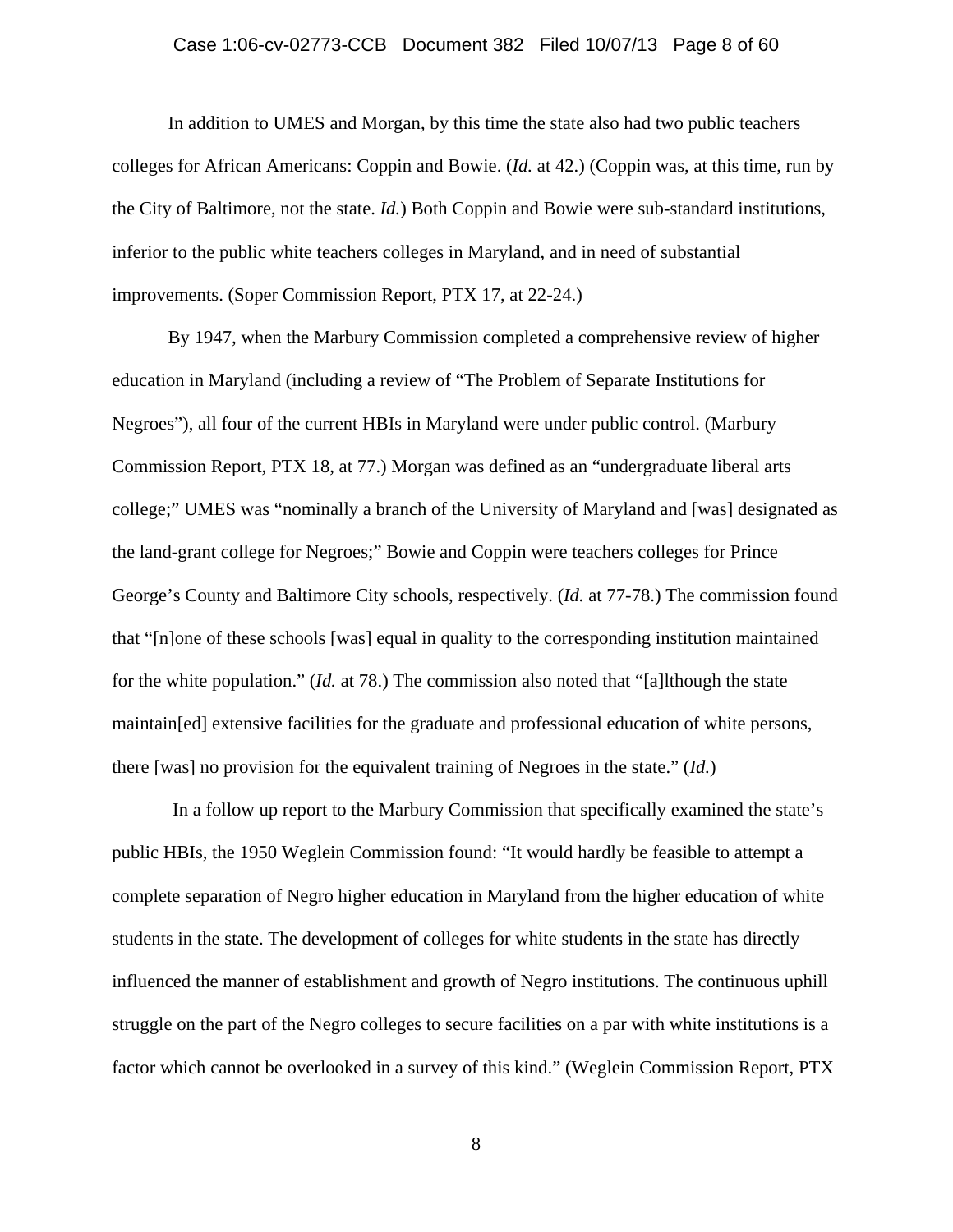### Case 1:06-cv-02773-CCB Document 382 Filed 10/07/13 Page 9 of 60

826, at 15.) The Weglein Commission made a variety of recommendations, some of which were eventually followed (such as increasing the master's degree offerings at Morgan, moving Coppin to state control, and establishing a permanent state commission on higher education). (*See id.* at 7-9.)

 In 1954, the Supreme Court decided *Brown v. Board of Education*, 347 U.S. 483 (1954), declaring that "separate but equal" was inherently unconstitutional, but Maryland continued to operate a segregated system of higher education for more than a decade after. (*See* 1/5/12 AM Trial Tr. 62-64 (Popovich); Overview of Morgan State University (Popovich Demonstrative), PTX 39, at 21, 38.) During this time, Maryland operated the University of Maryland as a comprehensive university for white students and two four-year liberal arts colleges (Morgan and UMES) for black students. (Conrad Expert Rep. I, PTX 69, at 6.) Notably, the Pullen Commission report, a comprehensive study of higher education in Maryland released after *Brown*, delineated between "white colleges" and "Negro colleges," noting that while "there [were] Negroes in graduate schools in Maryland, there are no Negro graduate schools." (Pullen Commission Report, PTX 19, at 39-40.)

 On the heels of the Pullen Commission, two "dueling" commissions, the Warfield and Frampton Commissions, issued reports recommending ways to expand and improve the system. (1/5/12 AM Trial Tr. 70-73 (Popovich).) The Frampton report criticized the Warfield Commission for failing to consider the "appropriate utilization" of the state's four HBIs. The Frampton Commission recommended, for example, that Morgan would "serve as a branch of the University of Maryland in the Baltimore area far more logically than  $\dots$  Towson[,]" as the Warfield report had recommended. (Frampton Commission Report, PTX 20, at 21.) The state ignored the Frampton Commission's recommendation, and instead of turning Morgan into the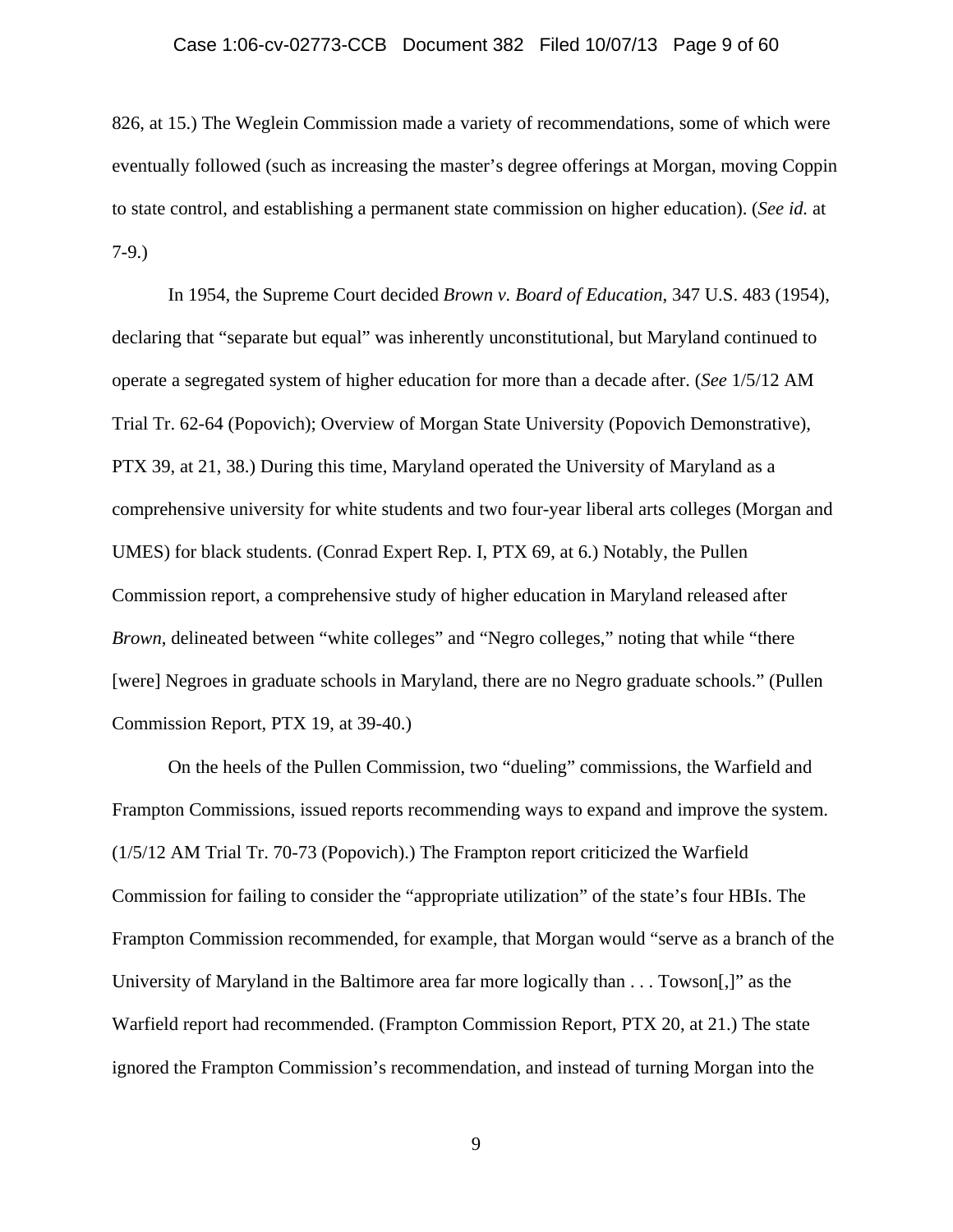### Case 1:06-cv-02773-CCB Document 382 Filed 10/07/13 Page 10 of 60

University of Maryland's Baltimore campus—to which it was well-suited—the state opted to create a new campus entirely, the University of Maryland at Baltimore County ("UMBC"). (Popovich, "Higher Education Development in the Absence of Statewide Planning" (Feb. 2010), PTX 268, at 4.) The state later acquired the University of Baltimore ("UB") in 1973. (Popovich, Historical Context (June 1, 2005), PTX 267, at 6.) The Baltimore Sun referred to the large number of public schools in Baltimore as the "mess in Baltimore." (1/5/12 AM Trial Tr. 93-94 (Popovich).) The problem of duplicative institutions in Baltimore has never been addressed. In fact, in 2007, MHEC approved the admission of freshmen at UB, which had been limited to third and fourth year undergraduates, adding an *additional* four-year institution to the region, and UB continues to seek an expansion of its four-year offerings. (1/30/12 AM Trial Tr. 17, 60-62 (Bogomolny).)

 In 1968, Maryland created the Maryland Council of Higher Education ("MCHE") which authored the state's first plan for higher education. (Popovich, Historical Context (June 1, 2005), PTX 267, at 4.) The first state plan recognized the system's segregation and the need to place unique programs at HBIs. (*Id.*) Morgan proposed becoming the state's first multi-racial institution in 1969, but the state ultimately rejected this proposal. (*Id.*)

# **C. OCR Notification and Initial Plans (1969-2000)**

 In March of 1969, what is now the Office for Civil Rights (OCR) at the Department of Education formally notified Maryland "that it was one of ten states operating a raciallysegregated system of education in violation of Title VI of the Civil Rights Act." (Conrad Expert Rep. I, PTX 69, at 12.) Maryland submitted a "State Plan" for desegregation, and OCR "requested revisions." (*Id.*) In 1970, Maryland resubmitted the plan but OCR did not respond. (*Id.*)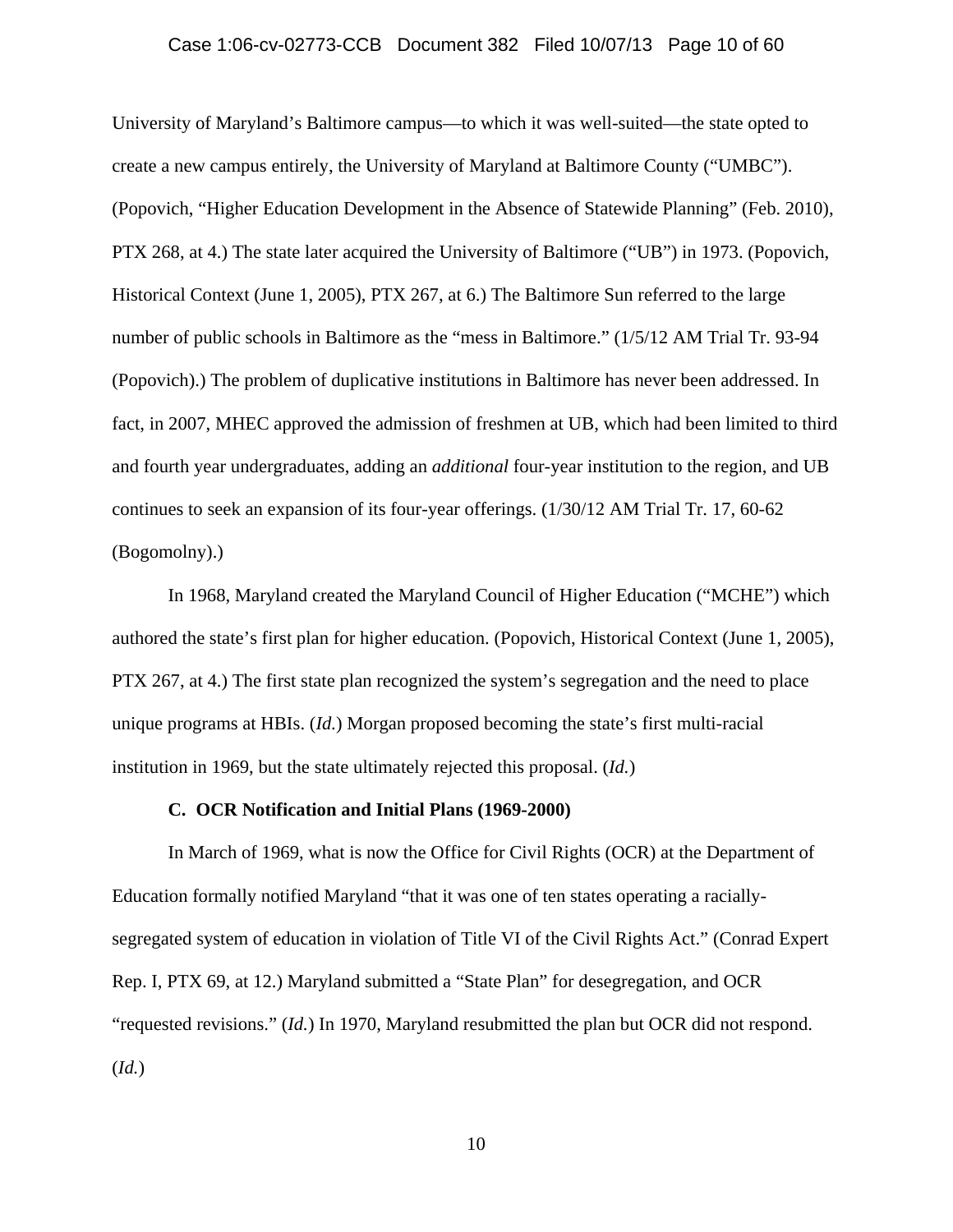### Case 1:06-cv-02773-CCB Document 382 Filed 10/07/13 Page 11 of 60

 In 1973, OCR informed Maryland that it was still not in compliance with Title VI and set a deadline of June 1973 for a new desegregation plan. (*Id.*) In February 1974, Maryland submitted a new plan to OCR, which was amended in May 1974 at the request of OCR. (Maryland Desegregation Plan (February 1974), PTX 381; Conrad Expert Rep. I, PTX 69, at 12.) The plan called for MCHE, which had no formal enforcement authority to review mission designations or academic programs, to implement the plan. (*Id.*)

 MCHE created a task force (the "Cox Task Force") to "propose ways of enhancing the role and image of predominantly black public colleges in Maryland." (Cox Task Force Report, PTX 22, at 1.) The task force determined that Maryland's HBIs "had to develop the ability to compete despite disparities." (*Id.* at 8.) It recommended, among other changes, that HBIs be given enhanced funding and that "each historically black public college should develop its own specialty areas or programs within the total state system that will broaden the appeal of the institution to a more diverse student body." (*Id.* at 20-21.) The Cox Task Force also warned that establishing the University of Baltimore as a public college would have a negative effect on Morgan and Coppin, and it recommended that, at most, UB operate only as a "third and fourth year and postgraduate" institution. (*Id.* at 24-25.)

 Maryland's plan was accepted by OCR in June 1974. ("A Plan to Assure Equal Postsecondary Educational Opportunity 1985-1989" (June 1985), PTX 305, at 13). But, shortly thereafter, in response to a "mid-year desegregation status report," OCR informed Maryland that it had failed to execute its plan "promptly and vigorously" and that, unless remedial actions were taken, enforcement proceedings would be initiated. (*Id.*) In December 1975, OCR informed Maryland that it was referring the matter to the now Department of Education's Office of General Counsel and requesting "administrative fund termination proceedings." (*Id.*) In January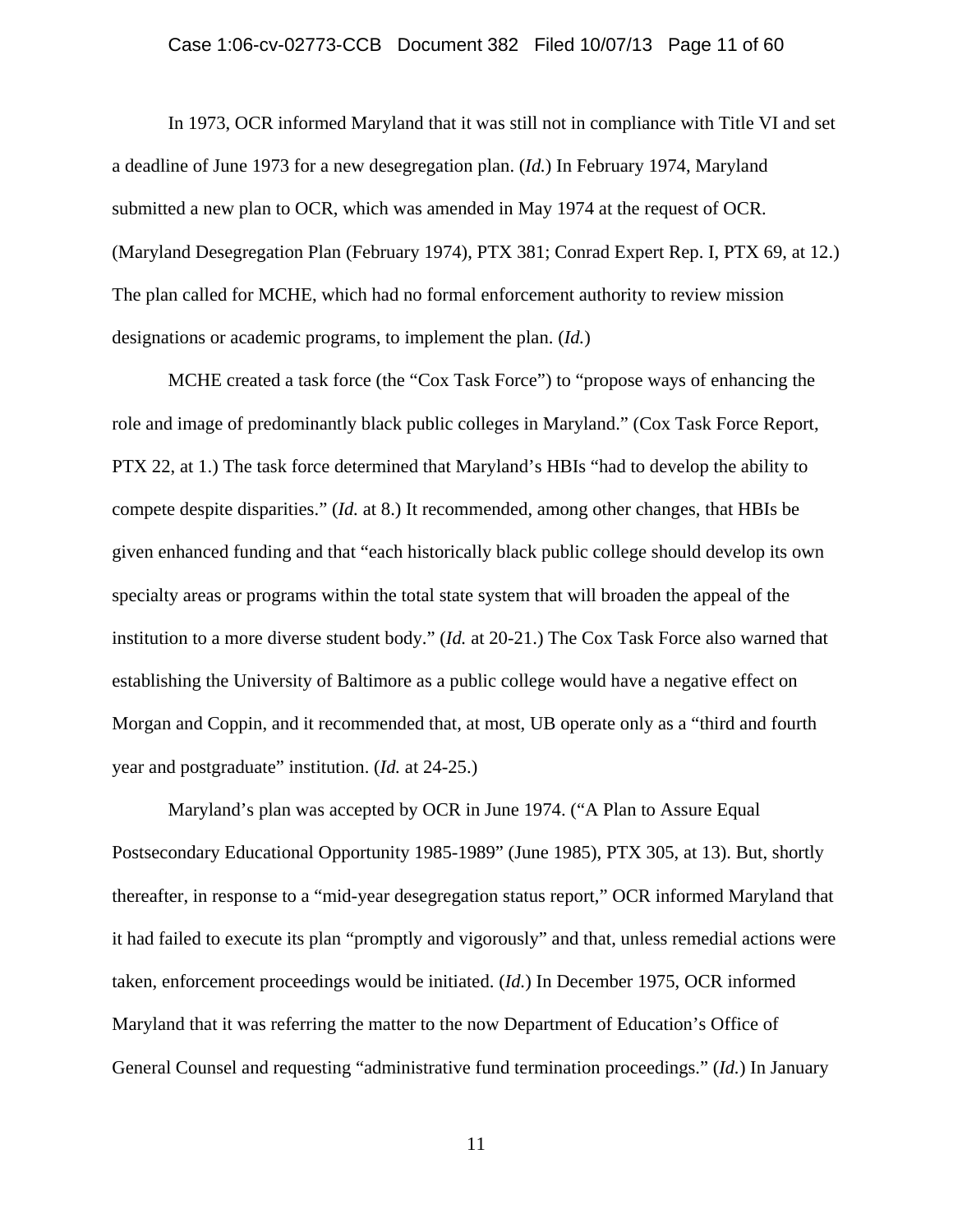### Case 1:06-cv-02773-CCB Document 382 Filed 10/07/13 Page 12 of 60

1976, before such proceedings began, Maryland filed suit against OCR seeking an injunction restraining OCR from initiating any administrative fund termination. (*Id.*) In *Mandel v. U.S. Dep't of Health, Education, and Welfare*, 417 F. Supp. 57 (D. Md. 1976), the court granted an injunction requiring OCR to take certain steps before any further enforcement proceedings could commence. (*Id.*)

 Concerned about the eventual approval of OCR's enforcement authority, however, Maryland began desegregating its TWIs "very quickly" in order to prevent its higher education funding from being cut off. (1/5/12 AM Trial Tr. 86 (Popovich).) This desegregation was largely one-directional, with a substantial number of black students entering TWIs but not the other way around. (*Id.* at 89; *see* "Second Annual Desegregation Status Report" (Vol. III, Feb. 1976), PTX 455, at 9; "A Plan to Assure Equal Postsecondary Educational Opportunity 1980-1985" (December 1980), PTX 263, at 56.) In fact, the percentage of white students attending HBIs was at its highest in the mid-1970s, and, with some exceptions, declined thereafter. (*See* "Trends in White Graduate Students at Historically Black Institutions in Maryland" (October 2009), PTX 184, at 1). "In 1972, white students attending [HBIs] accounted for over 8% of the total white graduate/professional students attending public campuses statewide. Currently, only 2% of white students pursuing advanced degrees are enrolled at an HBI." (*Id.*) In 1976, the HBIs reported 18.2% white undergraduate enrollment. ("Second Annual Desegregation Status Report" (Vol. III, Feb. 1976), PTX 455, at 7, 11). By 2008, the enrollment of white undergraduates at HBIs was 3.35%. (Conrad Demonstrative Exhibits, at 32 (citing HBI Enrollment Data, PTX 740).)

 In 1975, the Maryland General Assembly also passed legislation designating Morgan the state's "urban university" and giving the school doctoral granting authority. (Overview of Morgan State University (Popovich Demonstrative), PTX 39, at 40; *see also* Md. Code Ann.,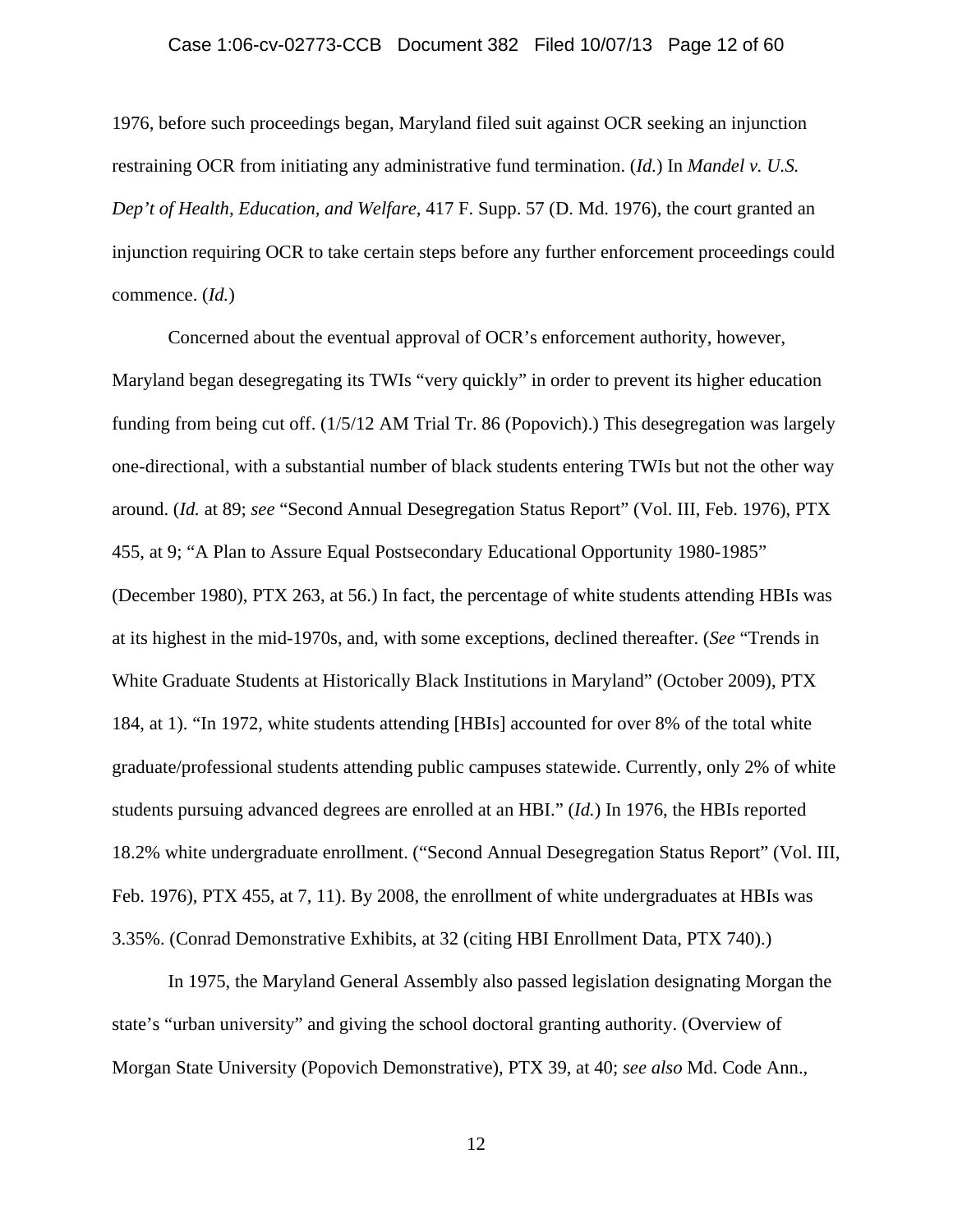Educ. § 14-101(b).) However, by 1981, representatives of Morgan testified at a special legislative session that the school's ability to develop programs had been hampered by Maryland's focus on having Morgan's programs be "urban oriented." (Popovich, Historical Context (June 1, 2005), PTX 267, at 8.) Until 1994, only one doctoral program was approved at Morgan. (*Id.* at 7-9; Overview of Morgan State University (Popovich Demonstrative), PTX 39, at 40.)

 By 1985, Maryland and OCR settled their ongoing litigation and jointly approved a new desegregation plan that stated it "fully conform[ed] with Title VI of the Civil Rights Act." ("A Plan to Assure Equal Postsecondary Educational Opportunity 1985-1989" (June 1985), PTX 305, at 14.) Following the expiration of the 1985 desegregation plan, Maryland submitted a final report in 1991 on the state's performance in meeting its goals. ("Plan to Assure Equal Postsecondary Educational Opportunity 1985-1989 Final Report" (May 1991), PTX 44.) The state did not meet its desegregation goals in terms of the percentage of other race enrollment at the HBIs. (*Id.* at 58.) The state also had set a goal of implementing 25 new programs at the HBIs, but had only implemented 13 new programs. (*Id*. at 14.) OCR issued no findings and had no correspondence with Maryland regarding desegregation of the HBIs between the end of the 1985 plan and 1999. (1/9/12 AM Trial Tr. 27-28 (Popovich.).) In 1994, however, Maryland did issue a "Notice of Application of Supreme Court Decision" following the *Fordice* opinion and indicated that it would apply *Fordice* "to all pending Title VI evaluations of statewide higher education systems with OCR-accepted desegregation plans that have expired, including Maryland." (OCR Partnership Agreement, PTX 4, at 7; Conrad Expert Rep. I, PTX 69, at 16.)

 During this time, beginning in 1988, Maryland also reorganized its public higher education system. (Overview of Morgan State University (Popovich Demonstrative), PTX 39, at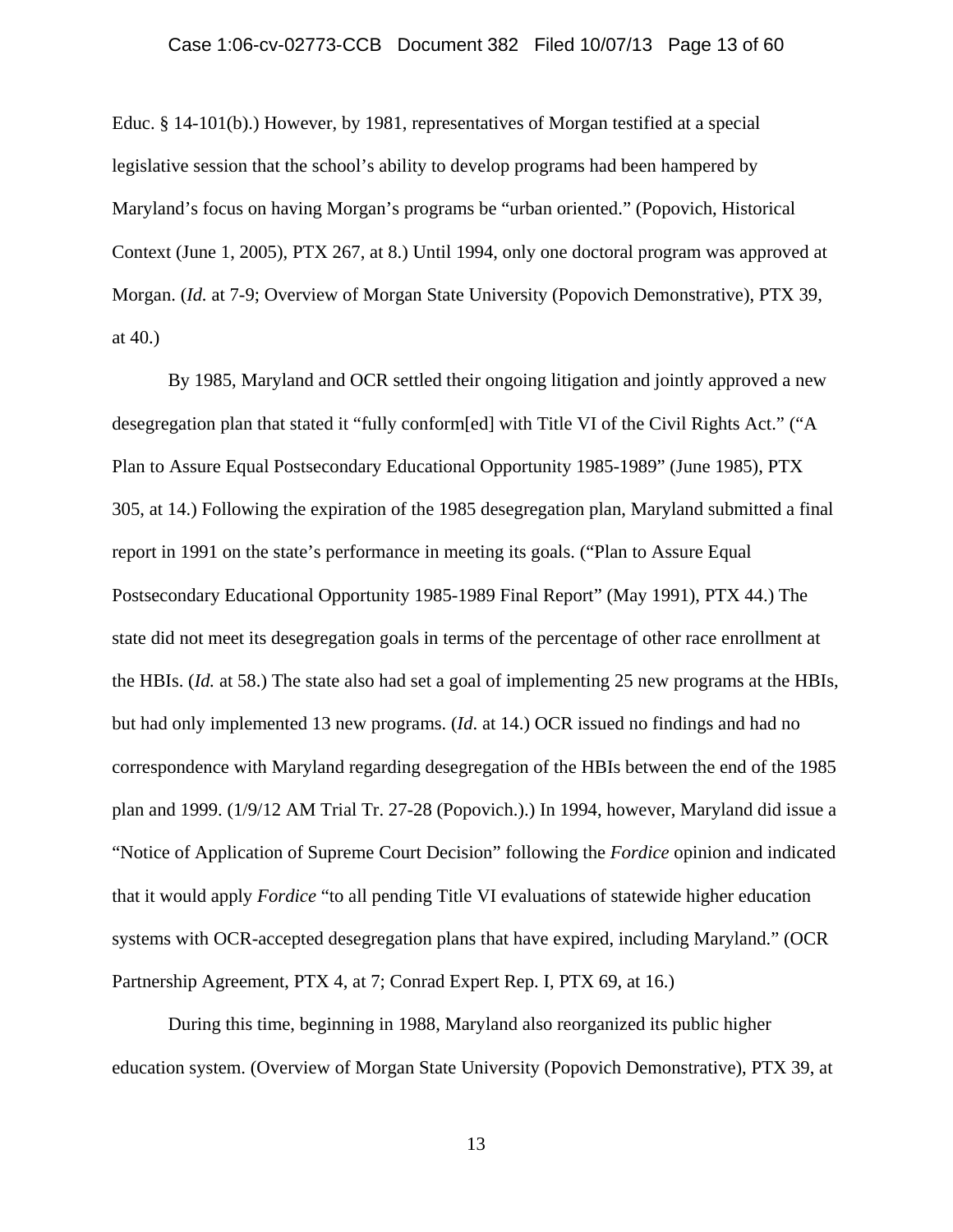### Case 1:06-cv-02773-CCB Document 382 Filed 10/07/13 Page 14 of 60

48.) MHEC became, and continues to be, the authority charged with reviewing and approving campus missions and proposals for new academic programs. (Conrad Expert Rep. I, PTX 69, at 14.) MHEC also creates and implements operational funding guidelines. *See* Md. Code Ann., Educ. §§ 10-203, 11-302, 11-105, 11-206. MHEC is also charged with implementing desegregation. § 11-105(f). The University System of Maryland ("USM") became the governing body for all public institutions besides Morgan and St. Mary's.  $\S$  10-101(e)-(f), 12-101(b)(6). This reorganization, for the most part, reflects the current makeup of Maryland's public higher education institutions.

 The 1999 Larson Task Force determined that MHEC and USM had not completely met their obligations under the 1988 reorganization act to develop a desegregation plan for the HBIs. (Larson Task Force Report, PTX 563, at 60-61.)

## **D. The 2000 OCR Partnership Agreement**

 In December 2000, Maryland and OCR entered into a Partnership Agreement which "set[] forth commitments that the State and OCR anticipate will result in agreement that Maryland is in full compliance under federal law, particularly Title VI . . . and the standards set forth in *United States v. Fordice* . . . regarding Maryland's system of higher education." (OCR Partnership Agreement, PTX 4, at 4.) OCR noted that "[t]he breadth and number of efforts devoted to participation and success of African American students in Maryland higher education attest to the State's unflagging commitment to providing equal educational opportunities to all of its citizens. At all levels, the State and its public education institutions have developed and implemented far-ranging initiatives designed to maximize higher education access and success for African Americans." (*Id.* at 7.) The Agreement lists such efforts, including "special grants to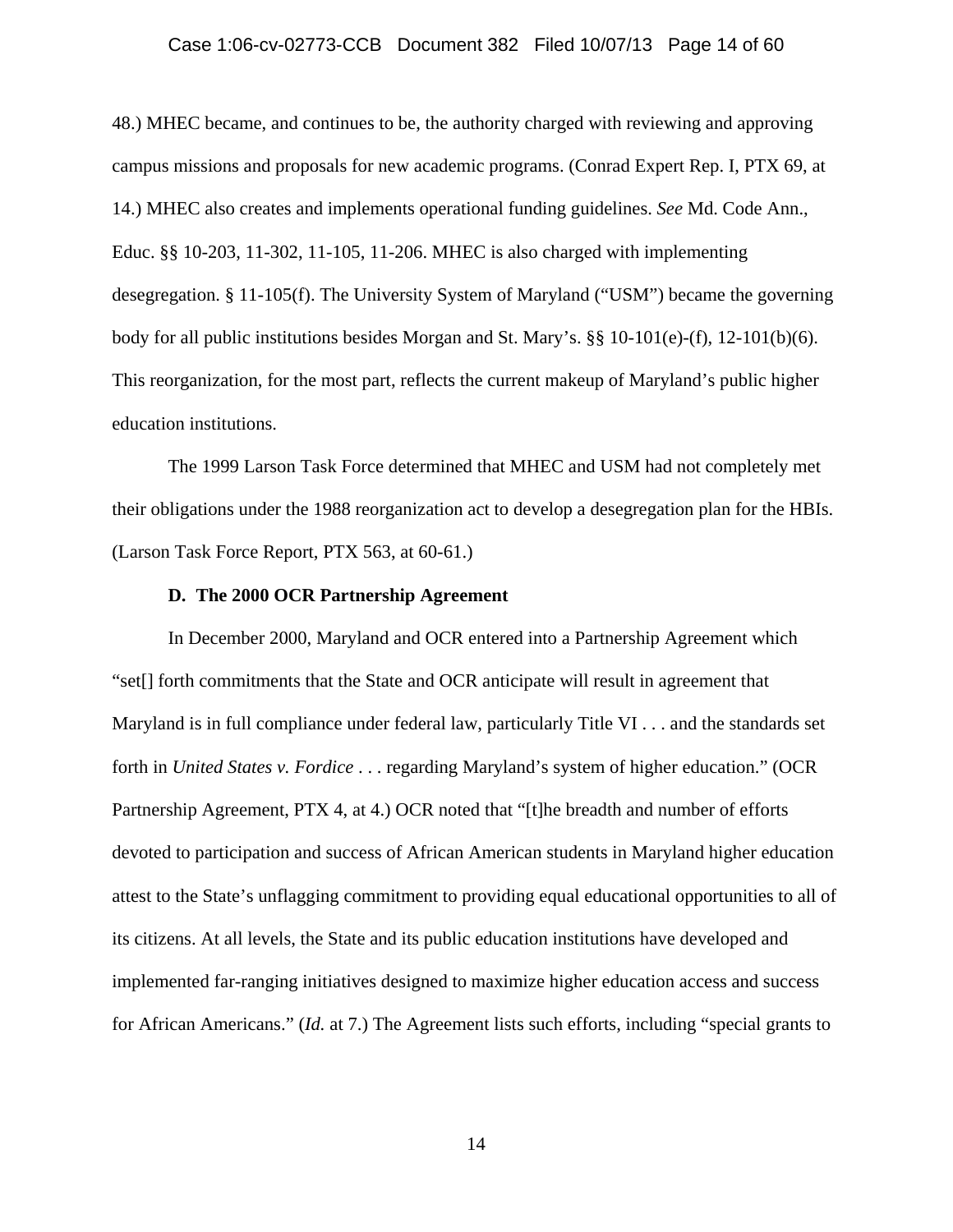[HBIs] for development of recruitment and retention initiatives" and "strategic plans in which goals and objectives associated with African American achievement figure prominently." (*Id.*)

 The "commitments" made by Maryland in the Agreement included "Avoiding Unnecessary Program Duplication and Expansion of Mission and Program Uniqueness and Institutional Identity at the [HBIs]" and "Enhancing Maryland's [HBIs]" including "assess[ing] and incorporat[ing] into its established budget and program review procedures the operating (including academic programs) and capital enhancement funding proposals for each [HBI]." (*Id.*  at 36-39.) Under the Agreement, Maryland and OCR were to assess whether the commitments had been fully implemented by May 2006. (*Id.* at 45.) If so, OCR stated it would "acknowledge formally in writing that Maryland has eliminated all vestiges of segregation in its public system of higher education." (*Id.*)

 In June 2006, Maryland wrote to OCR seeking such an acknowledgement and stating that it believed it had fully implemented its commitments, but OCR never responded to this letter and has taken no further action on the 2000 Partnership Agreement. (Conrad Expert Rep. I, PTX 69, at 17-18.)

#### **E. The 2009 Maryland State Plan**

 In 2008, the Bohanan Commission to Develop the Maryland Model for Funding Higher Education appointed a panel to examine the HBIs which concluded:

HBIs historically and into the future have a dual mission. They are committed to the traditional mission of any institution of higher education to provide a quality educational experience . . . [They] also have as their mission to address the educational needs of students who come from families with traditionally less education and income and who are often underprepared as a result of their circumstances . . . This function for the HBIs is disproportionately more important than in the TWIs. Simply comparing the traditional indicators of capacity (funding levels, student-faculty ratios, etc.) poses the question: What kind of capacity is truly needed to carry out such a challenging mission?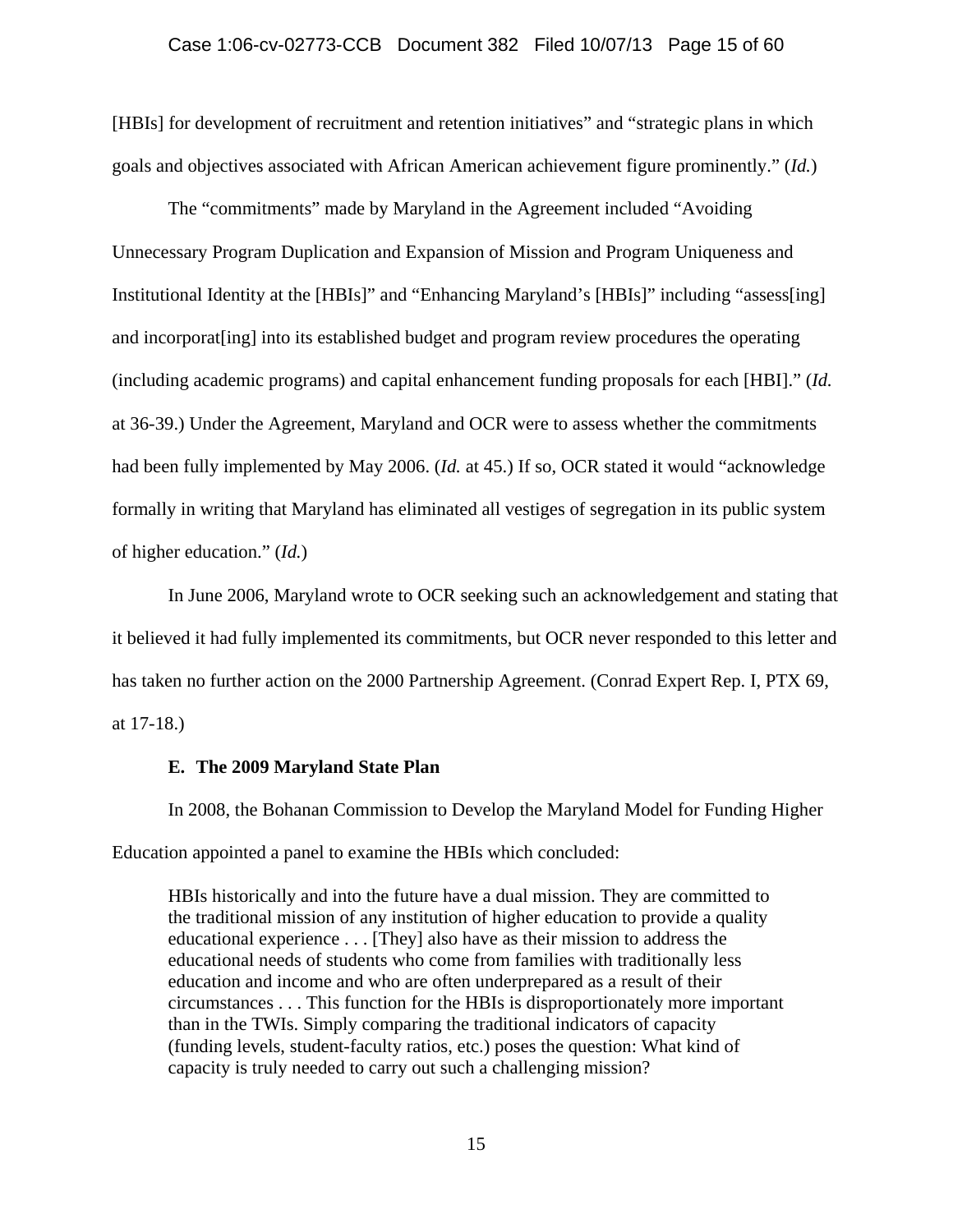(Bohanan Commission Report, PTX 2, at 120.) The 2009 State Plan adopted many of the Commission's findings and concluded that "substantial additional resources" are needed for the HBIs to be "comparable" and "competitive" with the TWIs. (2009 Maryland State Plan, PTX 1, at 30-31.)

# **F. The Coalition's Suit**

 $\overline{a}$ 

Alleging that the State never met its commitments under the OCR partnership agreement, and citing "OCR's failure to effectively and aggressively enforce relevant desegregation[,]" the Coalition filed suit in state court in 2006 seeking "to prevent the State of Maryland from continuing to . . . maint[ain] . . . a dual system of education based on race." (*See* Complaint, ECF No. 2.) The Coalition sought a mandate that the State take steps to ensure that its HBIs are "attractive to and provide a quality education" to students "regardless of race." (*Id.*) The Coalition's suit was removed to this court on October 23, 2006. The Coalition amended its complaint four times. (*See* Fourth Amended Complaint, ECF No. 165.) After substantial discovery and a narrowing of the issues to be addressed, the parties presented evidence at a sixweek bench trial in January-February 2012, culminating with closing oral arguments in October  $2012.<sup>1</sup>$ 

### **IV. JUSTICIABILITY**

 After six years of litigation and a six-week bench trial, the State asserted, in its Proposed Findings of Fact and Conclusions of Law, that the Coalition and the named plaintiffs all lacked standing to bring this case. Indeed, nearly *half* of the State's Proposed Findings are preoccupied

<sup>&</sup>lt;sup>1</sup> This case was originally assigned to Judge Marvin J. Garbis and was transferred to the undersigned judge on June 25, 2010.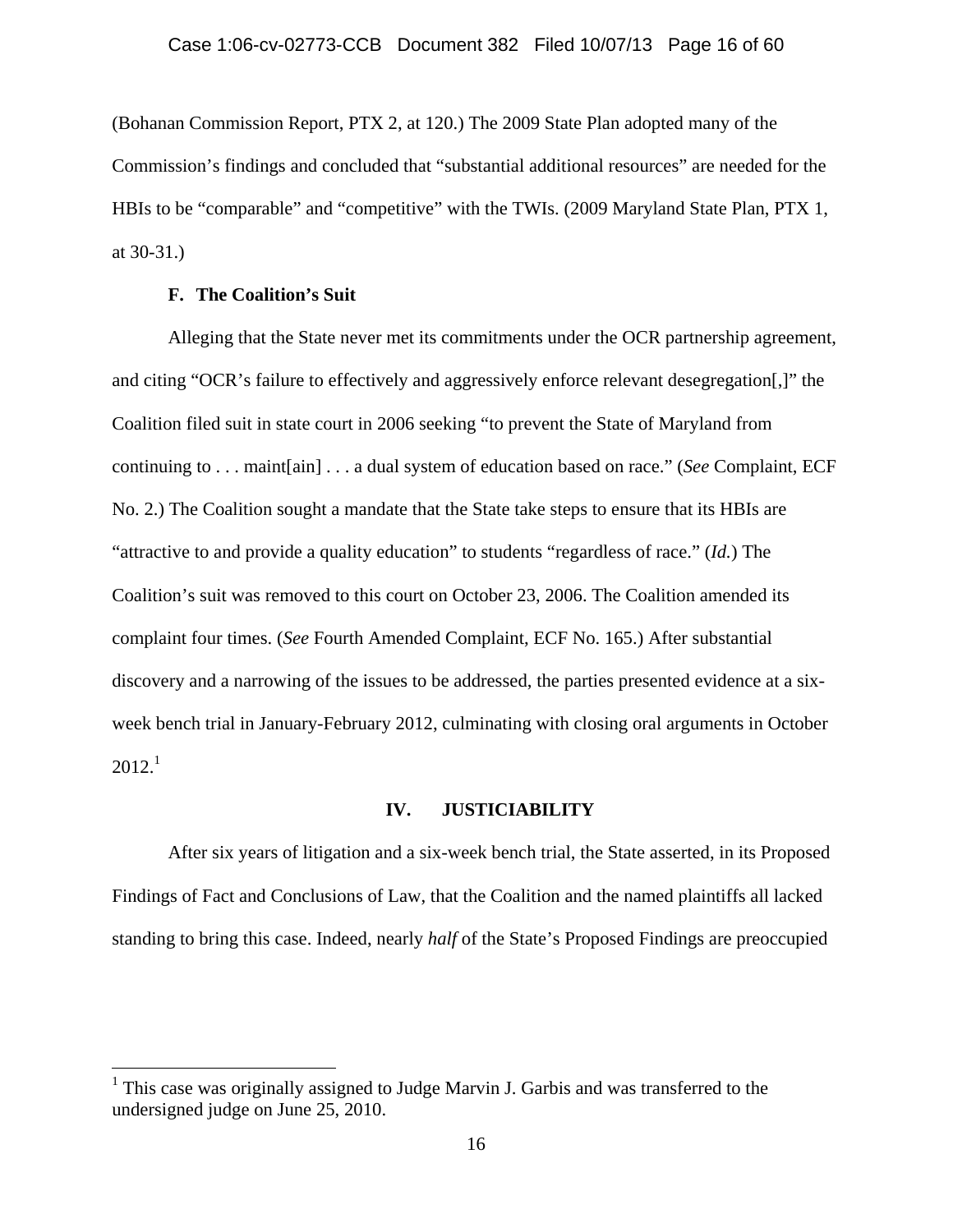with showing why this suit is non-justiciable. Before reaching the merits of the Coalition's case, the court will briefly address the State's arguments. $2$ 

 While standing is an important jurisdictional requirement under the Constitution, it exists where "any one" member of an association would have standing to sue individually. *See Warth v. Seldin*, 422 U.S. 490, 511-12 (1975); *Retail Industry Leaders Assoc. v. Fielder*, 475 F.3d 180, 186 (4th Cir. 2007) ("Associational standing may exist even when just one of the association's members would have standing."). Thus, so long as one member of the Coalition would have had standing to sue, the Coalition has standing in this case.<sup>3</sup> Consistent with desegregation jurisprudence, *see, e.g.*, *Rogers v. Paul*, 382 U.S. 198, 199 (1965), the State all but directly admits that any one current student at an HBI would have standing to challenge allegedly segregative policies. (*See* Defs.' Findings ¶¶ 51-54, 71,110.) The founding member of the Coalition has stated, by affidavit, that "students enrolled at Maryland's HBIs have been members of the Coalition throughout the entire duration of this case." (Affidavit of David Burton, ECF No. 367-2, ¶ 3; *see also* Current Student Affidavits, ECF Nos. 367-12, -13, & -14, ¶ 2.)<sup>4</sup> The State has not presented any evidence to rebut this assertion and the court accepts it as fact. Therefore, because any HBI student member of the Coalition would have had standing in this case, the Coalition has standing and the court may proceed to an adjudication on the merits. Furthermore, named plaintiff Muriel Thompson was a current student at Morgan when the case was filed, and the suit could proceed on that basis as well.

<u>.</u>

 $2$  It is surprising and disappointing that the State waited until after trial to raise, in any substantial way, its challenge to the plaintiffs' standing.

<sup>&</sup>lt;sup>3</sup> The court is not deciding whether the Coalition itself would have organizational standing as well.

<sup>&</sup>lt;sup>4</sup> Had the State raised this issue at trial, presumably Burton and current student members of the Coalition could have testified to this directly.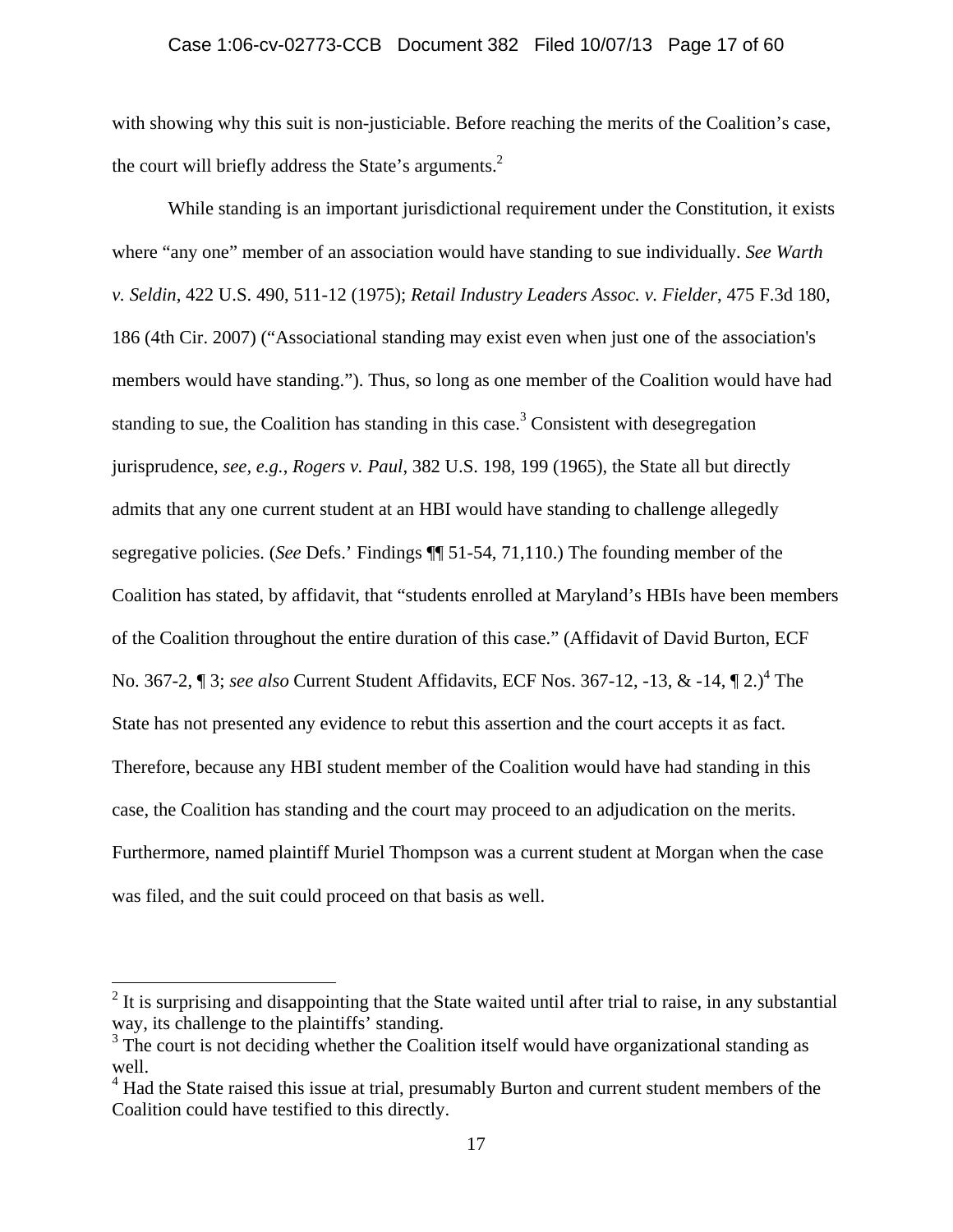The State suggests, however, that even current students at HBIs have not shown a sufficient injury in fact for standing purposes. This argument is entirely without merit. *See, e.g.*, *Allen v. Wright*, 468 U.S. 737, 756 (1984) ("[The] diminished ability to receive an education in a racially integrated school—is, beyond any doubt, not only judicially cognizable but, . . . one of the most serious injuries recognized in our legal system."). The plaintiffs have alleged that, as current and former students of Maryland's public HBIs, they were subjected to ongoing segregative policies traceable to the *de jure* era. Their claim directly mirrors the claims in *Fordice* and is obviously justiciable. *See Fordice*, 505 U.S. at 727-28 (holding that the state has an "affirmative duty to dismantle its prior dual university system"). Attendance at an educational institution affected by segregative policies traceable to a prior *de jure* system may constitute an injury, regardless of the institution's resources or quality. *See Brown v. Board of Ed. of Topeka*, 347 U.S. 483, 495 (1954) ("[I]n the field of public education the doctrine of 'separate but equal' has no place. Separate educational facilities are inherently unequal. Therefore . . . the plaintiffs and others similarly situated for whom the actions have been brought are, *by reason of the segregation complained of*, deprived of the equal protection of the laws guaranteed by the Fourteenth Amendment.") (emphasis added); *see also Plessy v. Ferguson*, 163 U.S. 537, 562 (1896) (Harlan, J., dissenting) ("The arbitrary separation of citizens, on the basis of race, . . . is a badge of servitude wholly inconsistent with the civil freedom and the equality before the law established by the constitution."). Thus, if the Coalition demonstrated that any one of its members is subject to ongoing segregative policies traceable to the *de jure* era and attributable to the state, *see Allen*, 468 U.S. at 757, whether they perpetrate segregation "ingeniously or ingenuously[,]" then the Coalition has shown a justiciable injury. *See Cooper v. Aaron*, 358 U.S. 1, 17 (1958) (quotation omitted).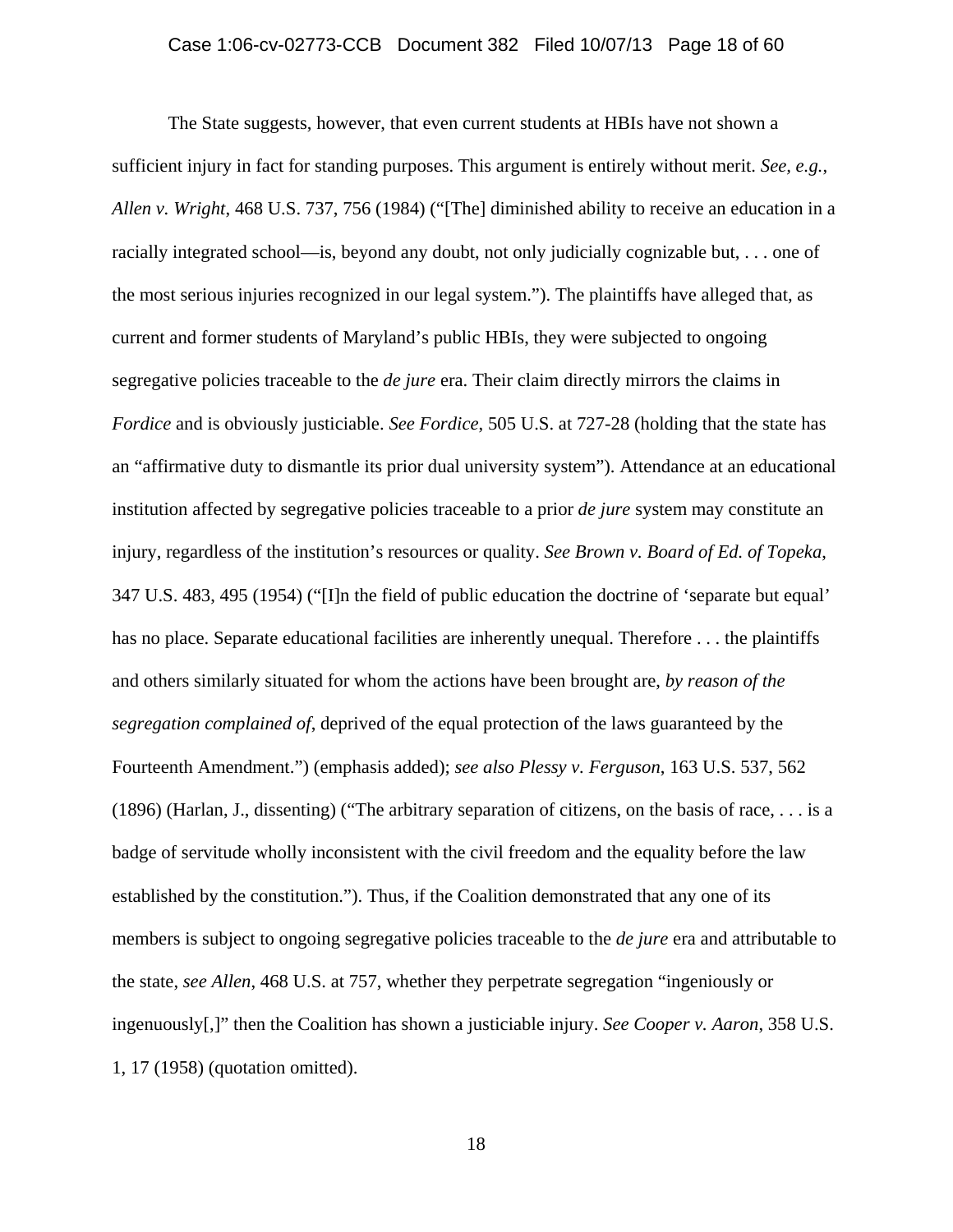The State's suggestion that the court must look to the "individual circumstances" of the plaintiffs to find an injury in fact is overbroad. (*See* Defs.' Proposed Findings & Conclusions ("Defs.' Findings"), ECF No. 353, ¶ 50.) It is settled law that any traceable vestige of *de jure* segregation must be addressed at every level of public education. *Fordice*, 505 U.S. at 727-28; *see also Fisher v. University of Texas at Austin*, 133 S. Ct. 2411, 2421 (2013) (noting that "[t]he higher education dynamic" does not afford a state more deference where race-based policies are implicated). So long as a student is subject to traceable segregative policies attributable to the state, no court since *Brown* has decided that, notwithstanding such policies, a student's voluntary attendance at a segregated school discharges a state's affirmative duty to dismantle the vestiges of *de jure* segregation affecting that school. *See, e.g.*, *Green v. County Sch. Bd. of New Kent*, 391 U.S. 430, 440-42 (1968) (rejecting "freedom of choice" as a sufficient desegregation plan); *see also Fordice*, 505 U.S. at 729 ("That college attendance is by choice and not by assignment does not mean that a race-neutral admissions policy cures the constitutional violation of a dual system. In a system based on choice, student attendance is determined not simply by admissions policies, but also by many other factors. Although some of these factors clearly cannot be attributed to state policies, many can be."). A state's obligation is to dismantle the "sophisticated as well as simple minded modes of discrimination" that are traceable to *de jure* segregation. *See id.* at 729, 733. To the extent the State challenges the Coalition's assertions regarding whether Maryland's HBIs are racially identifiable or whether such identifiability is the effect of state policies traceable to the *de jure* era, those are legal and factual disputes to be decided on the merits. Such questions do not deprive the court of jurisdiction.

 Finally, the defendants' mootness claims are without merit. The defendants argue that any plaintiff who was a student at a Maryland HBI has likely graduated, and is no longer subject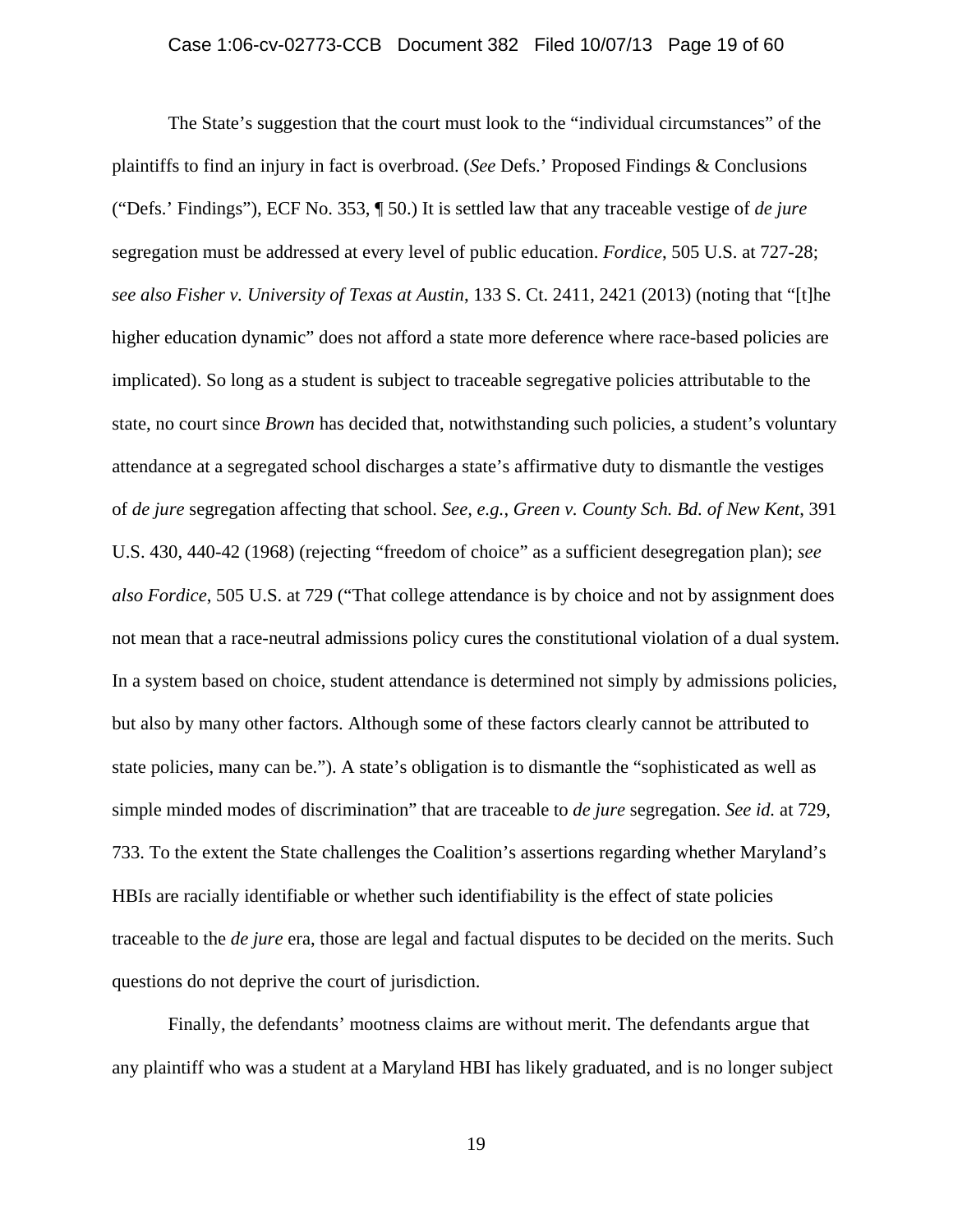to ongoing injury at segregated HBIs, mooting any entitlement to injunctive relief. As explained above, the plaintiffs have demonstrated that both named plaintiff Muriel Thompson and members of the Coalition are *current* students at Maryland HBIs. So long as the Coalition continues to add new members who are current students, this case will not be moot. Because it is not a class action, however, there is a danger that the case will become moot if all the named plaintiffs and members of the Coalition graduate. *See Pasadena City Bd. of Ed. v. Spangler*, 427 U.S. 424, 430  $(1976)^5$ 

# **V. MARYLAND'S HBIs ARE RACIALLY IDENTIFIABLE**

 The parties agree that Maryland operated a *de jure* system of segregated public higher education. The schools identified in this case as HBIs were founded as schools exclusively for black students. Under *Fordice,* a state has not satisfied the requirements of the Civil Rights Act or the Constitution in eradicating the vestiges of *de jure* segregation if "existing racial identifiability is attributable to the State." 505 U.S. at 728 ("Our decisions establish that a State does not discharge its constitutional obligations until it eradicates policies and practices traceable to its prior *de jure* dual system that continue to foster segregation."). Today, Maryland's HBIs remain racially identifiable institutions. White students made up only 5% of the population of Maryland's HBIs in Fall 2009. (2011 MHEC Data Book, PTX 755, at 16.) Black students were 91% of the population. (*Id.*) At Bowie, black students were 88.4% of the population, while white students were 4.2%. (MHEC Enrollment Information System Data, DTX 398, at 398.4.) At Coppin, black students were 88.2% of the population and white students made up only 1.3%. (*Id.*  at 398.6) At UMES, white students were a more significant 13.3% of the population, but black students still made up 77.6% of the student body. (*Id* at 398.22*.*) At Morgan, black students were

 $<sup>5</sup>$  The court does not decide now whether and how this case may become moot. The Coalition</sup> argues that the issues in this case are "capable of repetition, yet evading review."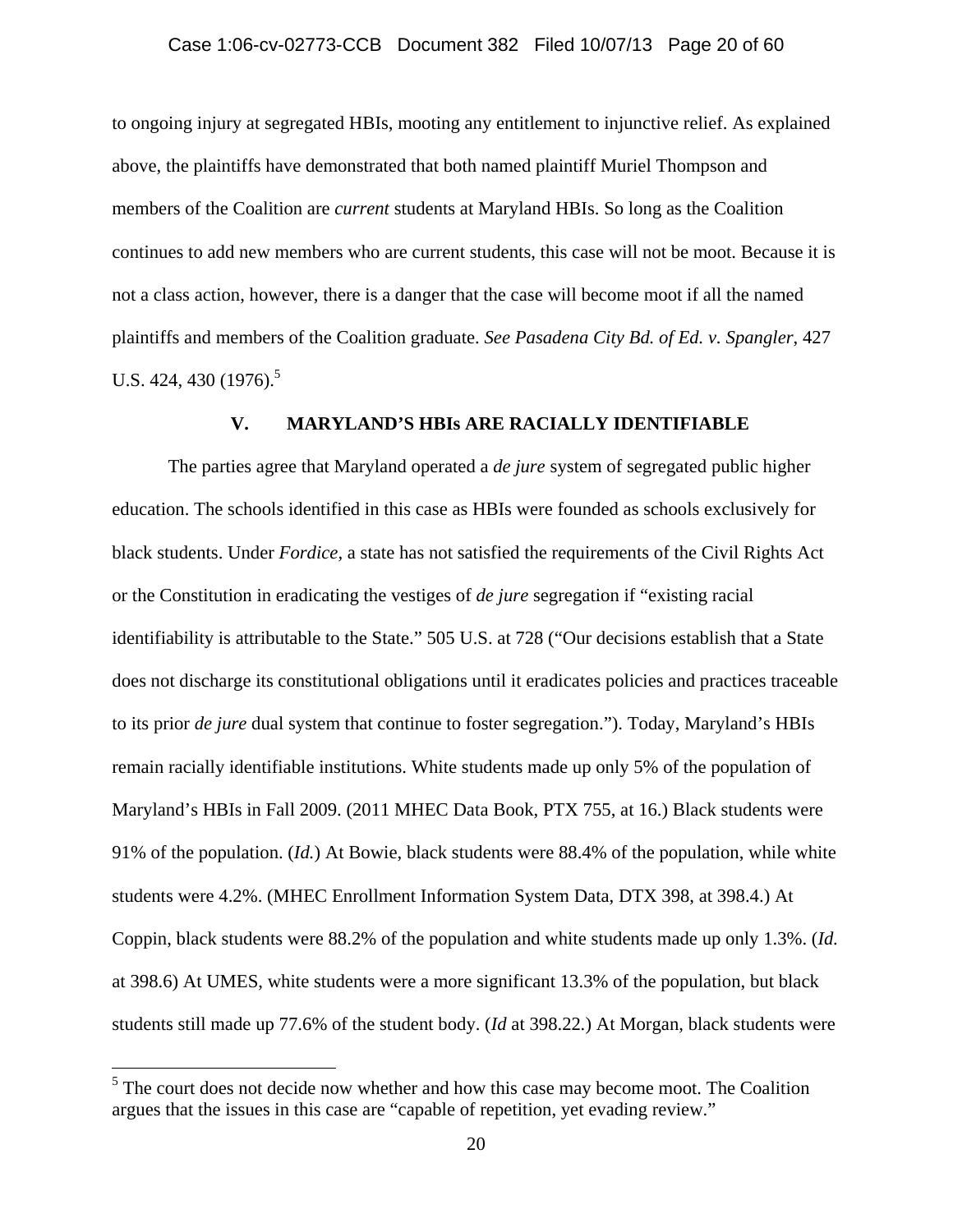90.7% of the population, while white students were 2.8%. (2011 MHEC Data Book, PTX 755, at 16.) Furthermore, as noted above, the percentage of white students attending HBIs peaked in the mid-1970s. (*See* "Trends in White Graduate Students at Historically Black Institutions in Maryland" (October 2009), PTX 184, at 1). "In 1972, white students attending [HBIs] accounted for over 8% of the total white graduate/professional students attending public campuses statewide. Currently, only 2% of white students pursuing advanced degrees are enrolled at an HBI." (*Id.*) In 1976, the HBIs reported 18.2% white undergraduate and graduate enrollment. ("Second Annual Desegregation Status Report" (Vol. III, Feb. 1976), PTX 455, at 7). By 2008, the enrollment of white undergraduates at HBIs was 3.35%. (Conrad Demonstrative Exhibits, at 32 (citing HBI Enrollment Data, PTX 740).) The State's demographer, Dr. Ben Passmore, recognized the precipitous drop in white enrollment at HBIs over the past thirty years. (1/25/12 AM Trial Tr. 12-15 (Passmore).) William Kirwan, chancellor of the University System of Maryland, recognizes that the state's HBIs "have not been successful at attracting non-African Americans." (1/24/12 PM Trial Tr. 30 (Kirwan).)

 The State argues that the court should adopt a 10% "other race enrollment" threshold for determining whether an institution is racially identifiable, but even if such a threshold were appropriate (an unconvincing proposition given the data show Maryland's HBIs are, for the most part, overwhelmingly attended by black students), the State has not adduced reliable data suggesting it has met this "desegregation" threshold at its HBIs. Overall, only 7.4% of the students at the HBIs are white, Asian, and Hispanic. (2011 MHEC Data Book, PTX 755, at 16.) Factoring in unknown, foreign, and other race students, the non-black enrollment at the HBIs appears to rise to 13.1%. (*Id.*) However, the State cannot rely on this number because the "unknown" and "other" numbers include students who refused to report their race or wished to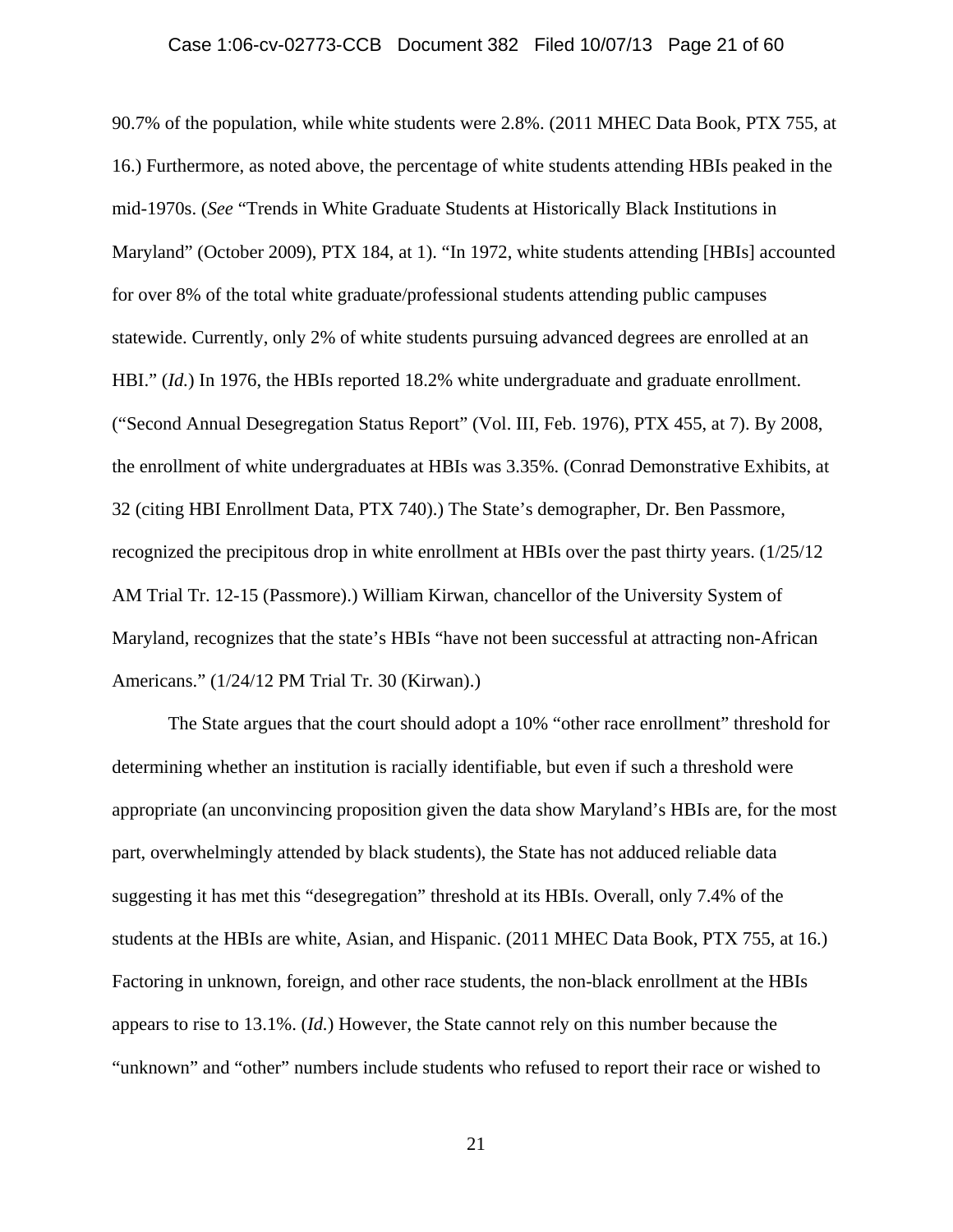# Case 1:06-cv-02773-CCB Document 382 Filed 10/07/13 Page 22 of 60

report multiple race groups, according to the State's demographer. (*See* 1/25/12 AM Trial Tr. 38 (Passmore).) The propriety of including "foreign" students into this analysis is also doubtful, because the federal government "only looks at U.S. citizens when it calculates . . . racial percentages[.]" (1/9/12 AM Trial Tr. 89 (Popovich).)

 More importantly, the State's strict numerical arguments misinterpret its obligations under Title VI and the Constitution. The controlling question is not whether the state has done "enough" to integrate its institutions of higher learning; rather, it is whether the state has "le[ft] in place policies rooted in its prior officially segregated system that serve to maintain the racial identifiability of its universities." *Fordice*, 505 U.S. at 743. Because the Coalition has demonstrated that Maryland's HBIs are "racially identifiable," to the extent the Coalition has proven that this racial identifiability continues to be perpetrated by State policies traceable to the *de jure* era, the State is liable for the continued segregative effects of those policies.

# **VI. MARYLAND HAS ELIMINATED SOME BUT NOT ALL TRACEABLE** *DE JURE* **ERA POLICIES AND PRACTICES AS REQUIRED BY** *FORDICE*

The court makes no finding in this opinion as to whether the State has met all of its commitments in the 2000 OCR Partnership Agreement, nor is the court suggesting that the State should not continue efforts to better fund Maryland's HBIs and support their dual mission, regardless of any obligation to do so under Title VI. As already noted, the issues in this case are difficult, and both sides hold sincere beliefs about the State's successes and failures in supporting the HBIs.

The court can hold the State liable, however, only under the framework articulated in *Fordice*. There, the Supreme Court established a three-step analysis for determining whether a state has discharged its duty to dismantle former systems of *de jure* segregated higher education. *Knight v. Alabama*, 14 F.3d 1534, 1540 (11th Cir. 1994). First, the plaintiff must show that a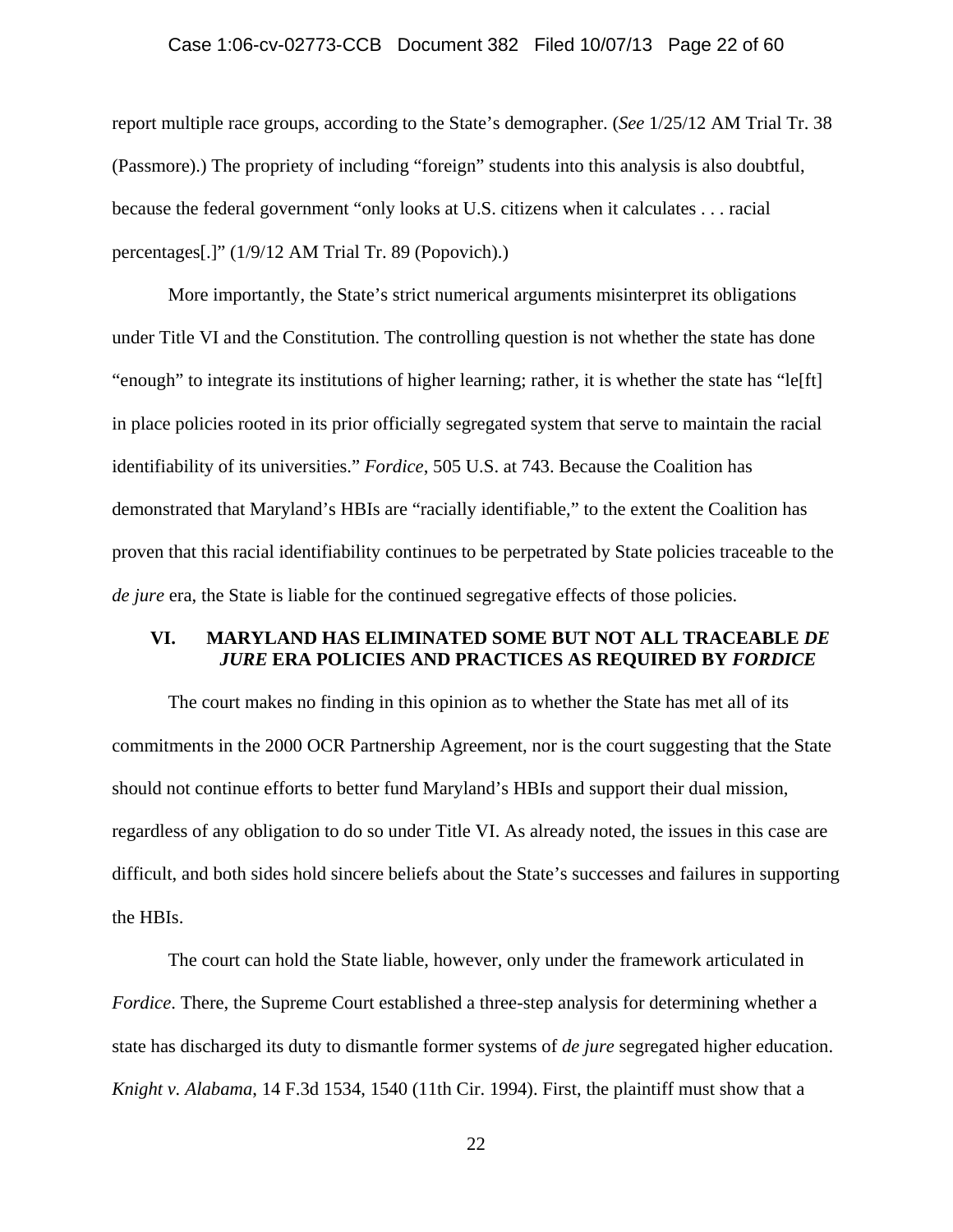### Case 1:06-cv-02773-CCB Document 382 Filed 10/07/13 Page 23 of 60

"particular policy that has been challenged as segregative is 'traceable' to decisions that were made or practices that were instituted in the past for segregative reasons, thus rendering it a vestige of segregation." *Id.* The *Fordice* Court alternatively described such policies as those that are "derived from," 505 U.S. at 734, "a continuation of," *id.* at 738, "rooted in," *id.* at 743, or that "have as their antecedents," *id.* at 740, prior *de jure* segregation. While it is not sufficient for the defendants simply to show that current policies are race-neutral, neither is it sufficient for the plaintiffs to show, for example, a present imbalance in resources without identifying a current policy or practice rooted in *de jure* segregation that allegedly causes that imbalance. *See Ayers v. Fordice*, 111 F.3d 1183, 1223 (5th Cir. 1997) ("The district court correctly focused on the traceability of policies and practices that result in funding disparities rather than the traceability of the disparities themselves.").

Second, if the plaintiff succeeds in showing that a policy or practice is traceable to prior *de jure* segregation, the burden of proof shifts to the state "to establish that it has dismantled its prior de jure segregated system." *Fordice*, 505 U.S. at 739. The state must show that the challenged policies, when considered in combination, *id.*, do not currently have continuing "segregative effects." *See id.* at 731; *Knight*, 13 F.3d at 1541. Policies with segregative effects are those that "discourage[] or prevent[] blacks from attending HWIs" and those that "discourage whites from seeking to attend HBIs." *Knight*, 13 F.3d at 1541.

Third, if the state fails to show that policies traceable to prior *de jure* segregation do not have current segregative effects (or if the state chooses to bypass the segregative-effects analysis), it must show that those policies have a "sound educational justification" and cannot be "practicably eliminated." *Fordice*, 505 U.S. at 731. To show that a policy cannot be "practicably eliminated," the State must show that its "legitimate educational objectives" could not be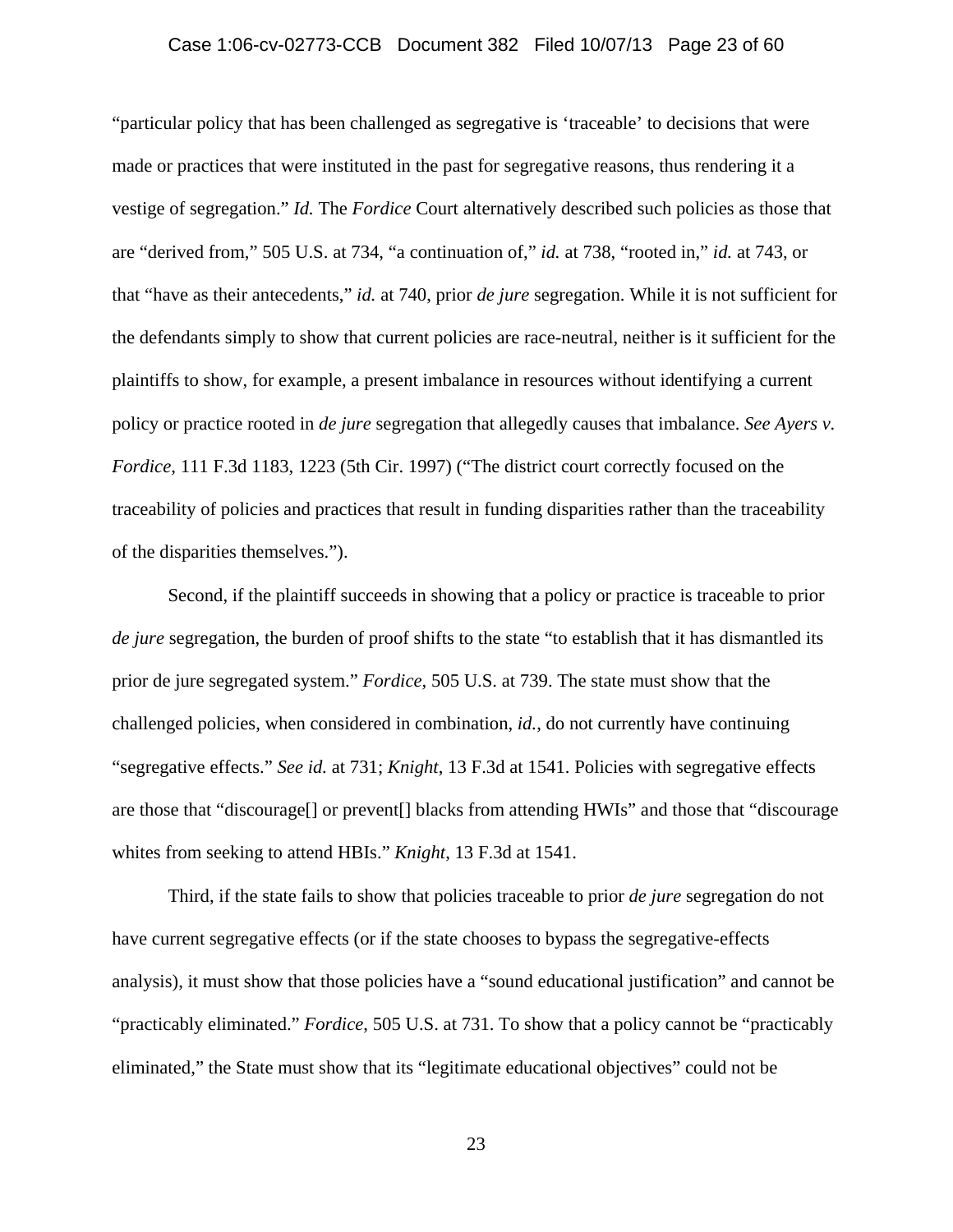### Case 1:06-cv-02773-CCB Document 382 Filed 10/07/13 Page 24 of 60

accomplished through "less segregative means." 505 U.S. at 744 (O'Connor, J., concurring); *see also Knight*, 14 F.3d at 1546 ("Under *Fordice,* a state can be required to change even educationally sound practices where they have been found to be vestiges of segregation with continuing segregative effects. Only where there are no alternative remedies that are practicable and educationally sound is the state defendant relieved of its obligation to remedy the vestiges' effects.")

Three allegedly traceable policies of the Maryland system of higher education are at issue in this case: (1) limited institutional missions; (2) operational funding deficiencies; and (3) unnecessary program duplication. As explained below, the Coalition has proven that the State has failed to eliminate the traceable *de jure* era policy of unnecessary program duplication for Maryland's HBIs. The State has not proven that the current unnecessary program duplication that exists in Maryland at its HBIs does not continue to have segregative effects on Maryland's system of higher education, nor has it shown that there are sound educational justifications preventing the elimination of this duplication. The Coalition has not proven that any current operational funding or mission related policy or practice, however, is traceable to the *de jure* era, even if Maryland's HBIs do not have resources or missions equal to Maryland's TWIs.

#### **A. Mission Setting**

If the State continues to impose more "limited" missions on public HBIs than their TWI counterparts, such mission designations may be traceable policies. *See Fordice*, 505 U.S. at 739- 41; *Ayers*, 111 F.3d at 1210-11 ("[T]he mission designations adopted by the [state] . . . effectively fixed the scope of programmatic offerings that were in place at each university during the *de jure* period . . . [p]olicies and practices governing the missions of the institutions of higher learning are traceable to de jure segregation and continue to foster separation of the races."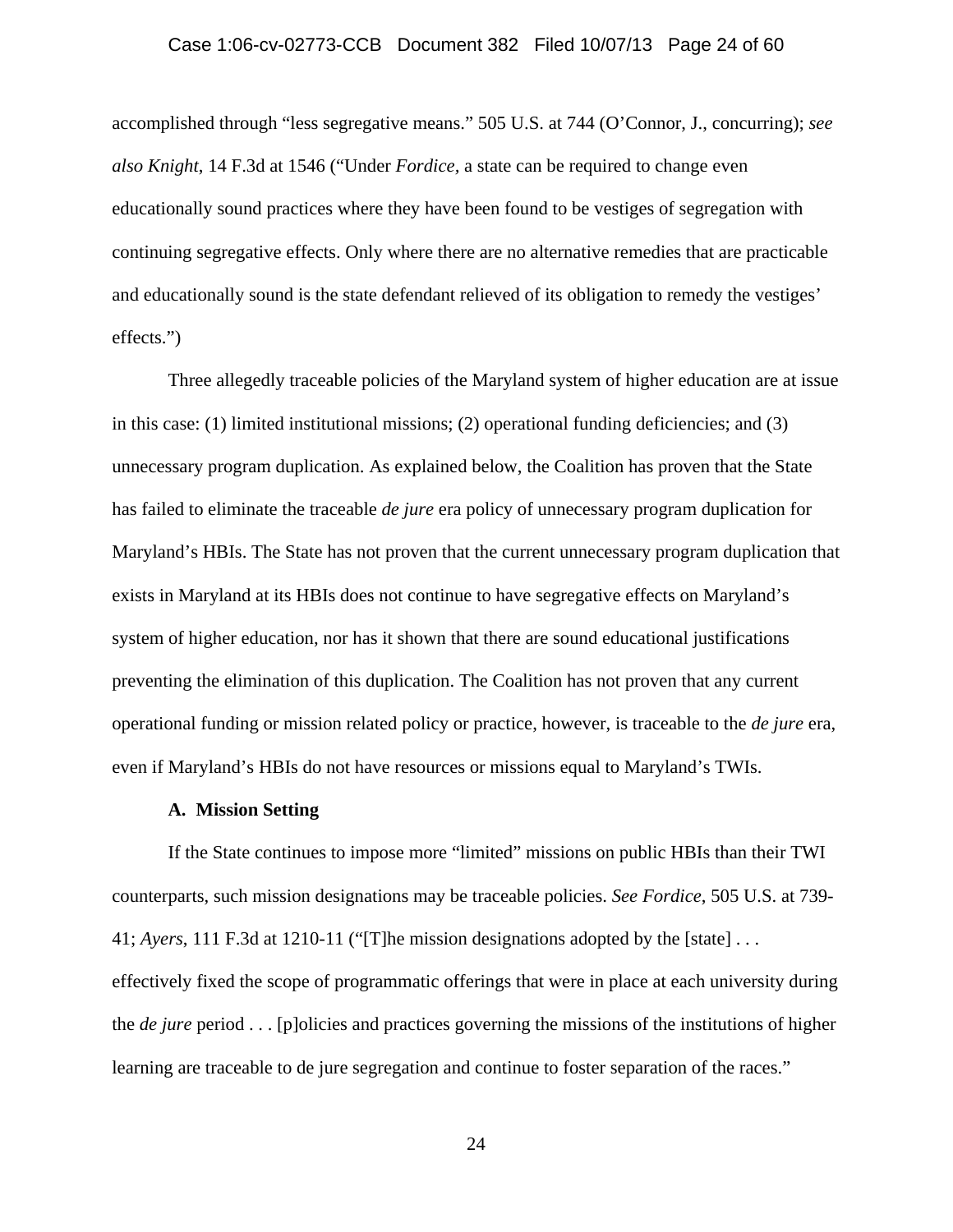### Case 1:06-cv-02773-CCB Document 382 Filed 10/07/13 Page 25 of 60

(quotation omitted)); *Knight*, 14 F.3d at 1544-46 (affirming district court's finding that the limited missions of Alabama's HBIs are traceable policies and remanding on issue of segregative effects). As explained below, while the mission statements of Maryland's HBIs are in some ways historically linked to their *de jure* era analogs, the Coalition has not demonstrated that the State continues to "effectively fix" the scope of HBI offerings based on their *de jure* era missions, nor does it continue to impose missions on the HBIs, which have independence and flexibility in crafting mission statements.

The Coalition makes three arguments to support its allegation that the current missions of Maryland's HBIs are "limited" by the state as they were during the *de jure* era, and, as a result, that the mission designation of each Maryland HBI is a traceable policy. First, even though Maryland has a current policy granting schools themselves the power to craft their mission statements, and to propose programs to complement those mission statements, MHEC must approve changes. The Coalition argues that the HBIs have been limited by the State in their attempts to expand their historical missions, fixing them to their *de jure* era counterparts. Second, the Coalition argues that mission is "what a university actually does," not simply its formal mission statement or designation, and, thus, that an examination of the actual offerings at the HBIs conclusively demonstrates they are limited relative to their TWI peers. Finally, the Coalition points to examples of TWI mission expansions as evidence that the HBIs are comparatively weaker within the system and continuing to be encroached upon in mission. As explained below, none of these arguments demonstrate that the State's current policies and practices regarding HBI missions are traceable to the *de jure* era.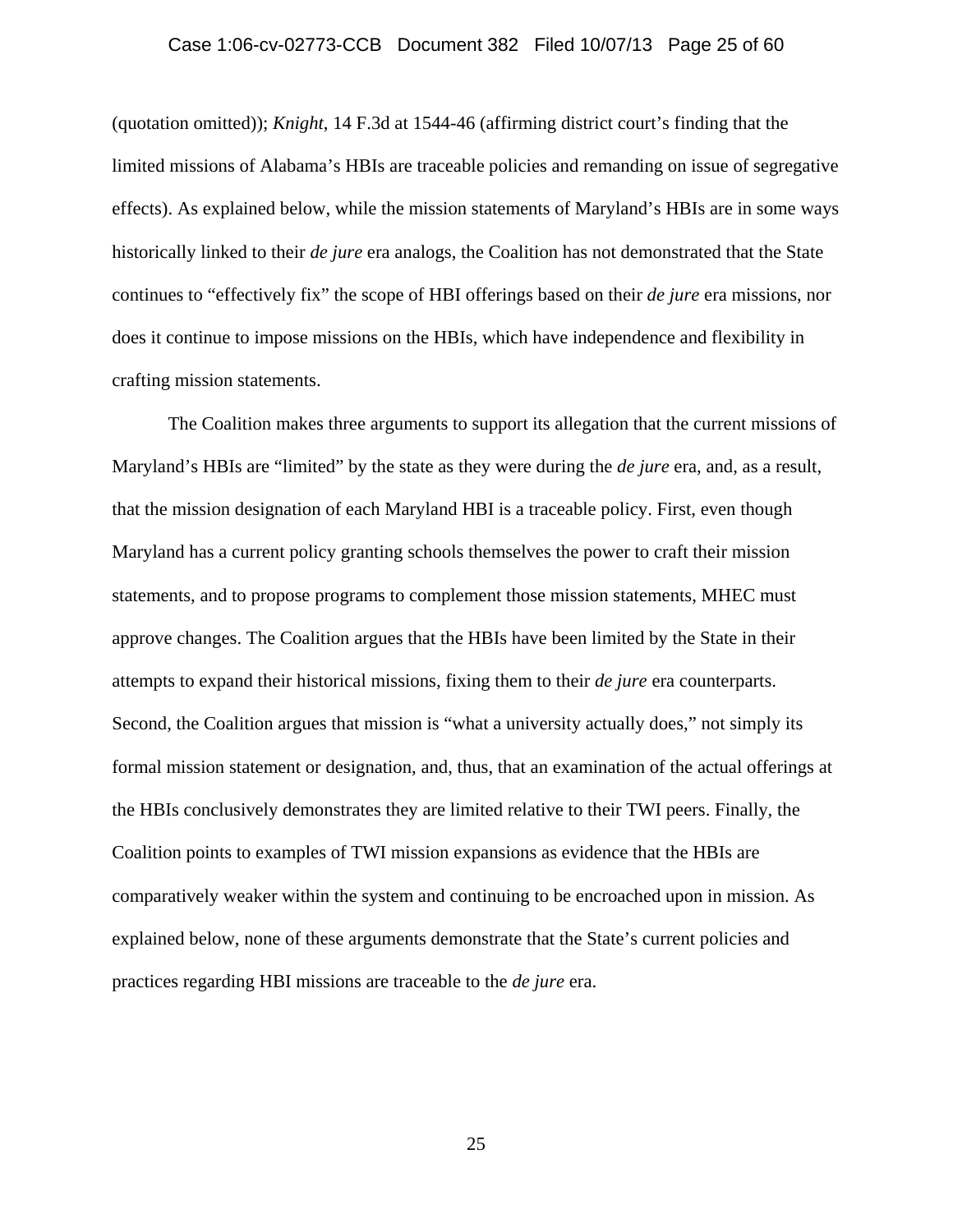# **1. Formal Mission Statements or Designations**

First, the Coalition does not dispute that it is the institution itself that develops its own mission statement. *See* Md. Code Ann., Educ. § 11-302(a). Instead, the Coalition alleges that MHEC's power to object to mission statements if it determines the proposed statement is inconsistent with the State Plan, § 11-302(d), has perpetuated traceably limited formal mission statements or designations at each HBI. Certainly, MHEC works to coordinate Maryland's institutions through the statewide planning process and to approve mission statements.  $(1/23/12)$ AM Trial Tr. 26-27 (Howard); 2/2/12 PM Trial Tr. 54-55 (Blanshan).) MHEC may also make suggestions on ways to improve an institution's mission proposals. (1/4/12 PM Trial Tr. 2-4 (T. Thompson).) Despite this authority, the State currently plays an overall minor role in setting the mission of each institution. (2/6/12 AM Trial Tr. 91 (Blanshan).) The Coalition has identified only one example of a time in which an HBI was refused a mission statement change. A proposed revised mission statement for UMES, which would have expanded its Ph.D. offerings in 5-7 disciplines, was denied in 1999. (Joint MBA Proposal Workgroup, PTX 254, at 108-11.) While MHEC did recommend delaying the UMES expanded mission at that time, it also simultaneously approved an expanded mission statement for Bowie to develop two new applied doctoral offerings. (*Id.*) MHEC also emphasized that UMES's proposed mission change was being delayed due to a failure to document the "need for a separate engineering program or for general authority to offer research doctorates" apart from a collaborative program already underway between UMES and College Park. (*Id.* at 109.) This single example does not demonstrate that the State's mission statement policies and practices are rooted in or a continuation of the mission planning process that limited HBIs during the *de jure* era.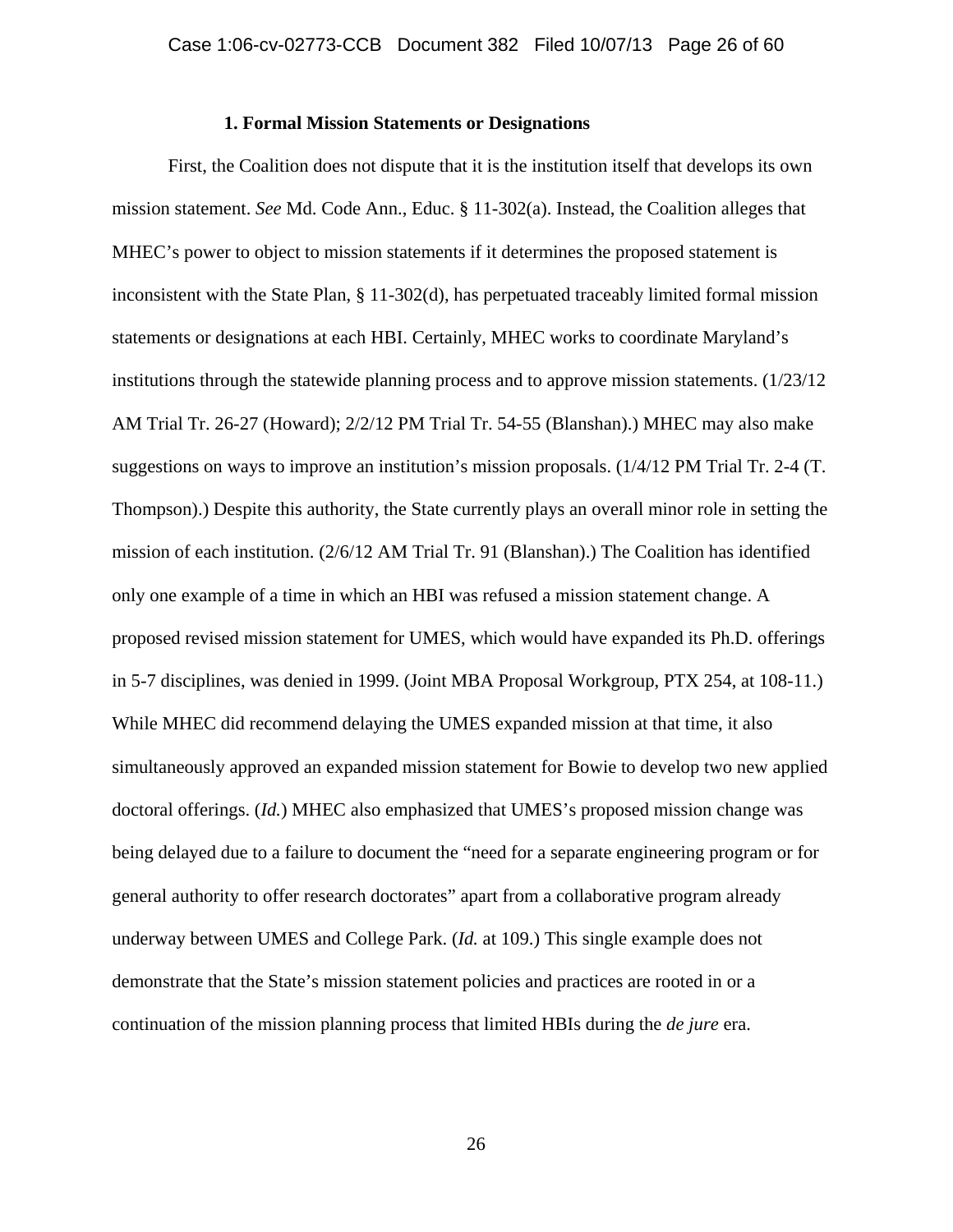To the contrary, there is ample evidence in the record demonstrating that the State has actively worked to expand the roles of the HBIs since the *de jure* era and to place them on equal mission footing with Maryland's TWIs. The 2009 State Plan repeatedly emphasizes enhancement of Maryland's HBIs as a primary goal for MHEC. (*See, e.g.*, 2009 Maryland State Plan, PTX 1, at 12-13, 30-34.) The 2008 HBI Panel, which was convened in the state planning process to examine ways to make HBIs comparable and competitive with the TWIs, noted that it

should not be lost and is highly significant that the state of Maryland has initiated on its own examination of the specific meaning of the terms comparable and competitive. . . . In doing so, Maryland, on its own, has reached for not only a more specific standard – but a higher and more exacting one, which demonstrates its commitment to strengthening the HBIs and the Maryland system of higher education as a whole.

(Bohanan Commission Report, PTX 2, at 118.) While it may be true that the "past treatment of the [HBIs]" in setting missions, approving programs, funding them, and assessing results, "has had the effect of substantially marginalizing the HBIs[,]" (*id.* at 128), Maryland has maintained a policy of enhancing HBI mission and programming at least since the 1970s in an effort to mitigate the effects of *de jure* discrimination. (*See* 1/9/13 AM Trial Tr. 76-77 (Popovich) (stating that, beginning in the 1970s, the State instituted a strategy (albeit not completely effective) of "enhanc[ing] the historically black schools through program development").) In short, Maryland's continued efforts to ensure its HBIs are comparable and competitive in terms of mission are commendable in light of past discrimination, and the Coalition has not demonstrated that the State's mixed success in these efforts constitutes a traceable policy or practice perpetuating "limited" missions at the HBIs.

# **2. "Mission" as Program**

Second, beyond formal mission statements or designations, the Coalition argues that the HBIs are functionally limited in mission, based on their actual offerings and capacity. This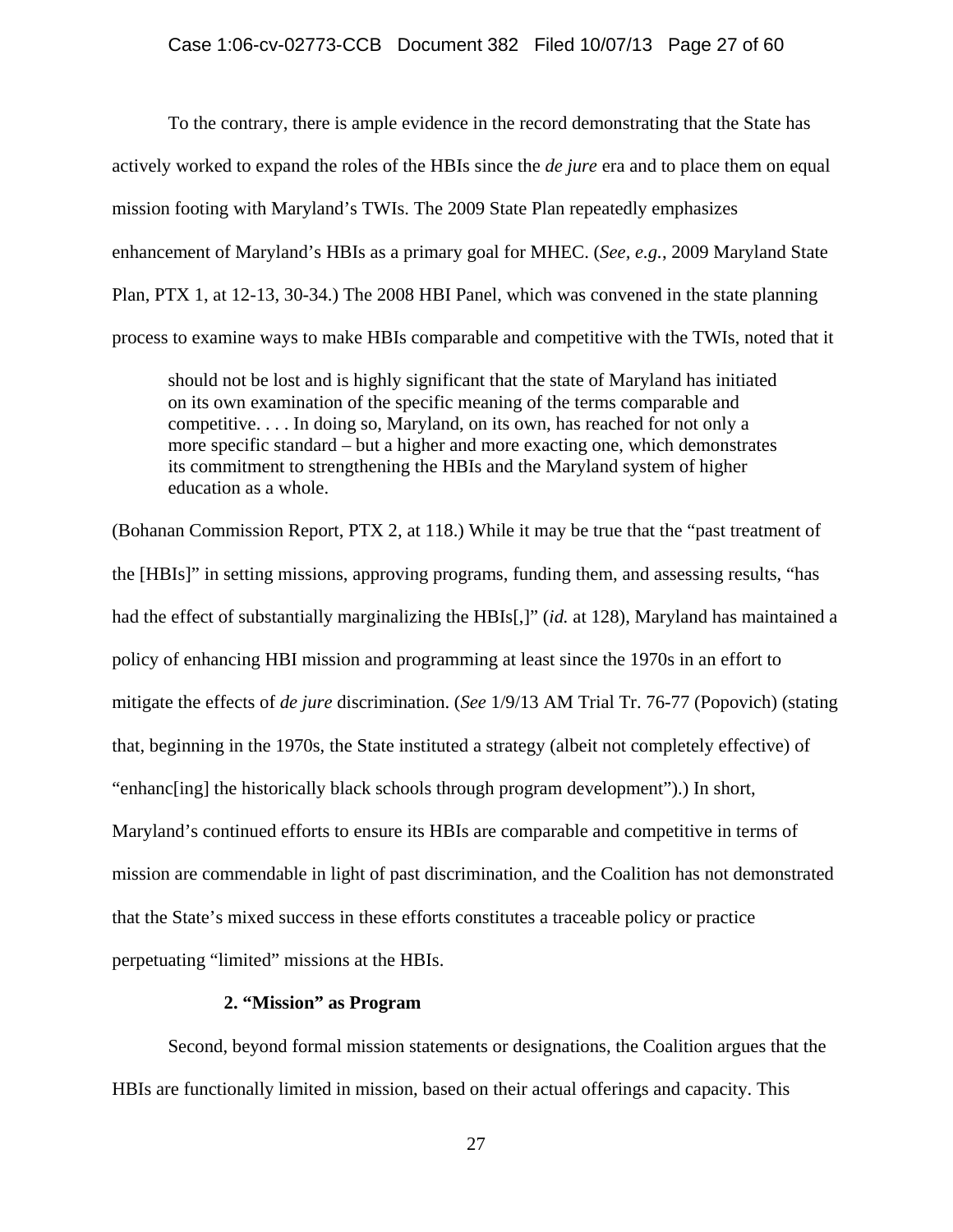### Case 1:06-cv-02773-CCB Document 382 Filed 10/07/13 Page 28 of 60

argument relies on one of the Coalition's expert's, Dr. Walter Allen's, broader view that the "mission" of a university is not just its formal designation in the system but also what it "actually does . . . in terms of the major kind of activities associated with institutions, academic, the public service, their teaching, functions." (2/8/12 PM Trial Tr. 3 (Allen).) While a broader definition of "mission" may be useful in other contexts, it is not helpful for the purpose of assessing the Coalition's traceability allegations, because it conflates policies associated with the State's formal mission planning process with each individual programmatic decision made by the State or the institutions themselves. Nevertheless, even under this broad definition of "mission," Dr. Allen did not suggest that the alleged mission limitations imposed on the HBIs are a product of any direct State policy or practice regarding mission; rather, he argued that the HBIs' mission limitations have been caused "by historical factors and also factors of the kinds of resources that are in place to allow implementation of that set of mission statements." (*Id.*) Thus, the Coalition identified no traceable policy or practice specifically controlling HBI "missions" that the State must eliminate, even if the HBIs "do" less than their TWI peers.

The Coalition's broad mission arguments are not entirely irrelevant, however. They relate to relative program uniqueness and competitiveness, and to that extent some of the evidence the Coalition introduced related to "mission" illustrates, as detailed in Part VI.C *infra*, the need for the State to eliminate unnecessary program duplication. For example, the 2000 OCR Partnership Agreement suggests that expansion of HBI "missions" is a necessary step towards desegregation. (OCR Partnership Agreement, PTX 4, at 36-37.) The agreement demonstrates not that any current statewide mission assignment process must be changed, but that mission expansion may be one effective remedy for unnecessary program duplication that increases the racial identifiability of the HBIs by making them less competitive in attracting other race students.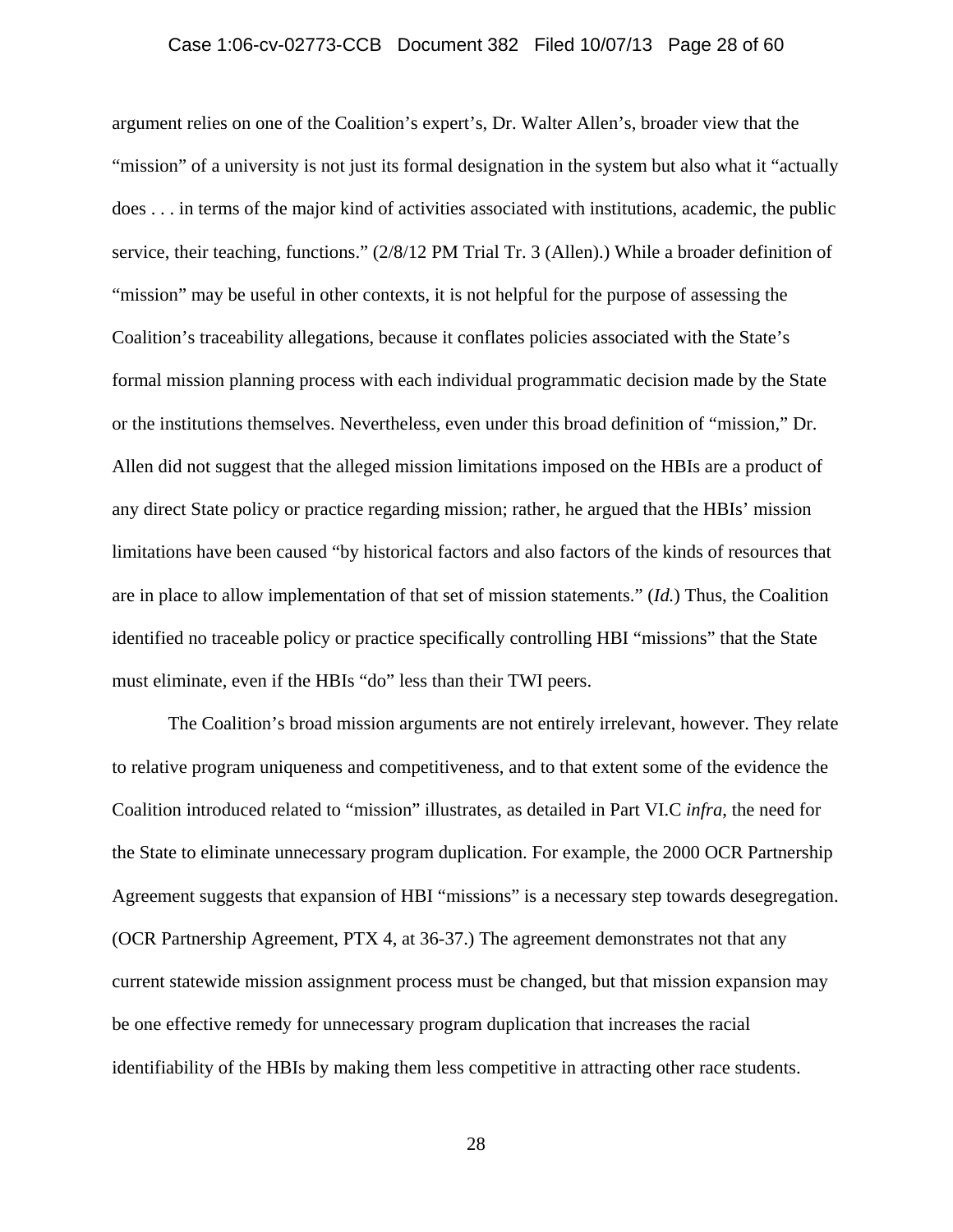Similarly, in a 2005 document assessing the Partnership Agreement, the four HBI presidents noted the need to "expand HBI missions[,]" but they characterized this need as a way to reverse the systematic erosion of the "uniqueness in missions and programs between HBIs and TWIs." (Report on the OCR Partnership Agreement (March 28, 2005), PTX 13, at 3, 8.) The letter emphasized the need for HBIs to "offer attractive academic programs without undue duplication at nearby campuses." (*Id.* at 9.)

Indeed, MHEC itself has recognized that "[m]ission creep" is a problem across the state's institutions of higher learning, undermining the competitiveness and uniqueness of each institution, not because the state's mission-assignment policies need to be reformed, but because the state is accepting "program proposals exceed[ing] the boundaries of [institutional] missions." (MHEC "Review of Mission Statements" (January 11, 2012), PTX 866, at 19.) As explained below, because the HBIs are already disproportionately affected by excessive duplication of their offerings, this mission creep harms the HBIs significantly more than the TWIs. Thus, the court recognizes the struggles of the HBIs to compete with the TWIs in program offerings, but finds that no current mission-related policy or practice is traceable to the *de jure* era. Rather, it is because the state has allowed its "institutions of higher education to be reactive to [the] pursuit of prestige[,]" (1/23/12 AM Trial Tr. 73 (Howard)), that the state has failed to adequately recognize and support the mission potential of its HBIs. Accordingly, evidence of HBI/TWI programmatic imbalance is better assessed in the context of unnecessary program duplication, not separately as a traceable "mission" related policy or practice.

# **3. TWI "Mission" Expansion**

Finally, and relatedly, the Coalition points to "mission" expansions at regionally proximate TWIs as evidence that the State continues to undermine HBI competitiveness, but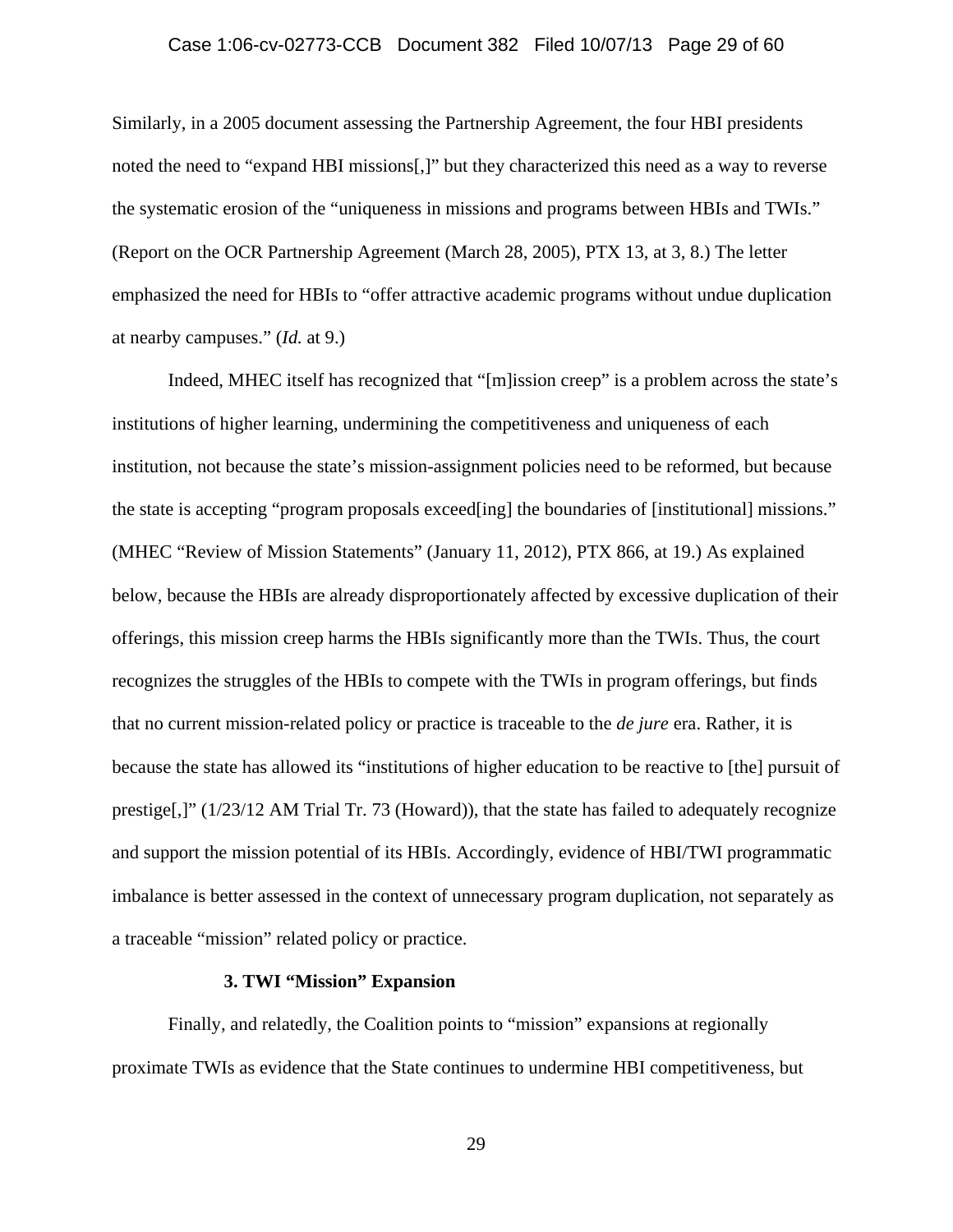such arguments are again better assessed in the context of unnecessary program duplication and a lack of unique, high-demand programs at HBIs, *not* as State policies concerning HBI missions themselves. For example, Morgan is identified as "the State's public urban university," Md. Code Ann., Educ. § 14-101(b), but Towson's mission statement identifies it as "the State's metropolitan university." ("Towson at a Glance" (2010), PTX 100, at 1.) MHEC approved Towson's new mission statement in 2005-2006, touting itself as the state's "metropolitan" university, over the objection of Morgan, which argued that "urban" and "metropolitan" are too similar. (*See* Letter from Morgan President Richardson to MHEC (December 9, 2005), PTX 287, at 1; MHEC "Mission Statement Review" (February 2006), PTX 763, at 34; 1/12/12 AM Trial Tr. 96-98 (Richardson).) While this potential overlap in mission is confusing, it is *not* evidence that Morgan's mission statement is "limited" by a traceable state policy. To the contrary, Morgan is benefited by its mission designation. (*See* 1/9/12 AM Trial Tr. 77-78 (Popovich) (recognizing some of the programmatic offerings at Morgan related to its "urban" mission). The Coalition's proven concern is not that any state policy "limits" Morgan in mission, but rather that Towson's new mission statement may perpetuate unnecessary duplication of programs always available at Morgan through expanding thematically similar program offerings.

Similarly, the Coalition argues that the approval of an expanded master plan for the University of Baltimore, turning it into a fast growing institution, has harmed the competitiveness of the HBIs. UB began as primarily a graduate and upper division institution, (*see* 1/30/12 AM Trial Tr. 53-54 (Bogomolny)), but since the 1990s the state has allowed UB to increasingly expand its offerings to four-year undergraduates. (*See* Joint MBA Proposal Workgroup, PTX 254, at 108; 1/24/12 AM Trial Tr. 63-66 (Kirwan); UB Strategic Plan (2008- 2012), PTX 917, at 4; 1/30/12 AM Trial Tr. 61-62 (Bogomolny).) The "mess in Baltimore,"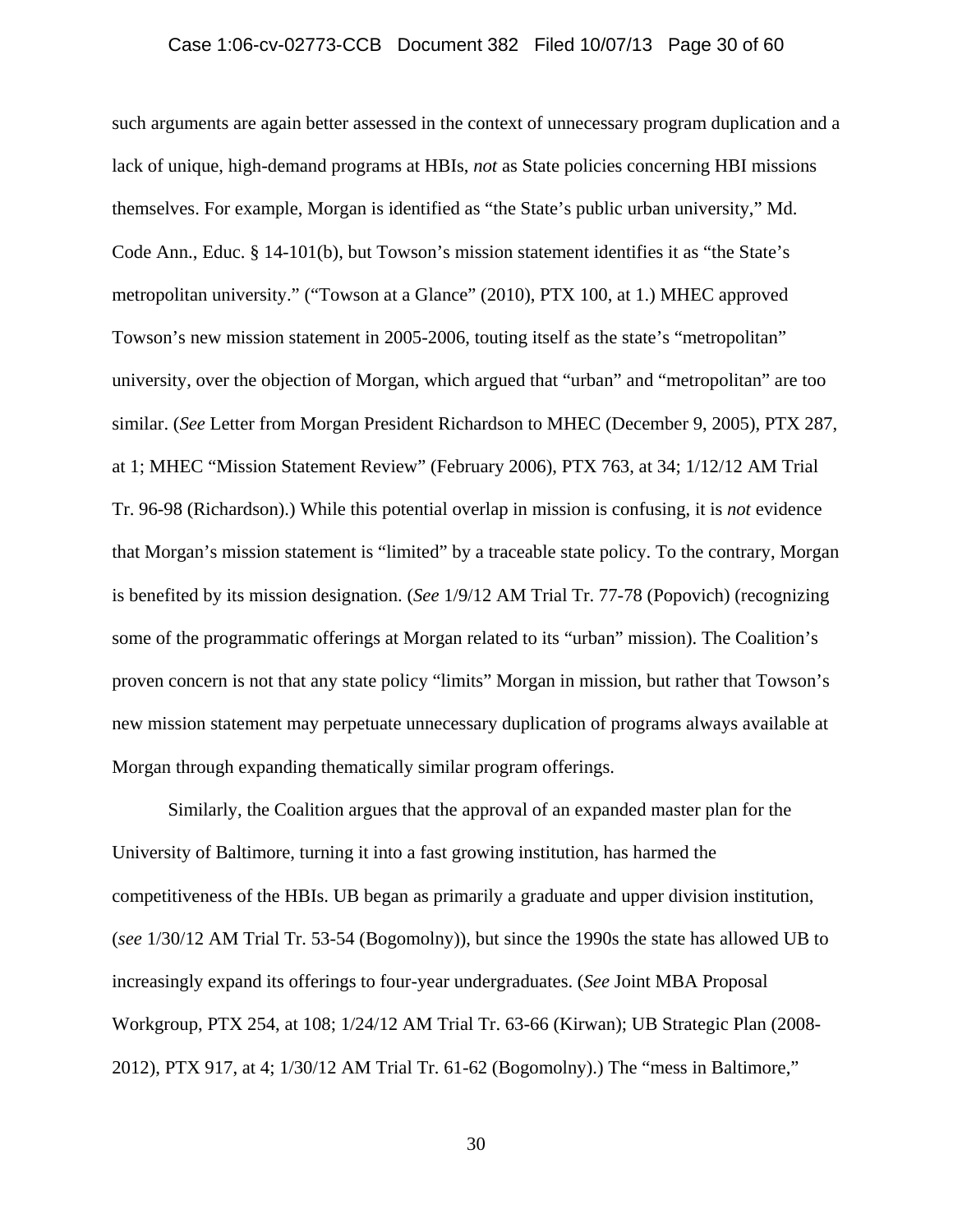### Case 1:06-cv-02773-CCB Document 382 Filed 10/07/13 Page 31 of 60

(Overview of Morgan State University (Popovich Demonstrative), PTX 39, at 31; 1/5/12 AM Trial Tr. 94-95 (Popovich)), that has resulted from the State's expansion of UB and other Baltimore regional TWIs is again a problem of duplication, however, not any identified policy that "limits" HBI missions.

 Thus, the Coalition's "mission" argument, as it relates to the relative strength of the program offerings at the HBIs and TWIs, in terms of demand and uniqueness, is better addressed in the analysis of unnecessary program duplication as a traceable policy. Otherwise, the Coalition has not proven the State must eliminate any traceable policy or practice related to the HBI missions themselves.

# **4. The "Dual Mission" of the HBIs**

 Similarly, the Coalition has suggested that the HBIs' so-called "dual mission" of educating both adequately prepared and underprepared college students persists as a traceable policy of the *de jure* era imposed on the HBIs by the state. The 2008 HBI Panel described this "dual mission" in detail as follows, and the court adopts the Panel's description as the definition of the term "dual mission":

[T]he mission of the HBIs in providing an undergraduate degree is substantially different and more challenging than that of the TWIs. HBIs historically and into the future have a dual mission. They are committed to the traditional mission of any institution of higher education to provide a quality educational experience and guide students to the attainment of an undergraduate degree. HBIs in the State of Maryland also have their mission to address the educational needs of students who come from families with traditionally less education and income and who are often under prepared as a result of their circumstances—not their abilities—for college level work. Helping these under prepared students earn a bachelor's degree is central to the HBI mission. This function for the HBIs is disproportionately more important than in the TWIs.

("Report to the Maryland Commission to Develop the Maryland Model for Funding Higher

Education" (November 11, 2008), PTX 3, at 8.)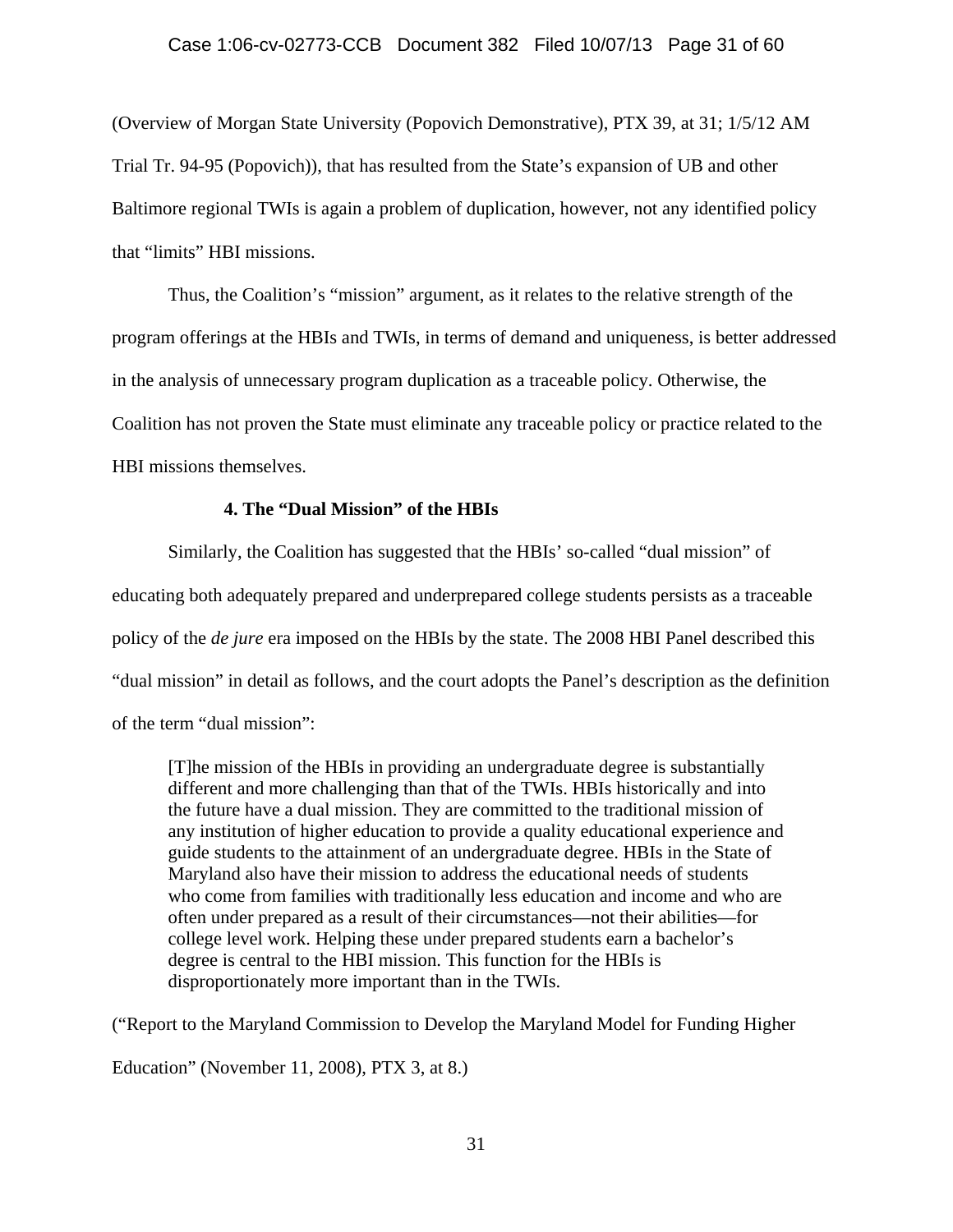While this "dual mission" certainly has roots in the *de jure* era origins of Maryland's

HBIs, which were historically tasked with educating students underprivileged by virtue of racial

discrimination and economic oppression, the HBIs themselves have embraced this ongoing

mission of providing educational opportunities for students of all abilities and backgrounds in

Maryland. (*See, e.g.*, 1/30/12 PM Trial Tr. 53-54 (Treasure); 1/3/12 PM Trial Tr. 65-66

(Wilson); 1/4/12 AM Trial Tr. 36-39 (Wilson); 1/4/12 AM Trial Tr. 86-90, 99-100 (Thompson).)

Dr. David Wilson, the president of Morgan, spoke most eloquently on this topic in response to

the question of whether Morgan could "reject" the "dual mission":

I guess I would respond to that . . . with a question, and the question would be why would our university want to move away from addressing critical problems in the City of Baltimore that stand in the way of the State's competitiveness? It just seems to me that there is opportunity for the State at Morgan to grow this institution in a way that will help this city and help this region to prosper. So I would find it troubling if then the State said we know that there are K through 12 challenges in the city, we know that there are underperforming businesses in the city, we know that there is a high crime rate in the city, we know that the incidence of diseases, public health issues is very high, and we have an institution here that has been missioned appropriately to address that, but we do not want it addressed. I would find that to be very, very troubling.

(1/4/12 AM Trial Tr. 39 (Wilson).) The Coalition did not adduce evidence that the State imposes

the duty of educating less prepared students solely on the HBIs or that the HBIs' sustained

commitment to this part of their history constitutes a continuation of a *de jure* era State policy or

practice mandating as much. (*See* 2/1/12 AM Trial Tr. 51 (Newman).)6

 $\overline{a}$ 

Thus, the HBIs' "dual mission" of educating students with more financial or academic

needs, even if it is a "continuation" of the role the HBIs played during the *de jure* era, cannot be

 $6$  In fact, because Coppin has an unfortunately low graduation rate, a recent report, conducted by a committee of Coppin alumni and State officials, recommended that the school take steps to change its "open-door" admissions policy and to focus on admitting more transfer students. *See Tough love for Coppin*, Baltimore Sun, May 19, 2013,

http://www.baltimoresun.com/news/opinion/editorial/bs-ed-coppin-20130519,0,5666052.story.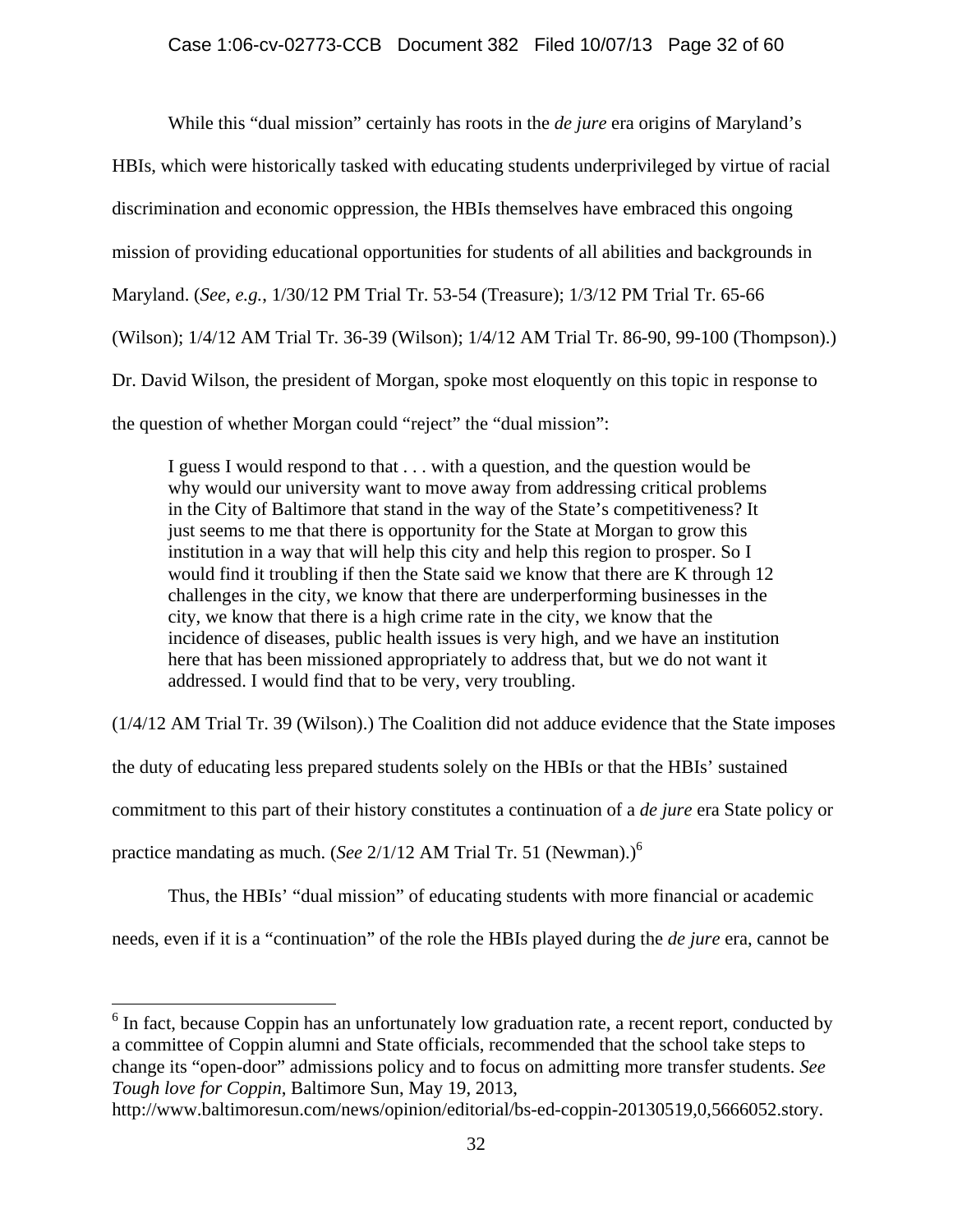### Case 1:06-cv-02773-CCB Document 382 Filed 10/07/13 Page 33 of 60

said to be a "traceable" policy or practice of *de jure* segregation attributable to the State or somehow in need of elimination. As Justice Thomas's concurrence in *Fordice* emphasizes, it is not a state's constitutional obligation—nor should it be—to erase a school's history or actively take steps to undermine an institution's own commitment to maintaining its legacy within the community. *See Fordice*, 505 U.S. at 747-49 (Thomas, J., concurring). Taken to its logical extreme, the Coalition's arguments regarding the "dual mission" could require fundamentally altering the HBIs' self-determined identity and purpose, and such a result would be neither preferable nor constitutionally sanctioned.

#### **B. Operational Funding**

During remand proceedings after *Fordice*, the Fifth Circuit reiterated that, although the "private plaintiffs appear[ed] to advocate enhancement of the HBIs in order to rectify the detrimental effects of past de jure segregation, without regard to present policies and practices. . . . The Supreme Court expressly rejected the proposition that the State's duty to dismantle its prior de jure system requires elimination of all continuing discriminatory effects." *Ayers v. Fordice*, 111 F.3d at 1210 (citing *Fordice*, 505 U.S. at 730 n.4 ("To the extent we understand private petitioners to urge us to focus on present discriminatory effects without addressing whether such consequences flow from policies rooted in the prior system, we reject this position.")). Emphasizing this distinction between traceable policies and effects, the Fifth Circuit affirmed the lower court's holding that, despite a resource disparity that flowed from the *de jure* era, Mississippi's funding formula was not itself a traceable policy. *Id.* at 1221-24. The court found that the funding formula was not traceable because it was sufficiently disconnected from Mississippi's prior mission-based funding policies:

Unlike the previous formula, which allocated funds based on mission designations, the present formula allocates funds as a function of the size of each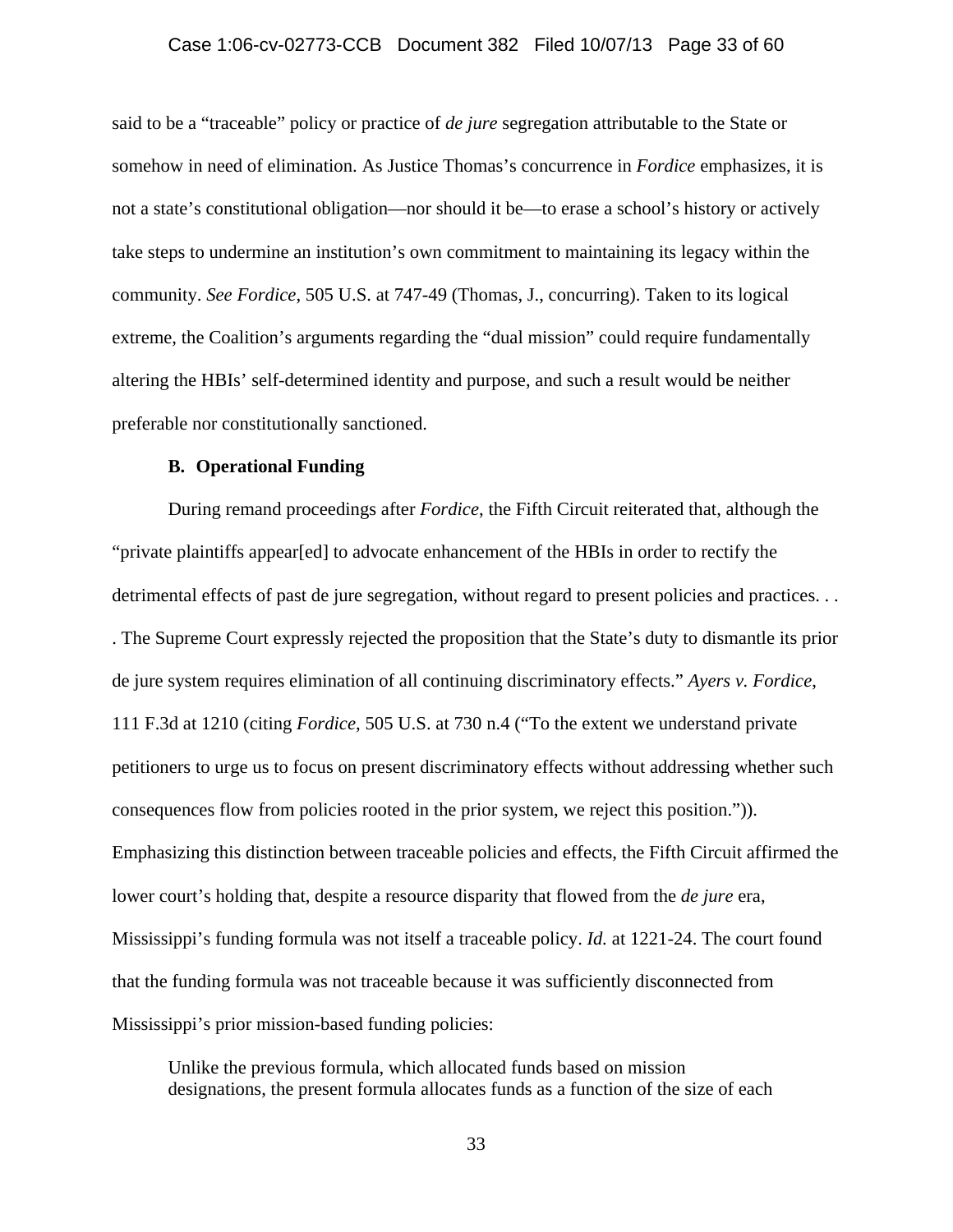institution's enrollment, faculty, and physical plant. While the formula responds to conditions that to a significant degree have resulted from the mission designations (and consequently results in the [T]WIs receiving a greater proportion of funds), the manner in which the formula does so is guided by valid educational concerns and is not linked to any prior discriminatory practice.

# *Id.* at 1224.

 Conversely, the district court in *Knight* determined that Alabama's funding formula was an extension of its past funding practices, and concluded that "although [Alabama] ha[d] funded [its HBIs] better than the other state institutions for at least the last twenty-five years, such funding ha[d] not yet put those institutions in the place they would have been but for their black heritage and the de jure system." 900 F. Supp. at 307-09. The court emphasized (quoting its earlier findings) that "[t]he advantage of [Alabama's] formula to those . . . institutions having the more complex curricula [was] extraordinary" and that the same elements of the funding formula that harmed HBIs during the *de jure* era had never been addressed. *Id.* at 309.<sup>7</sup> Thus, a state's funding formula is a traceable policy only if it is rooted in or a continuation of the funding practices that disadvantaged HBIs during the *de jure* era.

# **1. Maryland's Funding Formula**

 Prior to 1990, the Maryland State Board of Education used a rote funding formula with a number of factors, including attendance, program offerings, and research, including library volumes and gross square feet of facilities, to set the funding levels of each state institution.

<sup>&</sup>lt;sup>7</sup> The district court's opinion in *Knight* is sometimes difficult to parse, given it combines findings that were originally rendered prior to *Fordice* with those reached after the opinion was vacated and remanded by the Eleventh Circuit. Though the court pointed to the structural problems with Alabama's funding formula that perpetuated segregation, the *Knight* opinion may also be read to suggest that the effects of past funding inequities must be remedied even if the state has since fixed its funding practices and they are no longer traceable to the *de jure* era policies that caused the inequities. To the extent that *Knight* held as much, this court concludes that such a holding is inconsistent with *Fordice*, which expressly states that a state is only liable for inequities that flow from current "policies rooted in the prior system[.]"*Fordice*, 505 U.S. at 730 n.4.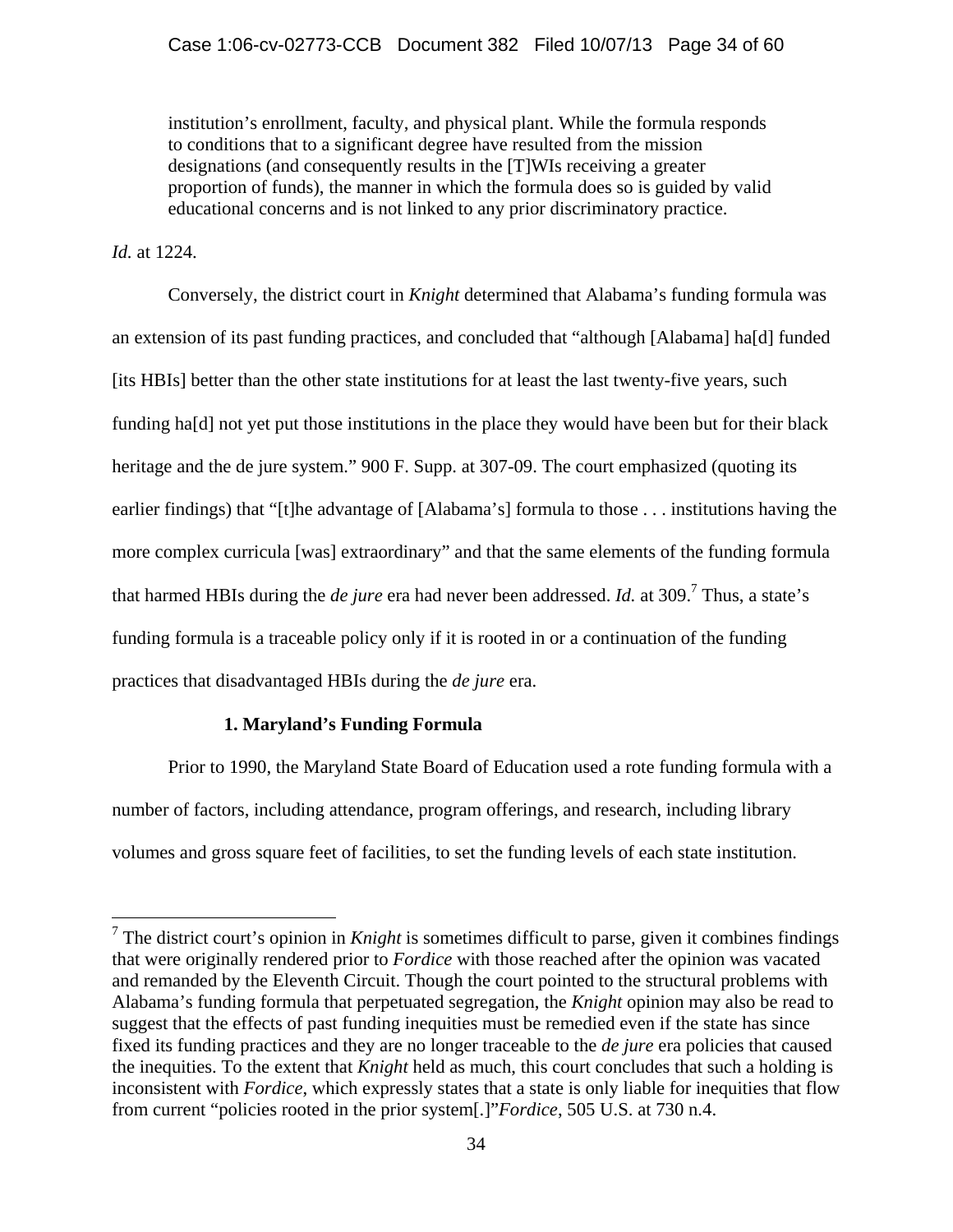(1/31/12 PM Trial Tr. 82-83 (Newman).) After the state's major restructuring of higher education in 1988, the old funding formula was discontinued by 1990, and institutions were funded on a school-by-school basis, primarily based on full-time equivalents ("FTE"), until 1998 state legislation was passed directing MHEC to develop formal funding guidelines. (*Id.* at 86- 87.) "Consistent with the goal that Maryland . . . attain national eminence for its system of higher education[,]" the Larson Commission, which was charged with recommending reforms for the USM in 1998, recommended a "peer-based funding guideline method" that would use comparator institutions to set funding goals for each institution. (*Id.* at 87.) A work group was assembled to create peer-based guidelines, and the resulting process the group developed, (Funding Guidelines Interim Report (August 1999), DTX 88, at 88.31), was subsequently adopted. (1/31/12 PM Trial Tr. 85-86 (Newman).) This process continues to govern MHEC's budget analysis and appropriations recommendations for the funding of Maryland's institutions of higher learning. (2/1/12 AM Trial Tr. 22 (Newman).)

 In their current form, the guidelines use groups of "peer" institutions as benchmarks for setting institutional funding goals. (Funding Guidelines Interim Report (August 1999), DTX 88, at 88.39.) The process begins with the Carnegie Foundation for the Advancement of Teaching's classification for each institution. (1/31/12 PM Trial Tr. 88 (Newman).) In general, the Carnegie classification for each school is used to find 50 to 60 peer institutions. (*Id.* at 88-89.) Maryland's HBI peer selection process is subject to a variation (originally "Variation Six," currently, "Variation 4-A") that was designed to ensure "an HBI's peer group wouldn't be too heavily weighted with HBIs as peers." (*Id.* at 92-93; *see also* Funding Guidelines Interim Report (August 1999), DTX 88, at 88.37; Memorandum on 2008 Funding Guideline Peer Reselection (October 16, 2008), PTX 244, at 1-2.) Then, the funding for each peer institution is assessed and a target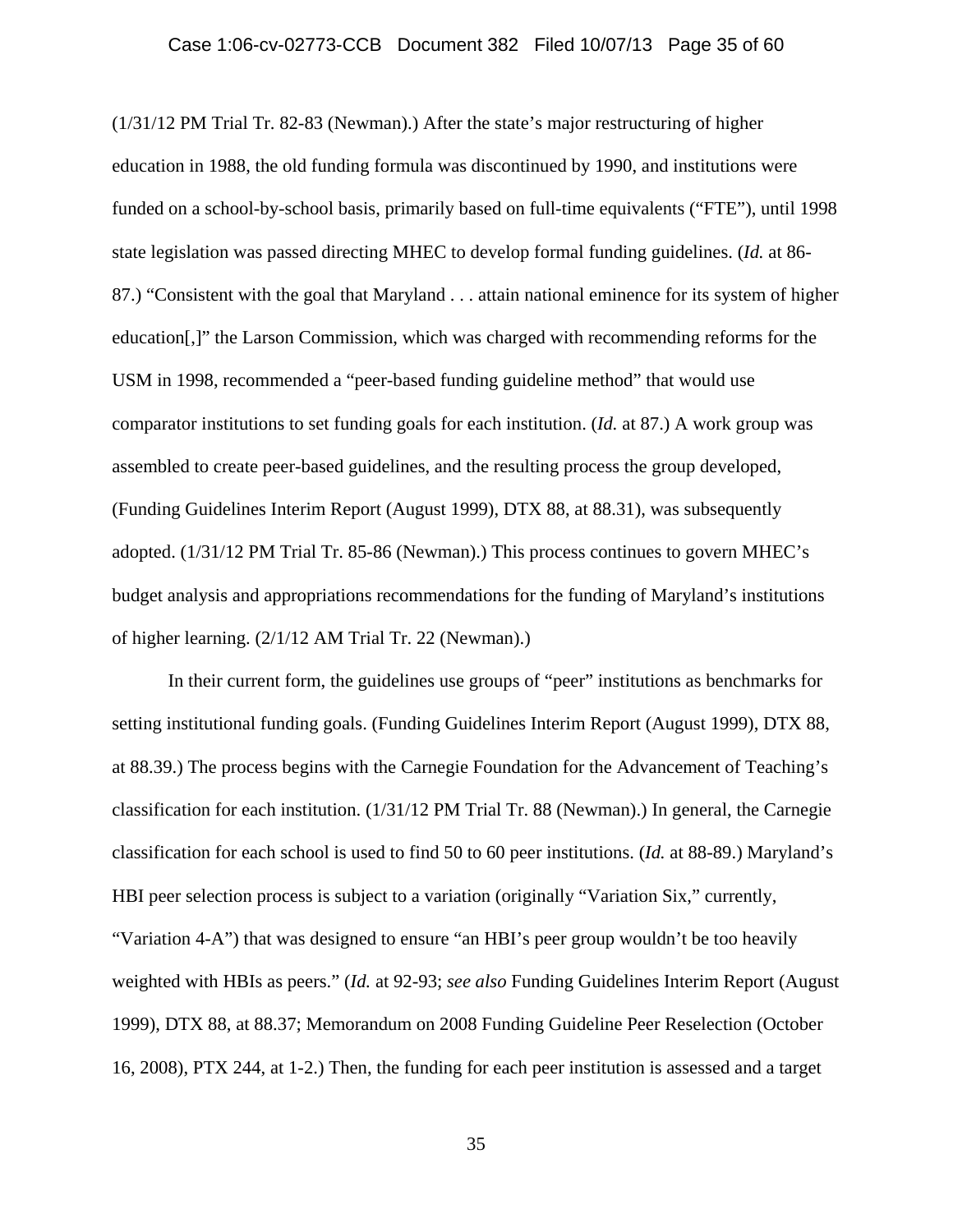# Case 1:06-cv-02773-CCB Document 382 Filed 10/07/13 Page 36 of 60

funding level at the  $75<sup>th</sup>$  percentile of those peer groups is calculated for each Maryland institution. (1/31/12 PM Trial Tr. 89 (Newman); *see also* Toutkoushian Expert Rep., PTX 324, at 12.) The state then sets appropriations based on the difference between expected tuition revenue and the overall funding target. (Toutkoushian Expert Rep., PTX 324, at 12.)

 Not unexpectedly, the selection of peer comparator institutions has, at times, been controversial. Because of its designation as Maryland's "flagship" campus in 1988, (2/8/12 AM Trial Tr. 5-6 (Toutkoushian)), UMCP was "allowed to look at five aspirational peers" which were institutions that UMCP "want[ed] to emulate in performance and funding and resources" that "may perform and receive more funds and perform in certain indicators at a higher level than the Maryland institution." (1/31/12 PM Trial Tr. 91-92 (Newman).) A 2001 "Revitalization Study" of Coppin recommended Coppin also be allowed to use an aspirational peer group, rather than its current funding group, but that recommendation has not been implemented. (Final Report on the 2001 Coppin Revitalization Study (August 22, 2011), PTX 810, at 63 (also recognizing that Coppin's funding "increased by 98%" from 2001-2011, three times the average USM institution, and that Coppin is "now funded at 101% of the USM funding guidelines").)

 At the time the guidelines were adopted, Morgan argued that its unique characteristics as an HBI and an urban research institution made peer selection difficult. (1/31/12 PM Trial Tr. 94 (Newman).) MHEC agreed and allowed Morgan to extend the deadline to determine a peer group. (*Id.*) Ultimately, Morgan was not satisfied with its initial peer group when it was set for fiscal year 2002. (*Id.* at 95.) UMES was also not satisfied with its peer group in light of its history as an 1890 land grant institution, and UMES was allowed a variation related to its research functions that led to the selection of a new peer group, in 2003 or 2004, that satisfied the school's concerns. (*Id.* at 95-96.)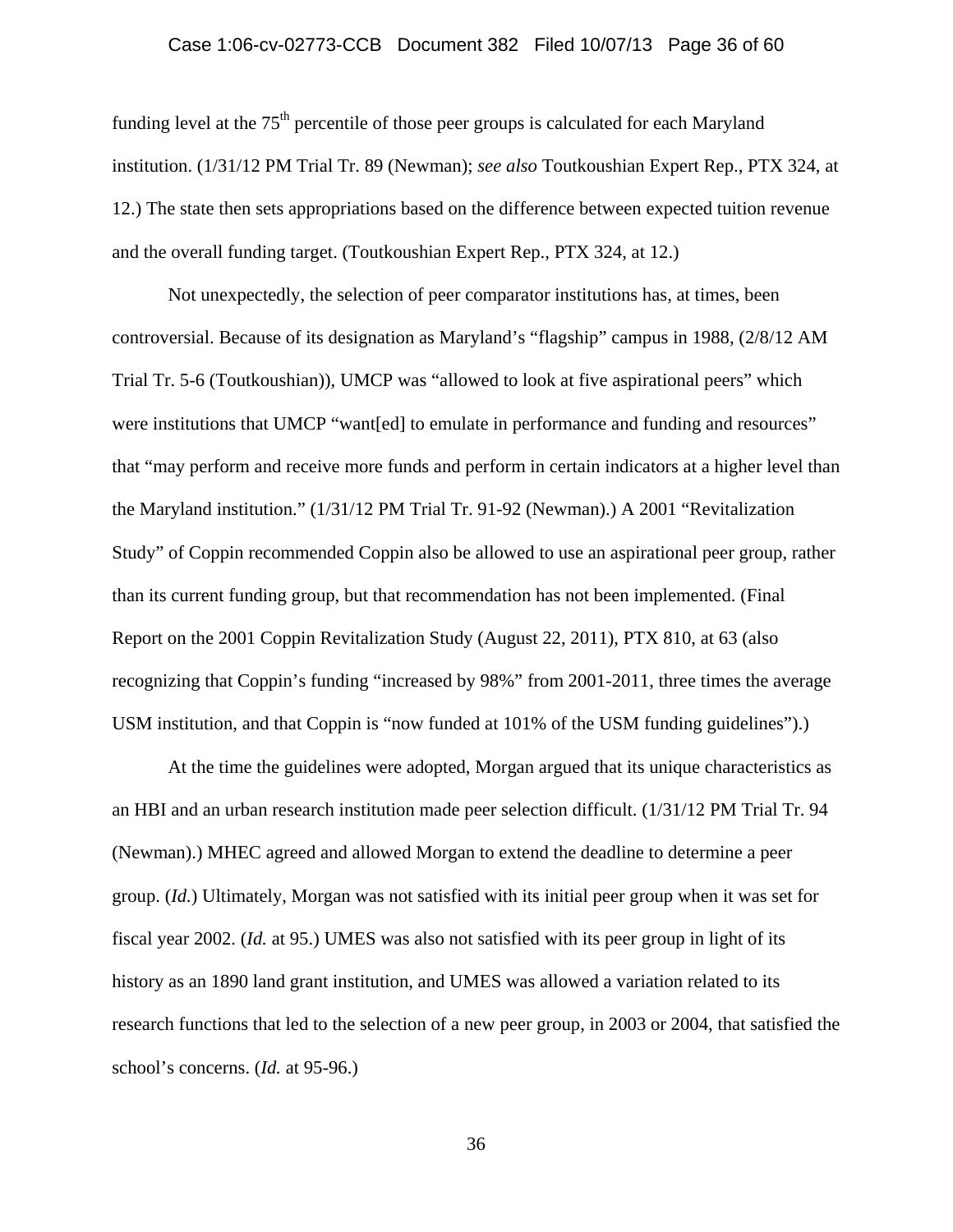Following 2005 changes to the Carnegie classification system, in 2008 MHEC conducted a re-selection of peers. (Memorandum on 2008 Funding Guideline Peer Reselection (October 16, 2008), PTX 244, at 1.) Three TWIs—UMBC, Towson, and UB—submitted revised peer group proposals that MHEC accepted. (*See id.* at 2-5; 1/31/12 PM Trial Tr. 98-104 (Newman); 2/1/12 AM Trial Tr. 5-7 (Newman).) Morgan also submitted a proposal that included ten institutions as a peer group, with no persuasive rationale, and MHEC rejected that proposal. (Memorandum on 2008 Funding Guideline Peer Reselection (October 16, 2008), PTX 244, at 6.) However, MHEC entered into discussions with Morgan and accounted for the school's concerns regarding funding in selecting a new group of 18 peers. (*See* 2/1/12 AM Trial Tr.at 8-19 (Newman).) Morgan did not agree with the peer group MHEC ultimately adopted for the institution, (*id.* at 19), but the new peer group resulted in an increase in the funding guidelines (nearly \$10 million in additional recommended appropriations for FY2010 over FY 2009). (Memorandum on 2008 Funding Guideline Peer Reselection (October 16, 2008), PTX 244, at 7.)

 Importantly, the funding guidelines are not determinative of the actual funding that institutions will receive. The guidelines function as a "benchmark for reference for the Governor and the General Assembly to consider as they are moving forward with their budget recommendations, their budget decisions." (2/1/12 AM Trial Tr. 22 (Newman).) The actual appropriations process begins at the institutions themselves, which are tasked with developing a budget request, with direction from the State Department of Budget and Management, that is then submitted to the Department and to MHEC. (*Id.* at 20; *see also* 1/31/12 AM Trial Tr. 6-7 (Vivona).) MHEC analyzes the budget requests and ensures they are meeting all of the State's overall priorities, and it uses the funding guidelines "in [its] analysis of the budgets, the state appropriations levels . . . , and comments on where the attainment is coming in, how the state is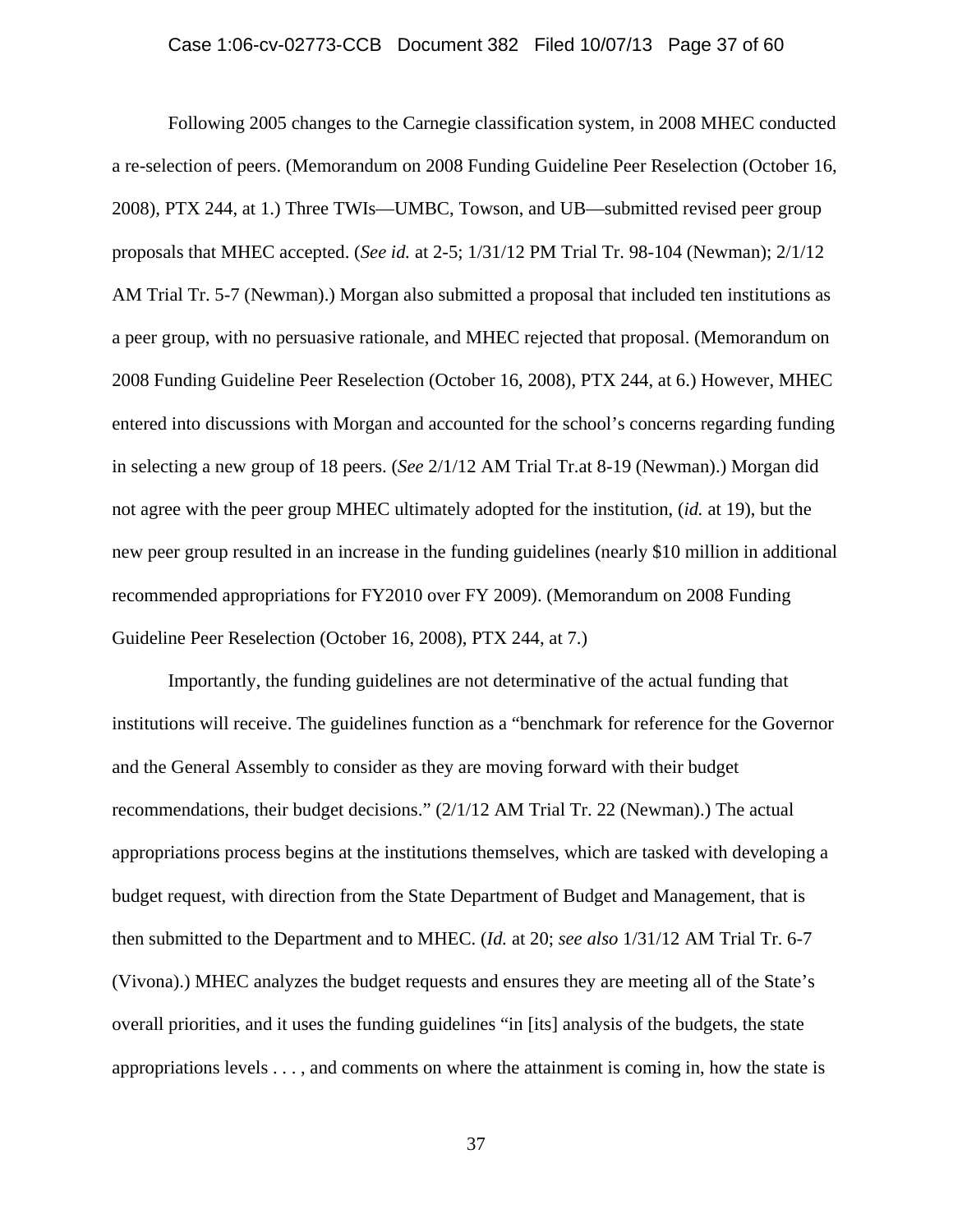doing in reaching that aspirational funding level[.]" (2/1/12 AM Trial Tr. 21-22 (Newman).) Thus, current operational funding levels at Maryland public universities are derived from collaboration among the Governor, the General Assembly, the institutions themselves, the State Department of Budget and Management, and MHEC, and no single set of guidelines is determinative of institutional funding levels.

# **2. HBI Funding Today**

 In light of the recent history of Maryland's higher education funding process, while it may be true that the HBIs are at a "competitive disadvantage" with TWIs because of past discriminatory treatment, (*see* Bohanan Commission Report, PTX 2, at 119), the Coalition has not demonstrated that Maryland's current funding practices or policies are traceable to the *de jure* era. Structurally, the current funding formula is entirely different from any of Maryland's prior funding policies or practices; functionally, the current formula has not disadvantaged the HBIs or provided them any less state-controlled funding than the TWIs.

 First, and most importantly, under the current funding formula, Maryland's HBIs are not "underfunded" by the State, relative to the TWIs. (*See* 2/1/12 PM Trial Tr. 59 (Lichtman) ("[F]rom 2001 through 2010 . . . [t]here's virtually no difference in the mean State appropriation plus enhancements per FTE for this 10-year period for all the HBIs compared to all the non-HBIs, even with the driver of College Park[.]").) Including College Park, which has received a tremendous amount of funding since it was christened Maryland's flagship university, between 1984-2010, Maryland's HBIs received \$84,621,000 in state appropriations and enhancement funds above what they would have received if these funds had been distributed to all Maryland institutions in proportion to their student enrollment. (*Id.* at 52-54.) Today, Maryland appropriates nearly an equal amount of funding per full-time student at HBIs and TWIs (with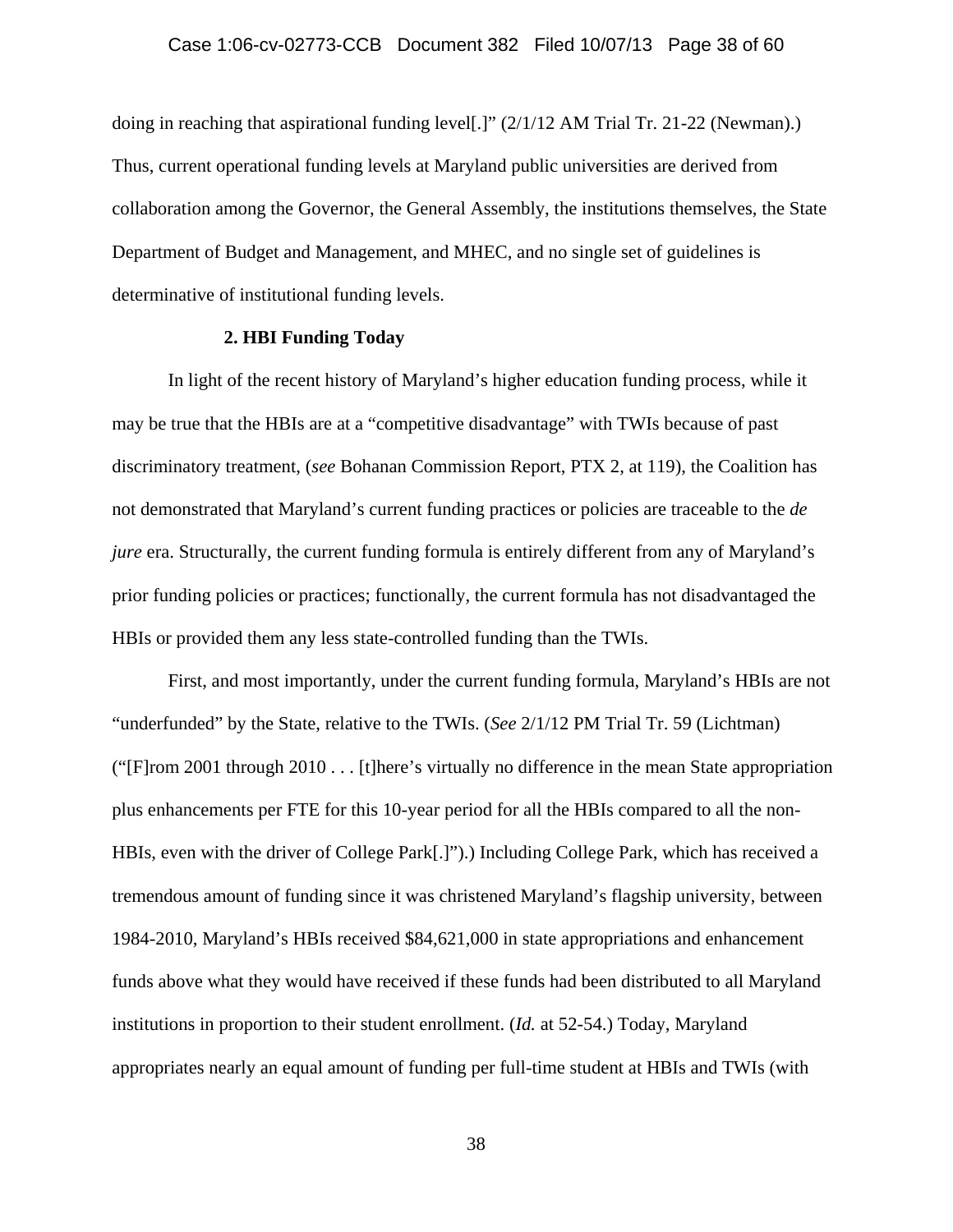slightly more funding per-FTE going to the HBIs). (*Id.* at 45-46; Lichtman Demonstrative Exhibits, DTX 405, at  $17.<sup>8</sup>$ 

 The Coalition suggests that because of their relatively low enrollments, (*see* MHEC Enrollment Figures, DTX 65q, at 6-7), per-FTE funding comparisons do not adequately take into account the "economies of scale" that benefit larger institutions. (*See* MHEC "Consolidated Budget & Fact Book" (1990), PTX 437, at 11; 1/17/12 PM Trial Tr. 67-68, 73-74 (Toutkoushian); 1/25/12 PM Trial Tr. 50 (Dudley-Eshbach).) While there may be no academic consensus on whether economies of scale exist in higher education, (2/2/12 PM Trial Tr. 10 (Lichtman)), it is likely that some efficiency is gained by increasing enrollment, such that per-FTE funding does not wholly represent the adequacy of an institution's funding. Nevertheless, Maryland's funding formula partially takes account of economies of scale because it sets funding targets for the HBIs by selecting peers based on, among other factors, head count and degrees awarded. (Funding Guidelines Interim Report (August 1999), DTX 88, at 37.) Thus, because the HBIs are funded at or above their peer-based funding targets, (*see* Toutkoushian Demonstrative Exhibits, PTX 855, at 46), they are funded adequately compared to similar institutions. In other words, if there are economies of scale in higher education, Maryland is failing to take account of them only as much as the HBIs' peer institutions do, not because of any policy or practice traceable to the *de jure* era.

 $\overline{a}$ 

 $8 \text{ In its}$  rebuttal to the State's findings of fact, the Coalition appears to challenge the data (headcount versus credit hour FTEs) upon which Dr. Lichtman relied for some of his calculations, acknowledging that Dr. Lichtman used the data on which its own expert, Dr. Toutkoushian, initially relied. Dr. Lichtman pointed out the problems with this data during his testimony, however, (*see* 2/1/12 PM Trial Tr. 54-55 (Lichtman)), and the court finds that his calculations were reasonably reliable, even if he had to rely on some less persuasive data in rebutting Dr. Toutkoushian's analysis.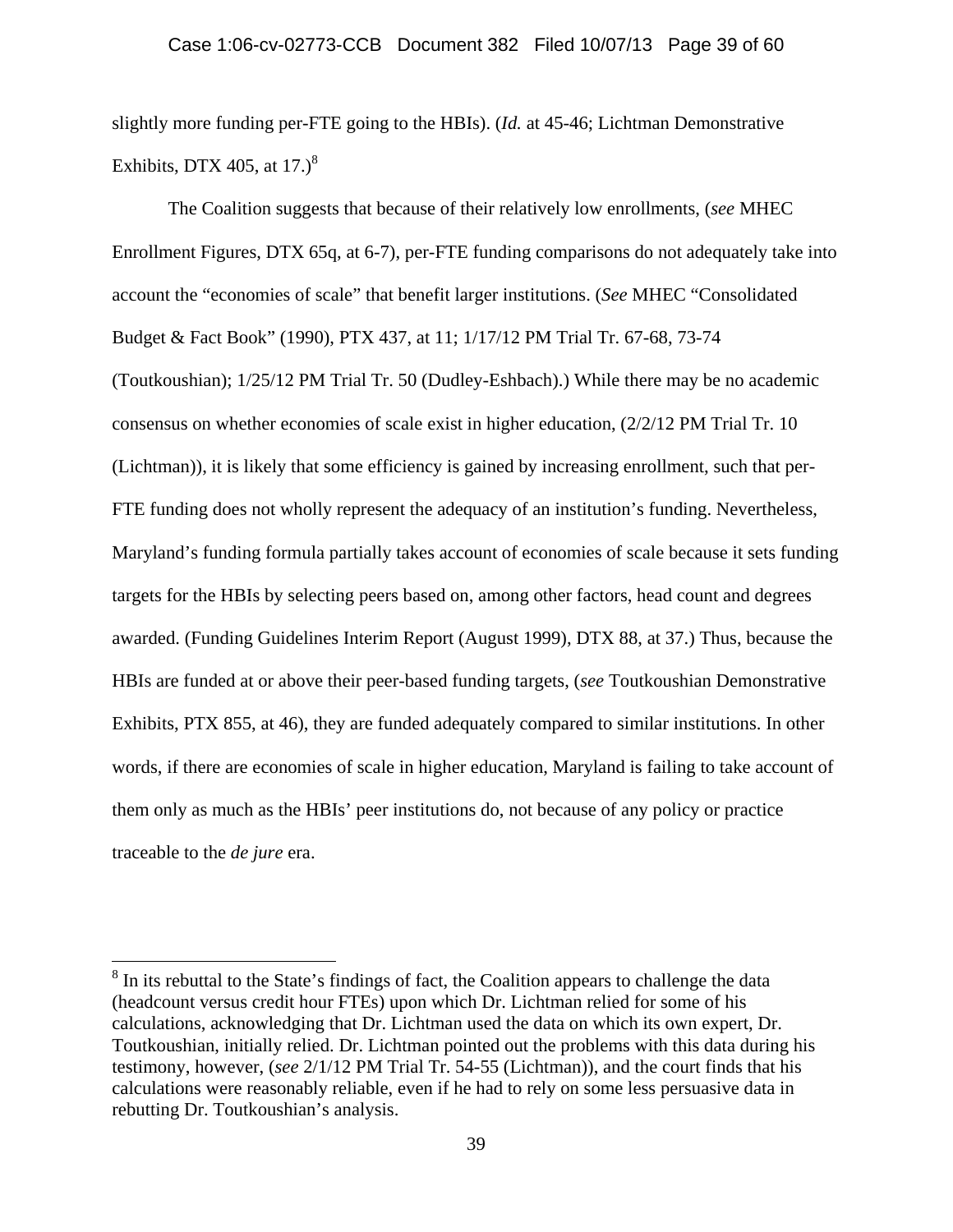Second, even though Maryland's funding formula arguably takes mission and programs, which are linked to an institution's history, into account through the Carnegie peer selection process, the funding formula is neither based in nor derived from Maryland's *de jure* era funding practices. As described above, Maryland's current funding formula involves a recently developed target-setting process, and it expressly accounts for the unique characteristics of Maryland's HBIs to ensure that peer groups for the HBIs are not limited to other HBIs. MHEC has also worked, when necessary, to ensure HBI peer groups accurately reflect specific institutional funding concerns. (*See* 1/31/12 PM Trial Tr. 94-96 (Newman); 2/1/12 AM Trial Tr. 8-19 (Newman).) The Coalition adduced no evidence linking the current funding formula to *de jure* era policies and practices. Even if past iterations of Maryland's funding formula resulted in discriminatory appropriations for Maryland's HBIs, there is no evidence that the *current* process employed by the State is in any way traceable to any such *de jure* era funding practice or policy. The Coalition's expert, Dr. Toutkoushian, focused on an elaborate calculation of alleged "cumulative deficiencies" present in the HBIs because of past funding discrimination, (*see*  Toutkoushian Expert Rep., PTX 324; Toutkoushian Supp. Expert Rep., PTX 325; Toutkoushian Rebuttal Demonstrative Exhibits, PTX 1029, at 20), but even if such resource deficiencies can be quantified, they are a remnant of past discrimination, not the result of any ongoing traceable policy or practice as required under *Fordice*. 9 The Coalition also presented substantial evidence about alleged deficiencies in the HBIs' physical plants, but, as the court previously determined at

 $\overline{a}$ 

 $9<sup>9</sup>$  In the past few years, Maryland's HBIs have not stagnated in resources. For example, Coppin recently announced it was developing a state-funded \$80 million science center. Steve Kilar, *Science center may help Coppin close the gap*, Baltimore Sun, May 3, 2013, at 1. UMES has also announced the acquisition of an agricultural research farm, through a \$1.55 million federal grant. *UMES acquires farm for agricultural research*, The Star Democrat, April 26, 2013, http://www.stardem.com/news/state\_news/article\_724cd612-ae93-11e2-a6d4- 0019bb2963f4.html.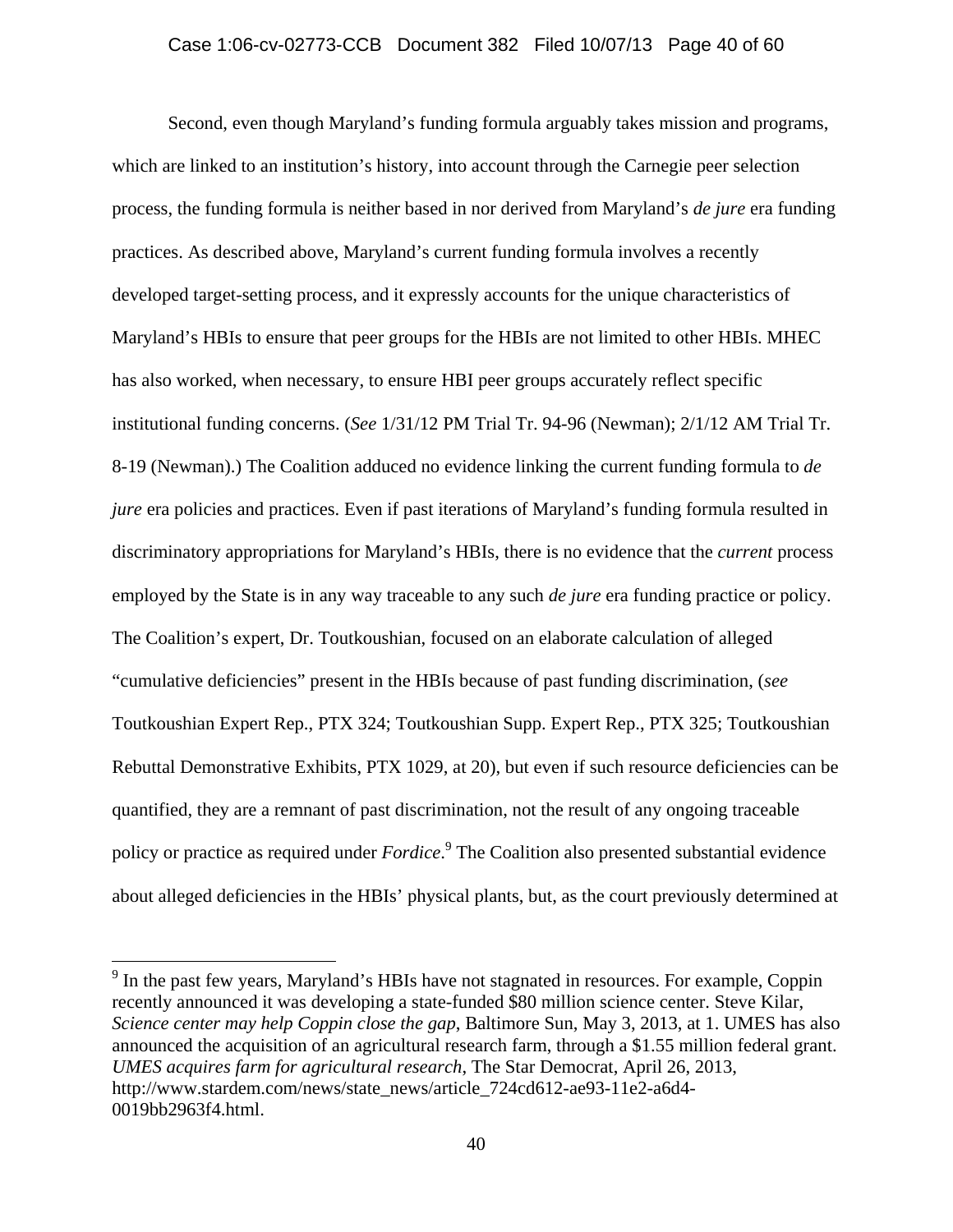summary judgment that no traceable policy for capital funding exists, such deficiencies would be relevant only if they were linked to traceable policies related to operational funding, which has not been shown. Accordingly, the State is under no legal obligation to change its current funding formula or appropriations practices.

# **3. Other Allegedly Traceable Funding Policies and Practices**

 The Coalition makes a variety of other arguments related to funding, but none specifically identify any policy or practice that is traceable to the *de jure* era. Overall, the Coalition adduced a substantial amount of evidence showing that Maryland's HBIs struggle financially more than its TWIs because of many factors outside of State control, such as lower tuition revenue, (*see, e.g.*, 2/8/12 AM Trial Tr. 66-67 (Toutkoushian)), insufficient fundraising capacity, (*see* 1/17/12 PM Trial Tr. 42-43 (Kaiser)), and difficulty in attaining external grants, (1/12/12 AM Trial Tr. 36-37 (Robinson).) While these characteristics may have a serious effect on the fiscal health of the HBIs, they are, at most, effects of past discrimination, not current policies or practices attributable to the State. In fact, the state has put policies in place to address these disparities. For example, the State's funding practices recognize and compensate for lower tuition revenue, and the state has also taken steps to avoid reducing HBI budgets where other budget cuts have been required due to the state's overall fiscal health. (1/31/12 AM Trial Tr. 17- 21, 35, 48-53 (Vivona).) Even facing the economic downturn, state financial support for the HBIs grew by 82.5%, compared to only 43.3% for TWIs, between 2000-2012 (excluding outlier TWIs). (1/30/12 PM Trial Tr. 66-67 (Treasure).)

 Furthermore, the HBIs' "dual mission" does not require additional funding beyond what the HBIs already have received in enhancement funding from the state. As explained above, the "dual mission" of Maryland's HBIs is important and laudatory, but it does not follow that the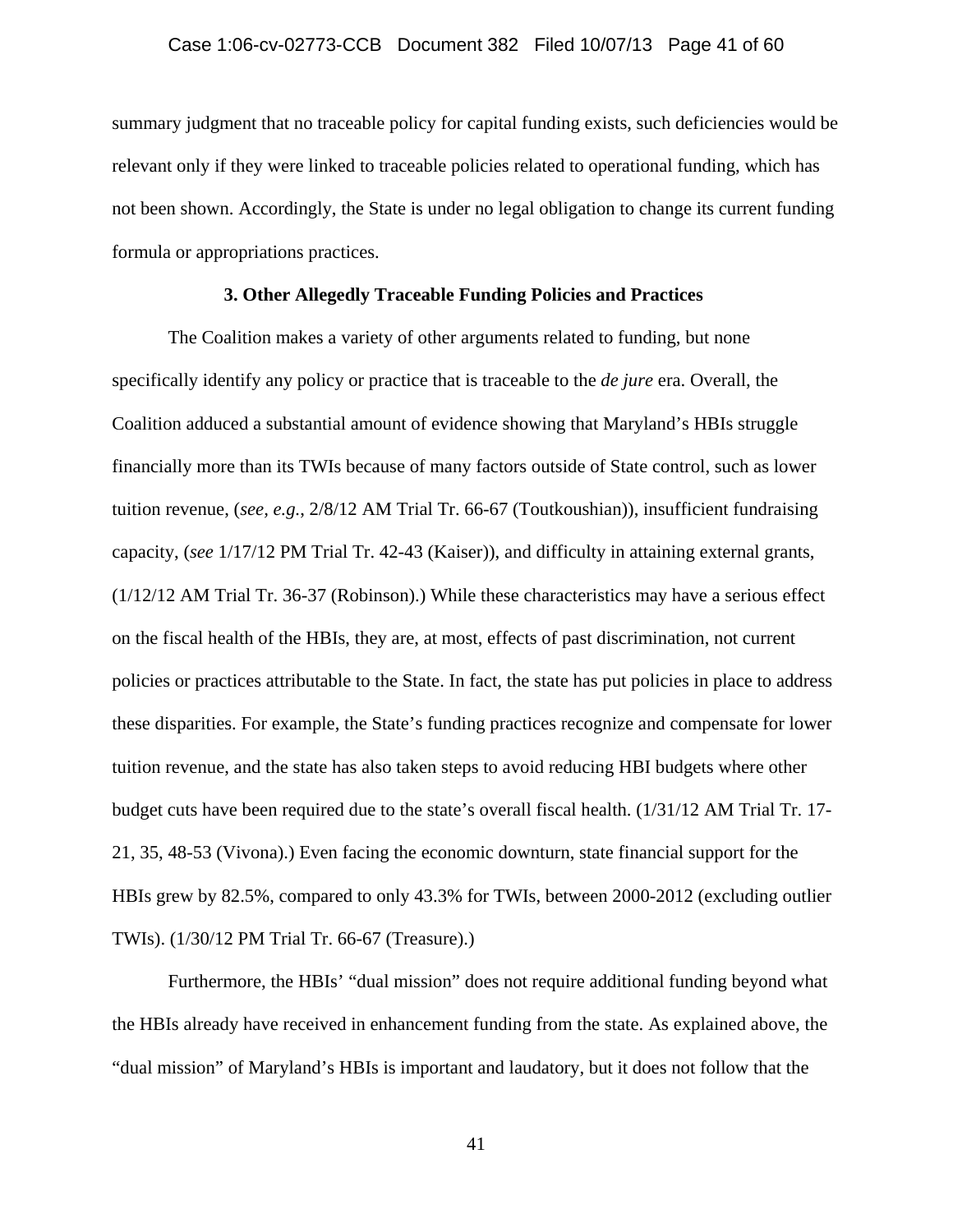### Case 1:06-cv-02773-CCB Document 382 Filed 10/07/13 Page 42 of 60

State's alleged failure to devote specific resources towards funding for the dual mission is traceable to the *de jure* era. While it may be wise or prudent for the State to devote additional resources to funding remediation at the HBIs, (*see* Bohanan Commission Report, PTX 2, at 11), because the dual mission is not imposed on the HBIs by the State and is not otherwise a traceable policy or practice, *see supra* Part VI.A.4, the State has no obligation under *Fordice* to directly fund remedial education.

 Similarly, the Coalition has failed to prove that the State's failure to provide mandatory state funding of UMES's land-grant programs, (*see* 1/5/12 PM Trial Tr. 10-11 (Neufville); 1/4/12 PM Trial Tr. 42-43 (T. Thompson)), is a traceable policy or practice. In order to receive federal funding for such programs, an institution must provide 1:1 matching dollars. ("Triennial Report on Status of Agricultural Programs at UMCP and UMES" (June 1, 2011), PTX 875, at 3.) The State provides College Park with an excess of funding to meet this match, (*see* 1/5/12 PM Trial Tr. 10-11 (Neufville)), but UMES must use general fund dollars to support such programs and receive the federal funding, (*see* ("Triennial Report on Status of Agricultural Programs at UMCP and UMES" (June 1, 2011), PTX 875, at 3.) Nevertheless, at present, UMES is able to receive its full federal match, (*id.*), and the disparity in state funding for the specific agricultural research and extension land-grant programs between UMES and College Park is a function of College Park's designation as the state's "flagship" and UMES's need to allocate state funding to other programs.

 Finally, the Coalition suggests that the designation of College Park as a "flagship" was improper, because that policy created an unaddressed funding imbalance between College Park, a TWI, and the HBIs. (*See* 2/8/12 AM Trial Tr. 5-6 (Toutkoushian).) Preliminarily, the State demonstrated that there are compelling educational justifications for creating a "flagship." Not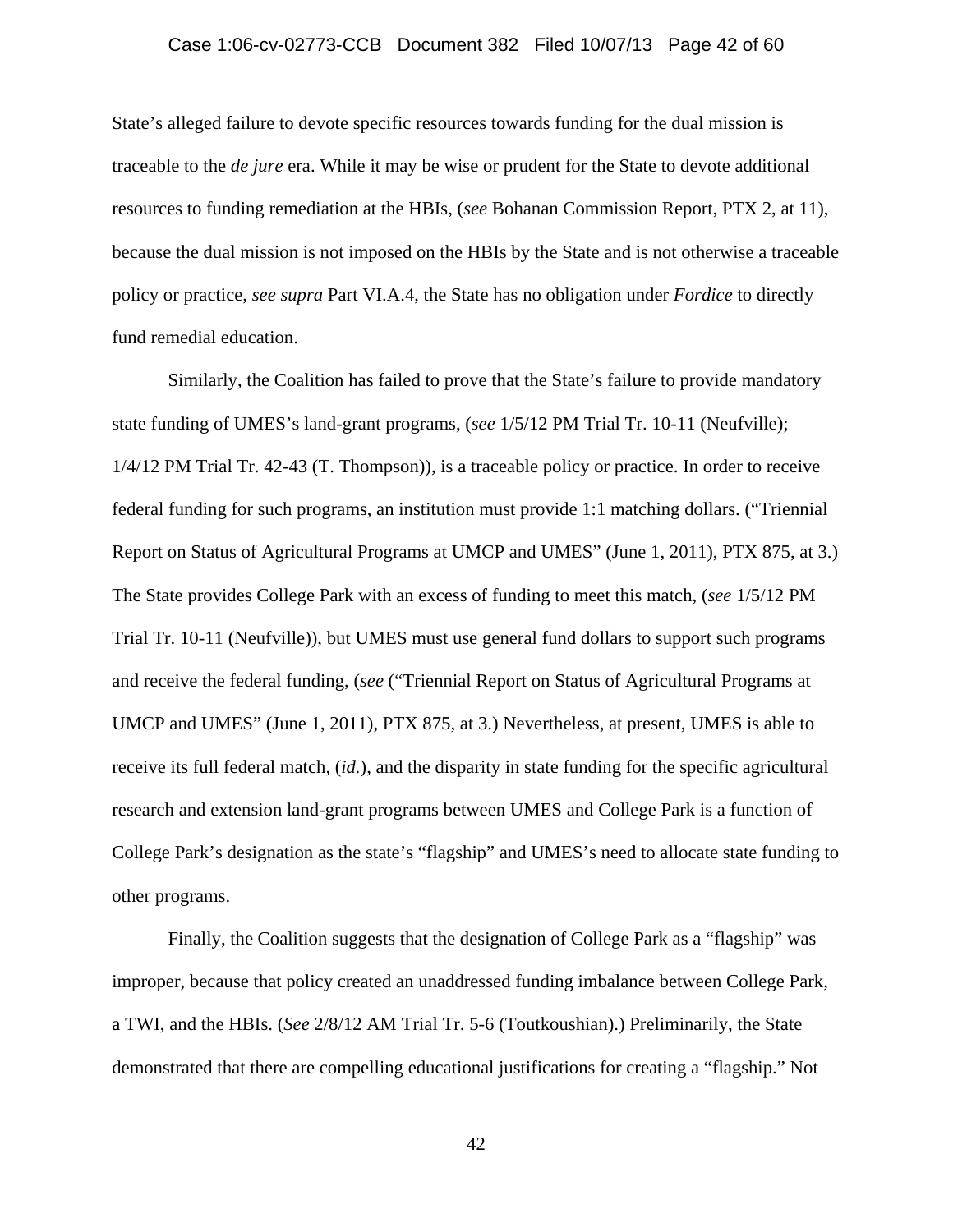### Case 1:06-cv-02773-CCB Document 382 Filed 10/07/13 Page 43 of 60

only does a flagship serve as the state's educational representative on the national and international stage and as an anchor for the rest of the USM in terms of research output, faculty, and competitiveness with other public and private universities, but a flagship also allows Maryland to more efficiently leverage resources among all of its institutions by offering a diverse array of graduate degrees independently and through institutional partnerships. (1/23/12 PM Trial Tr. 41-45 (Kirwan).) Such partnerships exist across the system and benefit TWI and HBI students alike. (*Id.*) Even if it were somehow improper for the State to have designated a TWI as a "flagship," the State demonstrated that no funding imbalance actually exists: the HBIs are still funded comparably to the State's TWIs, even including College Park. (2/1/12 PM Trial Tr. 58-60 (Lichtman); Lichtman Demonstrative Exhibits, DTX 405, at 19; *see also* Lichtman Reply Expert Rep., DTX 64B, at 13-14; 2/1/12 PM Trial Tr. 48 (Lichtman) (noting that, not including College Park, the HBIs have been funded considerably more generously over the past decade than the TWIs).)

 In short, while the Coalition adduced an abundance of evidence demonstrating that Maryland's HBIs face challenges that stem from direct and indirect historic discrimination, economic stratification, and pre-K-12<sup>th</sup> grade educational inequity, the Coalition has not proven that the State continues to employ any funding policy or practice that is traceable to the *de jure*  era that must be eliminated. The court applauds Maryland's acknowledgment in the 2009 State Plan that "[s]ubstantial additional resources are needed to ensure the State's public HBIs with their dual missions are comparable to Maryland's TWIs[,]" (2009 Maryland State Plan, PTX 1, at 32), but there is no basis to hold Maryland legally liable for any failure to provide such additional funding to the HBIs.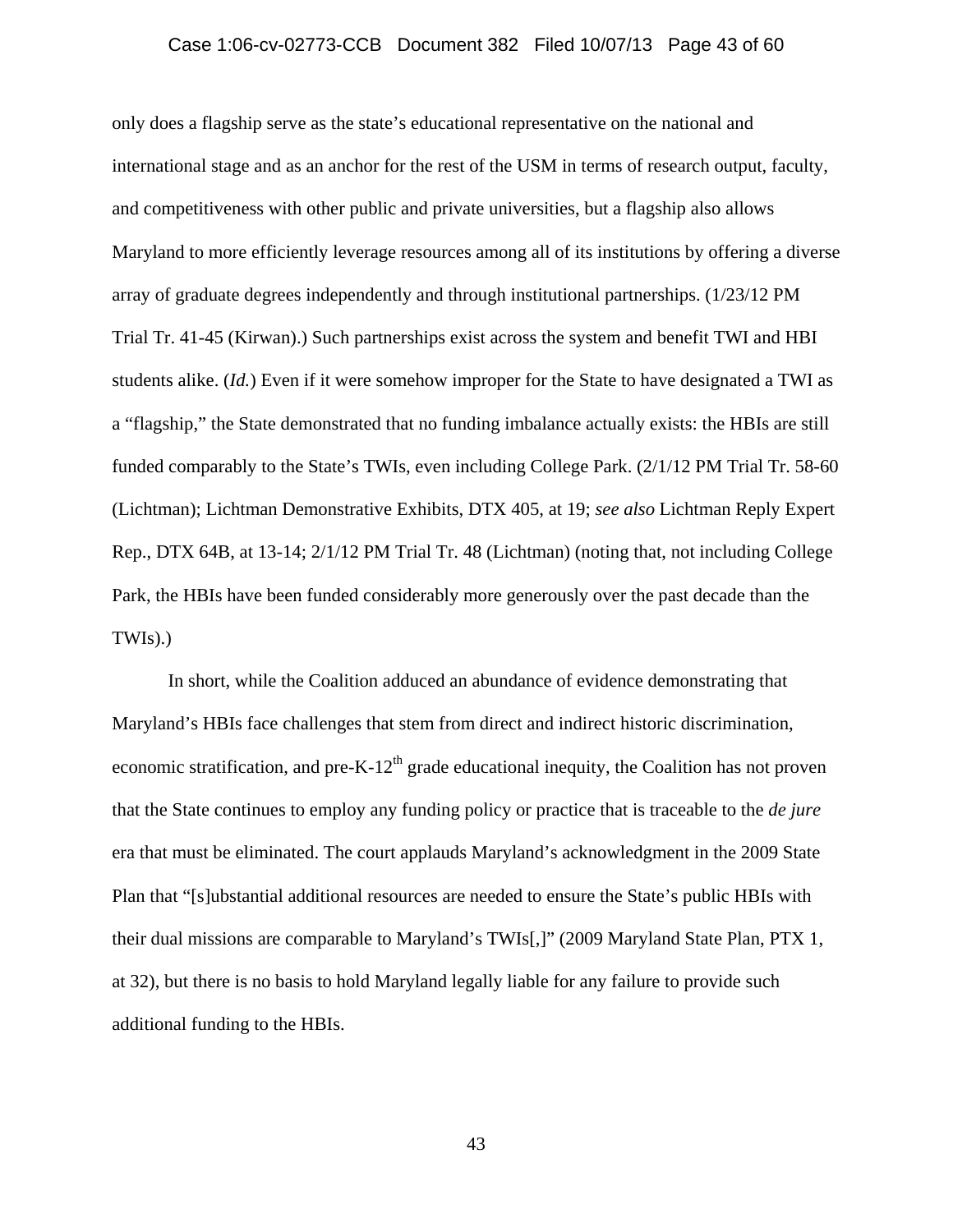# **C. Unnecessary Program Duplication**

On the other hand, unnecessary duplication of academic programs at HBIs and non-HBIs "was part and parcel of the prior dual system of higher education—the whole notion of 'separate but equal' required duplicative programs in two sets of schools—and . . . present unnecessary duplication is a continuation of that practice." *Fordice*, 505 U.S. at 738. Given the multitude of regionally proximate institutions in Maryland, convincing expert analysis of the state of program duplication throughout Maryland, and the recognition of several State officials of the historic problem of program duplication, the Coalition has proven that unnecessary program duplication continues in Maryland, to the detriment of its HBIs, and is traceable to the *de jure* era. (*See, e.g.*, Assistant Attorney General's Memorandum on the UB/Towson University Joint MBA Proposal, PTX 14, at 3 ("[B]ecause the unnecessary duplication of programs was a means by which Maryland operated a segregated system of higher education, the law will presume that the continuation of this practice will perpetuate conditions indicative of the former dual system and foster segregation . . . Any proffered justifications for maintaining a remnant of the prior dual system will be carefully scrutinized . . ."); 1/11/12 AM Trial Tr. 50 (Former MHEC Chairman Oliver) ("**Q:** Did you also agree that approval of the MBA program would be a continuation of Maryland's policy or practice of program duplication? **A:** Yes."); 90 Opinions of the Maryland Attorney General 153 (2005), PTX 698, at 19 ("There is no doubt that Maryland operated *de jure*  segregated public higher education programs before 1969 when OCR found the State in violation of Title VI, and that some policies, such as program duplication at geographically proximate schools, are traceable to that era.").)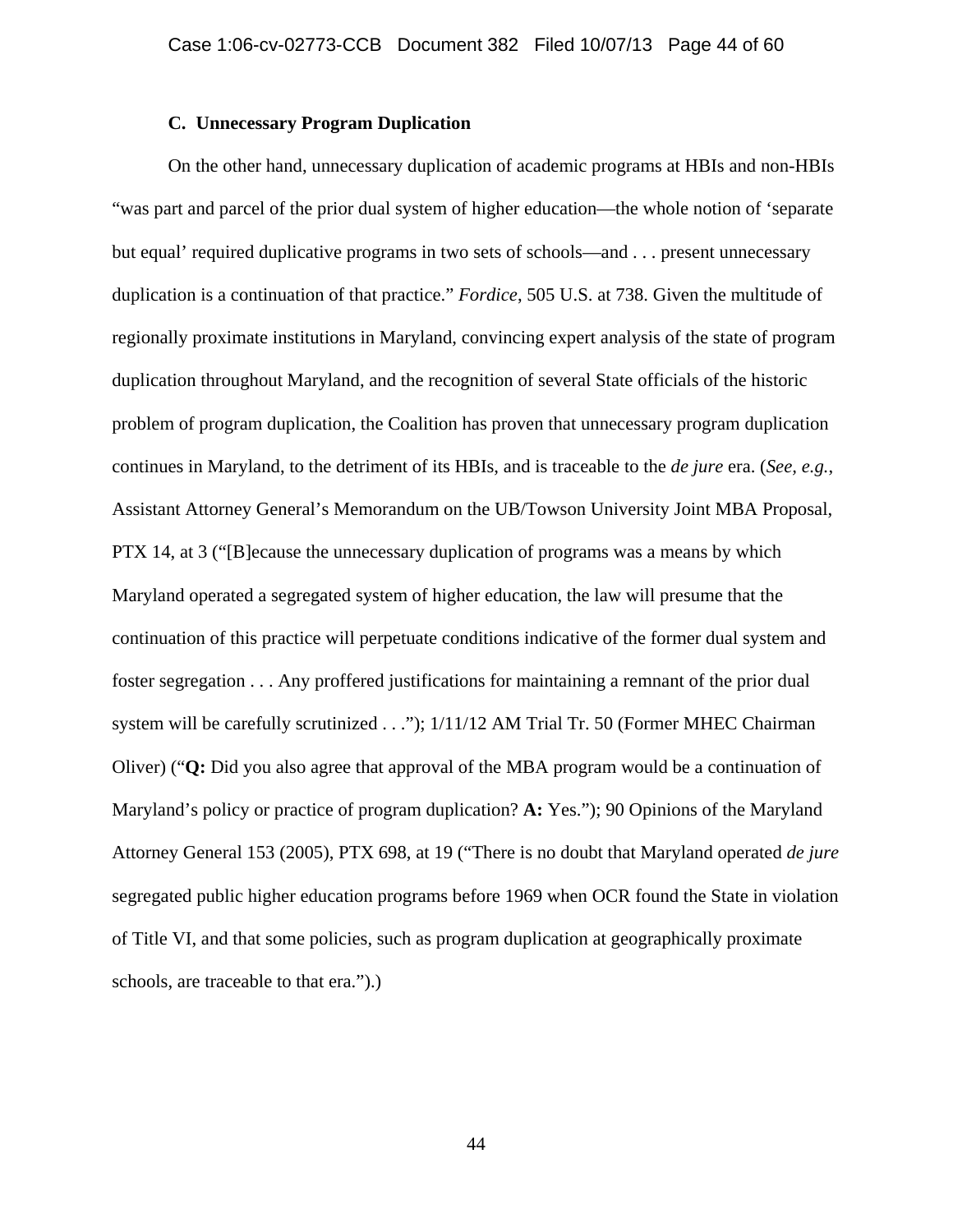# **1. Current Unnecessary Duplication**

Dr. Clifton Conrad, the Coalition's expert on unnecessary program duplication, is the nation's preeminent scholar on this issue, having served as a testifying expert and conducted similar duplication analyses for OCR in *Fordice* and its progeny. As adopted by the Supreme Court in *Fordice*, Dr. Conrad's definition of "unnecessary duplication" is "those instances where two or more institutions offer the same nonessential or noncore program. Under this definition, all duplication at the bachelor's level of nonbasic liberal arts and sciences course work and all duplication at the master's level and above are considered to be unnecessary." 505 U.S. at 738; (*see also* 1/10/12 AM Trial Tr. 54 (Conrad).) Dr. Conrad explained that, in conducting his analysis of program duplication in Maryland, he relied primarily on the "CIP method," which involves classifying higher education programs uniformly and then comparing the program offerings at Maryland's various institutions, (1/10/12 AM Trial Tr. 55 (Conrad)), but that he confirmed the results of his CIP analysis with an independent evaluation of each school's program offerings, (*see* Conrad. Supp. Expert Rep., PTX 72.)

Based on Dr. Conrad's analysis, the court finds that, statewide, 60% of the noncore programs at Maryland's HBIs are unnecessarily duplicated, compared with only 18% of Maryland's TWIs' noncore programs. (Conrad Expert Rep. III, PTX 71, at 84-85.) Regionally, 38% of Baltimore area HBI programs are unnecessarily duplicated, but unnecessary program duplication is not a problem on the Eastern Shore, where only 9% of UMES' programs are regionally duplicated. (*Id.*, as modified by correspondence on Jan. 29, 2012 (ECF No. 298), Table  $5.$ )<sup>10</sup> Today, Maryland's TWIs have a total of 296 unique, non-core programs, for an

 $\overline{a}$ 

 $10$  The 38% figure represents a more conservative determination of the scope of program duplication in the Baltimore region than Dr. Conrad initially found (59%) because it excludes UMCP and UMUC (Maryland's online university). The Coalition vigorously argues that UMCP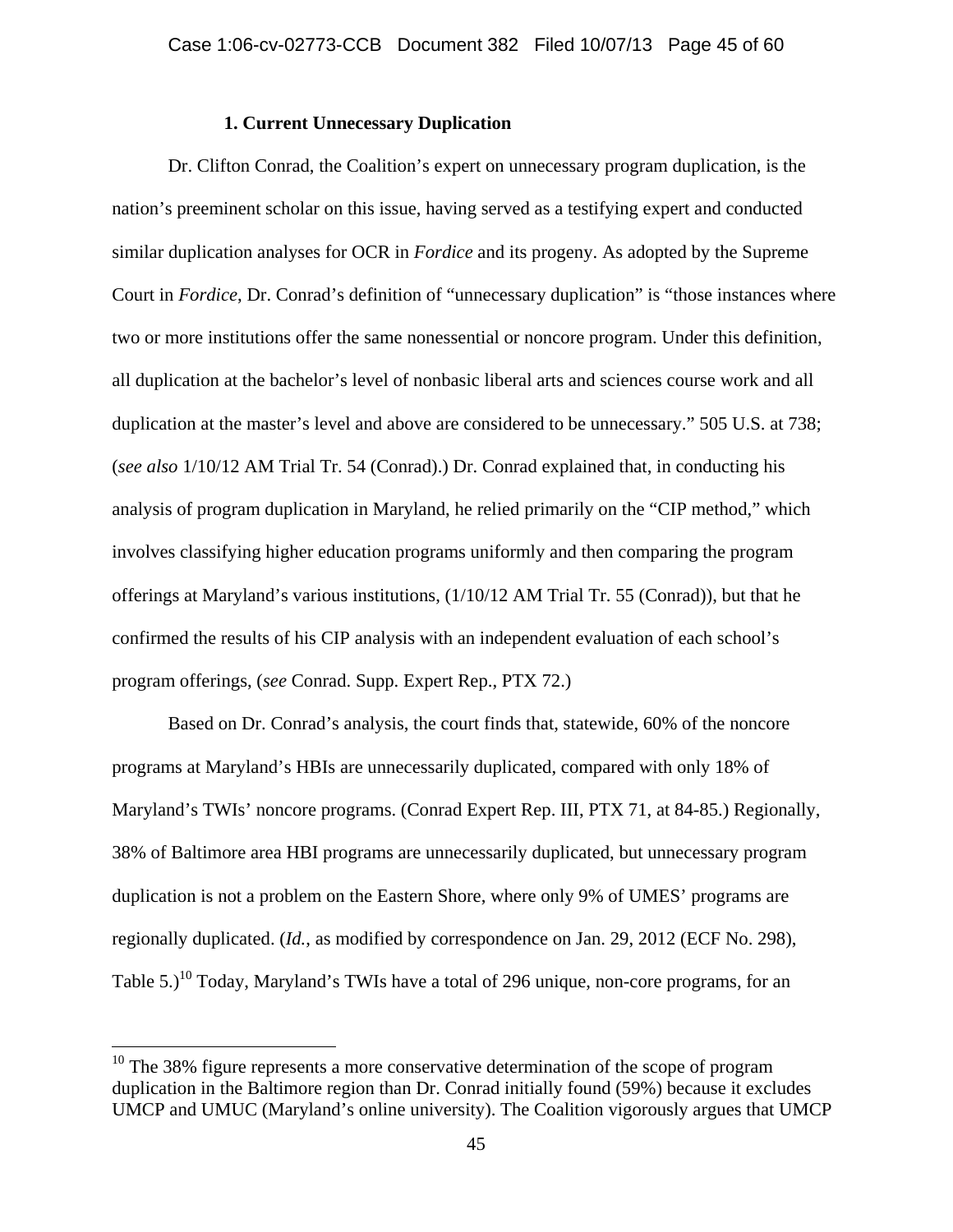average of 42 programs per institution. (Conrad Expert Rep. III, PTX 71, at 114.) On the other hand, Maryland's HBIs only have 44 unique programs, in total, for an average of only 11 per institution. (*Id.*) Duplication also varies somewhat depending on degree level: for example, the TWIs have six times as many unique masters programs as the HBIs, but over thirteen times as many unique doctoral programs, in part because of UMCP's central role as Maryland's flagship research university. (*Id.*) More importantly, Maryland's HBIs offer only 11 non-duplicated, highdemand, noncore programs, compared with 122 such programs at TWIs, for an average of 17 per TWI and only 3 per HBI. (*Id*.) Unique, high-demand programs are a key reason white students attend HBIs in other states, and, without them, HBIs "are identified by their racial history as opposed to [their] programs." (Conrad Expert Rep. II, PTX 70, at 5 ("[I]n order for desegregation to occur at [H]BIs . . . [H]BIs must offer programs not offered at TWIs."); *see also*  1/18/12 AM Trial Tr. 88-89 (Allen).) Dr. Conrad's duplication findings are comparable to, and in some cases more pronounced than, the duplication found in Mississippi during the *Fordice* remand proceedings that held the state liable for failing in its desegregation efforts. *See Ayers*, 111 F.3d at 1218; (Conrad Demonstrative Exhibits, at 82 (noting that Mississippi was found to have 40% undergraduate unnecessary program duplication and 25% at the graduate level).) The court agrees with Dr. Conrad's conclusion, in light of this data, that Maryland continues to have

and UMUC should be included in this analysis because 2011 student enrollment data shows that these institutions draw their largest student enrollments from the same four counties as the other Baltimore schools, (*see* University System of Maryland Data Journal (2010-2011), PTX 934, at 25-26 (for example, nearly the same number of undergraduates from Baltimore County went to UMCP as to UMBC)), and MHEC's own demographer testified at trial that UMUC and UMCP have a statewide draw, (1/25/12 AM Trial Tr. 67 (Passmore) (**Q:** What other schools in the public system draw from Baltimore and the surrounding areas heavily? **A:** Coppin, Towson, UB, UMBC, UMB – College Park draws from everywhere or anywhere – and UMUC  $\dots$ . Nevertheless, because, as the Coalition has proven, the 38% duplication, combined with the lack of unique, high demand programs at the HBIs, is traceable and has segregative effects, the court will recognize the 38% figure as the minimum, proven amount of proximate duplication in the Baltimore region.

 $\overline{a}$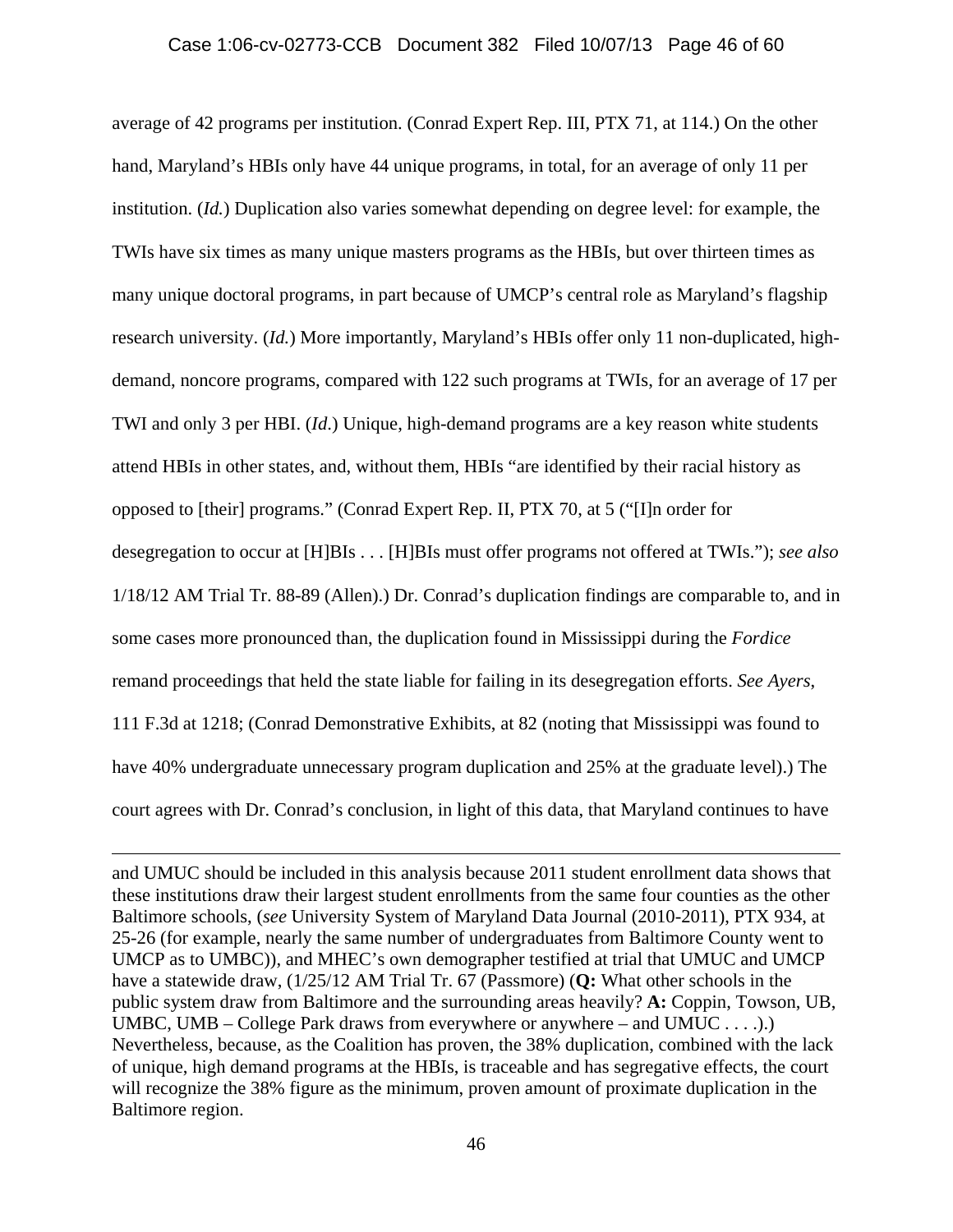# Case 1:06-cv-02773-CCB Document 382 Filed 10/07/13 Page 47 of 60

a "dual structure of higher education" which is "a structure in which there is a substantial amount of unnecessary or non-essential program duplication between TWIs and [H]BIs, and there is not meaningful program uniqueness at both sets of institutions." (1/10/12 AM Trial Tr. 49, 73-75 (Conrad) ("So the [TWIs] on balance have a far greater institutional identity. No wonder they have been desegregated. . . . While, again, on the other hand, there is nothing that really distinguishes [the HBIs] . . . programmatically.").) As explained below, this dual system is traceable to the *de jure* era and it prevents the HBIs from attracting non-black students, perpetuating the racial identifiability of the HBIs.

### **2. Traceability of Unnecessary Duplication**

The State argues that Dr. Conrad's analysis should be disregarded because there is also duplication between TWI institutions. According to the State, the duplication that Dr. Conrad found "is not the result of a policy or practice traceable to *de jure* segregation but must be attributable to something else." (Defs.' Opp. to Pls.' Findings, ECF No. 366, at 26.) This argument is unconvincing. First, as demonstrated above, when the data is parsed as between TWIs and HBIs, it is apparent that duplication in the State far more significantly affects the HBIs, even if duplication is also a problem for other institutions. (*See, e.g.*, Conrad Expert Rep. II, PTX 70, at 98 (showing that the three HBIs aside from Morgan were  $8<sup>th</sup>$ ,  $9<sup>th</sup>$ , and  $10<sup>th</sup>$  out of 11 institutions in terms of new programming developed between 2001 and 2009); Conrad Demonstrative Exhibits at 67 (showing that six times as many unique, high demand new programs were developed at TWIs as were at HBIs between 2001 and 2009).) This disparity is highly suspect in light of the history of Maryland's system of higher education.

Second, significant evidence supports the Coalition's claim that the duplication Dr. Conrad found is a direct result of a continuing failure of the State to address the *de jure* era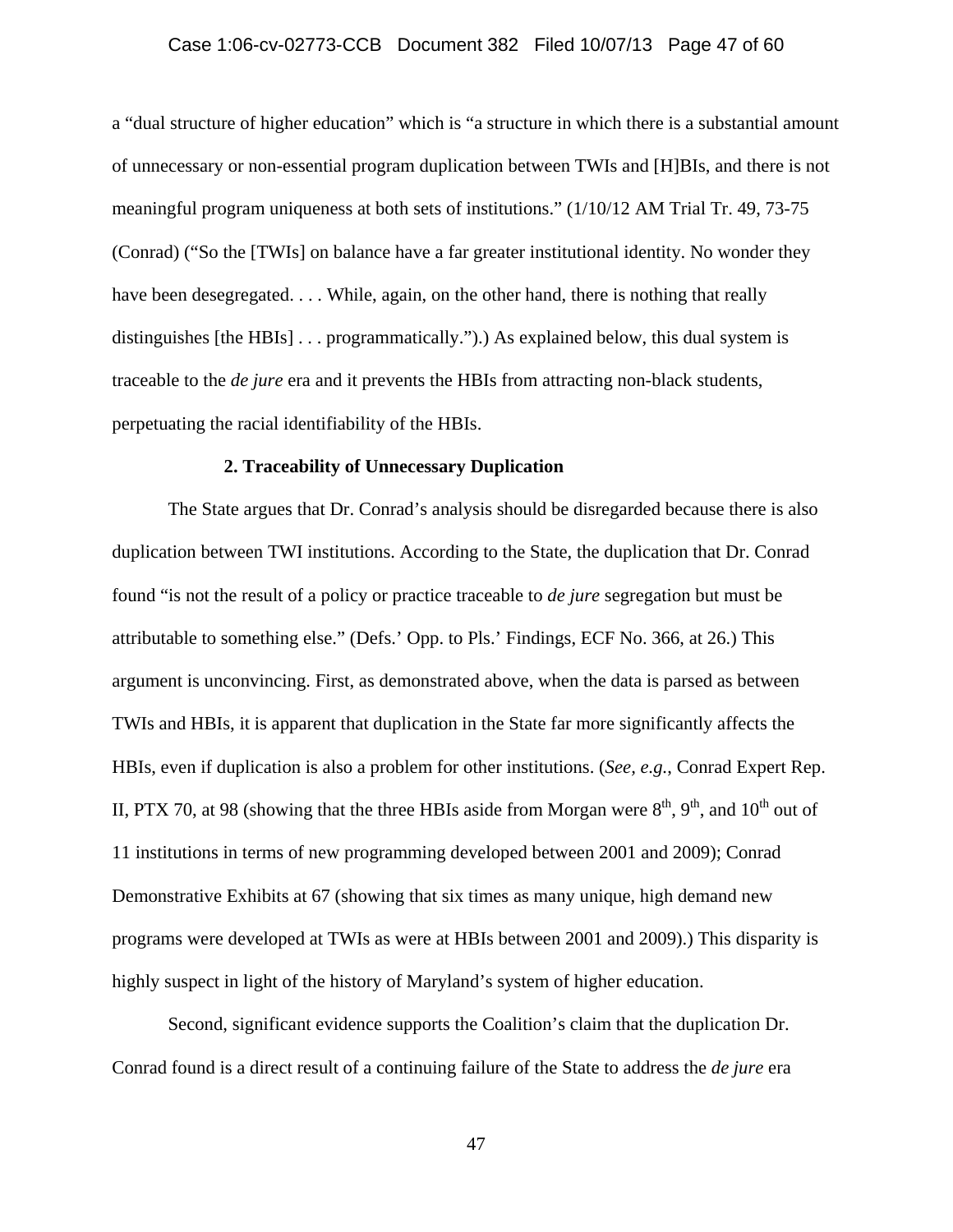# Case 1:06-cv-02773-CCB Document 382 Filed 10/07/13 Page 48 of 60

policy of duplicating programs to maintain a dual, segregated system. Program duplication was part and parcel of the prior segregated system in Maryland. (*See, e.g.*, Soper Commission Report, PTX 17, at 56-57, 88). Furthermore, "it [is] clear that the originating justification" of locating HBIs and TWIs "a stone's throw from one another . . . had to do with trying to create separate educational streams and sites for Maryland's black and white populations." (1/18/12 AM Trial Tr. 43-44 (Allen).) The 1937 Soper Commission, in assessing higher education in Maryland, noted that "several institutions of both the white and Negro groups are undertaking to perform the same cluster of functions." (Soper Commission Report, PTX 17, at 56.) In 2005, a Maryland Attorney General Opinion recognized that "Maryland operated *de jure* segregated public higher education programs before 1969 . . . and that some policies, such as program duplication at geographically proximate schools, are traceable to that era." (90 Opinions of the Maryland Attorney General 153 (2005), PTX 698, at 19.)

During the 1960s and 1970s, in the wake of *Brown*, Maryland's HBIs began offering unique, high-demand programs and began attracting significant numbers of white graduates. (*See*  "Second Annual Desegregation Status Report" (Vol. III, Feb. 1976), PTX 455, at 235-546; 1/10/12 AM Trial Tr. 30-31 (Conrad).) Rather than building on that progress, however, Maryland made very large investments in TWIs, particularly newly created Towson and UMBC, that undermined preliminary gains in desegregation. (*See* 1/10/12 AM Trial Tr. 26-33 (Conrad).) These investments included further duplication of programs at already existing TWIs and creating new public institutions in geographic proximity to existing HBIs, including UB, Towson, and UMBC. (*See* "Trends in White Graduate Students at Historically Black Institutions in Maryland" (October 2009), PTX 184, at 8-9; "Final Report of the Governor's Commission on Education" (1975), PTX 380, at 16-17; 1/10/12 AM Trial Tr. 26-33 (Conrad).) In the 1980s,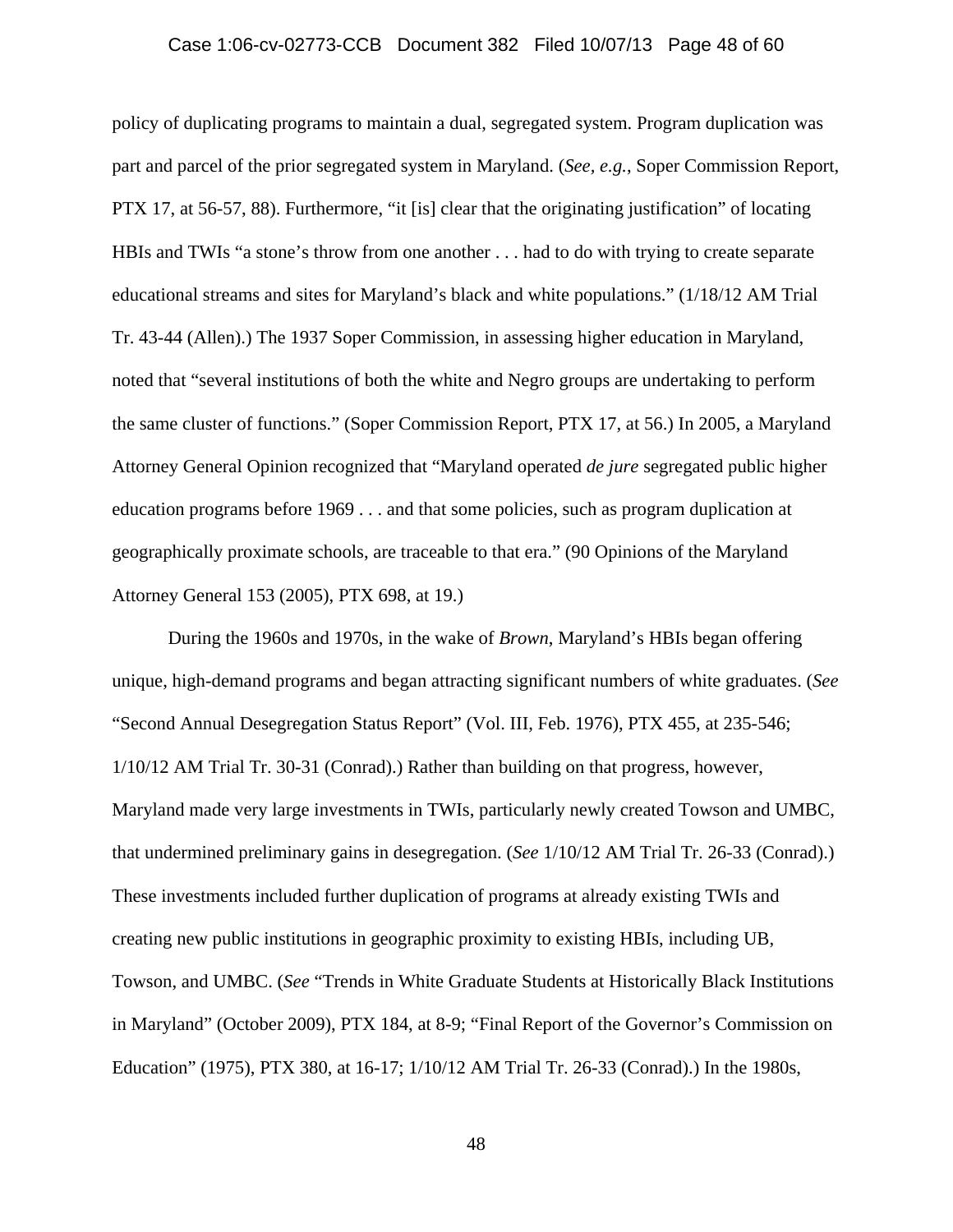### Case 1:06-cv-02773-CCB Document 382 Filed 10/07/13 Page 49 of 60

"white enrollment began to decline very markedly," and that trend continues today. (1/10/12 AM Trial Tr. 34-35 (Conrad).) The early gains that had been made in integration at Maryland's HBIs halted almost as soon as they began, and the State has continued to duplicate HBI programs at TWIs, failing to address the dual system it created in the *de jure* era. (*See* Conrad Expert Rep. I, PTX 69, at 19.)

In Maryland's 2000 Partnership Agreement with the Office of Civil Rights, Maryland committed to developing unique, high-demand academic programs at the HBIs and to avoid further unnecessary program duplication. (1/11/12 AM Trial Tr. 35-38 (Oliver); OCR Partnership Agreement, PTX 4, at 36-37.) Unfortunately, the State did not follow through on this commitment, and white enrollment at HBIs only continued to decline following the Partnership Agreement, such that HBI racial identifiability has continued to increase. (Conrad Demonstrative Exhibits, at 32 (citing HBI Enrollment Data, PTX 740); "Trends in White Graduate Students at Historically Black Institutions in Maryland" (October 2009), PTX 184, at 5; Conrad Expert Rep. I, PTX 69, at 81-82.) Coppin experienced a 73% decline in white graduate student enrollment after the partnership agreement; Bowie experienced a similar 67% decrease. ("Trends in White Graduate Students at Historically Black Institutions in Maryland" (October 2009), PTX 184, at 5.) At the same time, graduate enrollments have grown rapidly at TWIs while stagnating at HBIs. ("Trends in White Graduate Students at Historically Black Institutions in Maryland" (October 2009), PTX 184, at 3.) In fact, the State has not only failed to take steps to eradicate existing unnecessary duplication, it has continued to duplicate high-demand programs, to the further detriment of the HBIs. Dr. Conrad found that, on a statewide comparison, between 2001 and 2009, 18 *new* programs at TWIs unnecessarily duplicated programs at HBIs, 13 of which were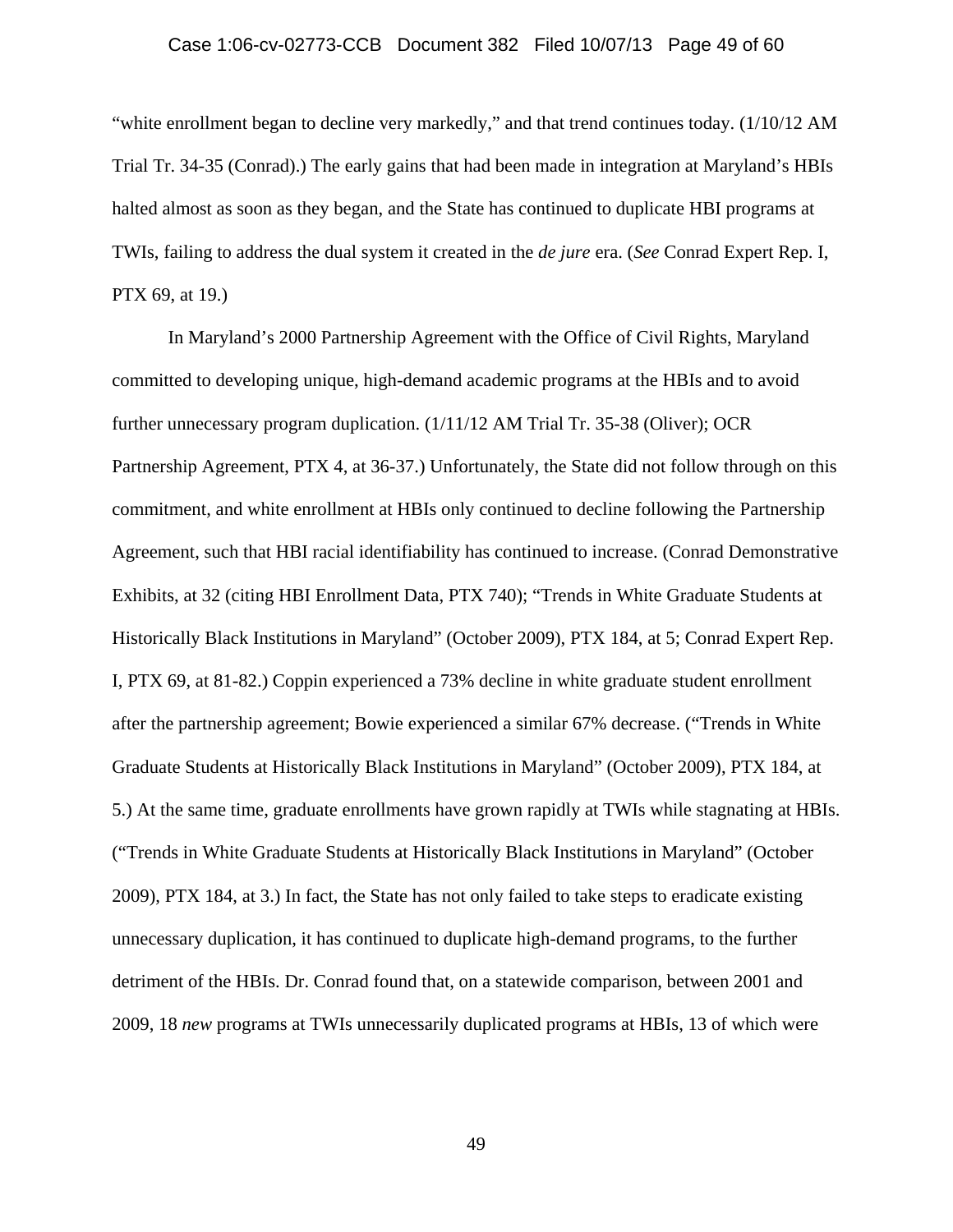"high-demand." (Conrad Expert Rep. II, PTX 70, at  $102.$ )<sup>11</sup> Thus, the State has never dismantled the *de jure* era duplication of programs that facilitated segregation—and it has maintained policies and practices that have even exacerbated this problem.

# **3. The State's Purported Efforts to Eliminate this Practice Have Failed**

Despite this significant evidence demonstrating the traceability of the continued unnecessary program duplication among HBIs and TWIs in Maryland, the State argues that it has established safeguards to mitigate unnecessary program duplication. When a state institution seeks to propose a new program, MHEC plays an active role in evaluating the program if the program requires new resources, Md. Code Ann., Educ. § 11-206, but, in any event, MHEC must notify all institutions of higher education of the proposed program, § 11-206.1(b)(3), (5). Another institution or MHEC may then file an objection to the proposed program if, among other criteria, the program constitutes "[u]nreasonable program duplication which would cause demonstrable harm to another institution" or a "[v]iolation of the State's equal educational opportunity obligations under State and federal law." § 11-206.1(e). The Commission also has the authority to eliminate a program that unreasonably duplicates a program at another institution. Md. Code Ann., Educ.  $\S 11{\text -}206(e)(5)(iv)$ . As demonstrated by the court's above findings, however, MHEC has not effectively addressed unnecessary program duplication. First, these purported safeguards are only forward facing—they do not address the substantial duplication that existed since, essentially, the beginning of Maryland's system of public higher education. The State offered no evidence that it has made any serious effort to address continuing

 $\overline{a}$ 

 $<sup>11</sup>$  Regionally, 12 new programs unnecessarily duplicated HBI programs in the "Baltimore-</sup> College Park" region, 9 of which were high demand, but there was no further duplication of high-demand programs on the Eastern Shore. (Conrad Expert Rep. II, PTX 70, at 102.)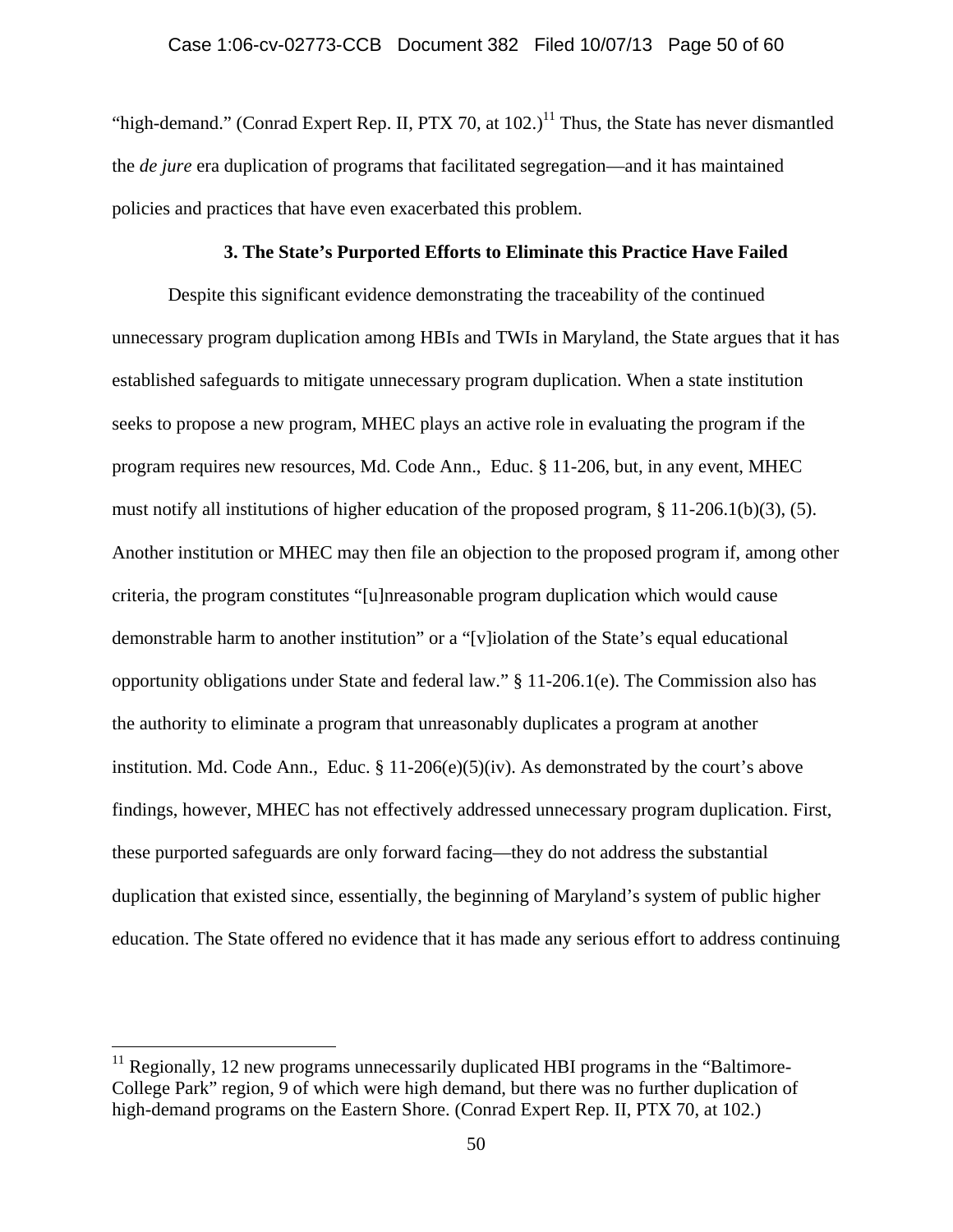historic duplication. Second, and even more troublingly, the State has failed to prevent *additional*  unnecessary duplication, to the detriment of the HBIs.

 For example, the development of the joint UB/Towson MBA in 2005, over Morgan's objection, demonstrates the inefficacy of the State's current policy regarding duplication. It was the consensus of OCR staff, HBI leaders, and even MHEC, initially, that the creation of the program would constitute unnecessary program duplication. (*See* 1/11/12 AM Trial Tr. 43-48 (Oliver); OCR Letter to MHEC (April 13, 2005), PTX 36; Assistant Attorney General's Memorandum on the UB/Towson University Joint MBA Proposal, PTX 14, at 2-3; Joint MBA Proposal Workgroup, PTX 254, at 28-29; MHEC Memorandum (May 25, 2005), PTX 330, at 3.) Yet, the Secretary of MHEC reversed course and approved the program on March 15, 2005. The Maryland Office of the Attorney General wrote, in response to this reversal:

Please be advised that the Secretary's decision [to approve the Towson MBA program], while within his discretion to act, was made contrary to advice and counsel rendered him by the Office of the Attorney General. Specifically, the Secretary was advised that approval of this academic program would leave the State in a vulnerable position, legally, with respect to the law governing the unnecessary duplication of academic programs. . . . There is little question that the proposed MBA program, if approved, would constitute "unnecessary program duplication" as that term of art is defined and articulated in federal law. The Secretary accepts this and makes no attempt to refute it.

(Assistant Attorney General's Memorandum on the UB/Towson University Joint MBA Proposal, PTX 14, at 2.) MHEC Chairman John Oliver initially agreed with the Attorney General's office and attempted to collaborate with stakeholders to develop an alternative. (1/11/12 AM Trial Tr. 51-54 (Oliver).) Nevertheless, MHEC ultimately approved the program. (*Id.*) Furthermore, as previously discussed, the crowding of Baltimore with four year undergraduate institutions, including the recent and ongoing expansion of UB as yet another such college, (*see* Joint MBA Proposal Workgroup, PTX 254, at 108; 1/24/12 AM Trial Tr. 63-66 (Kirwan); UB Strategic Plan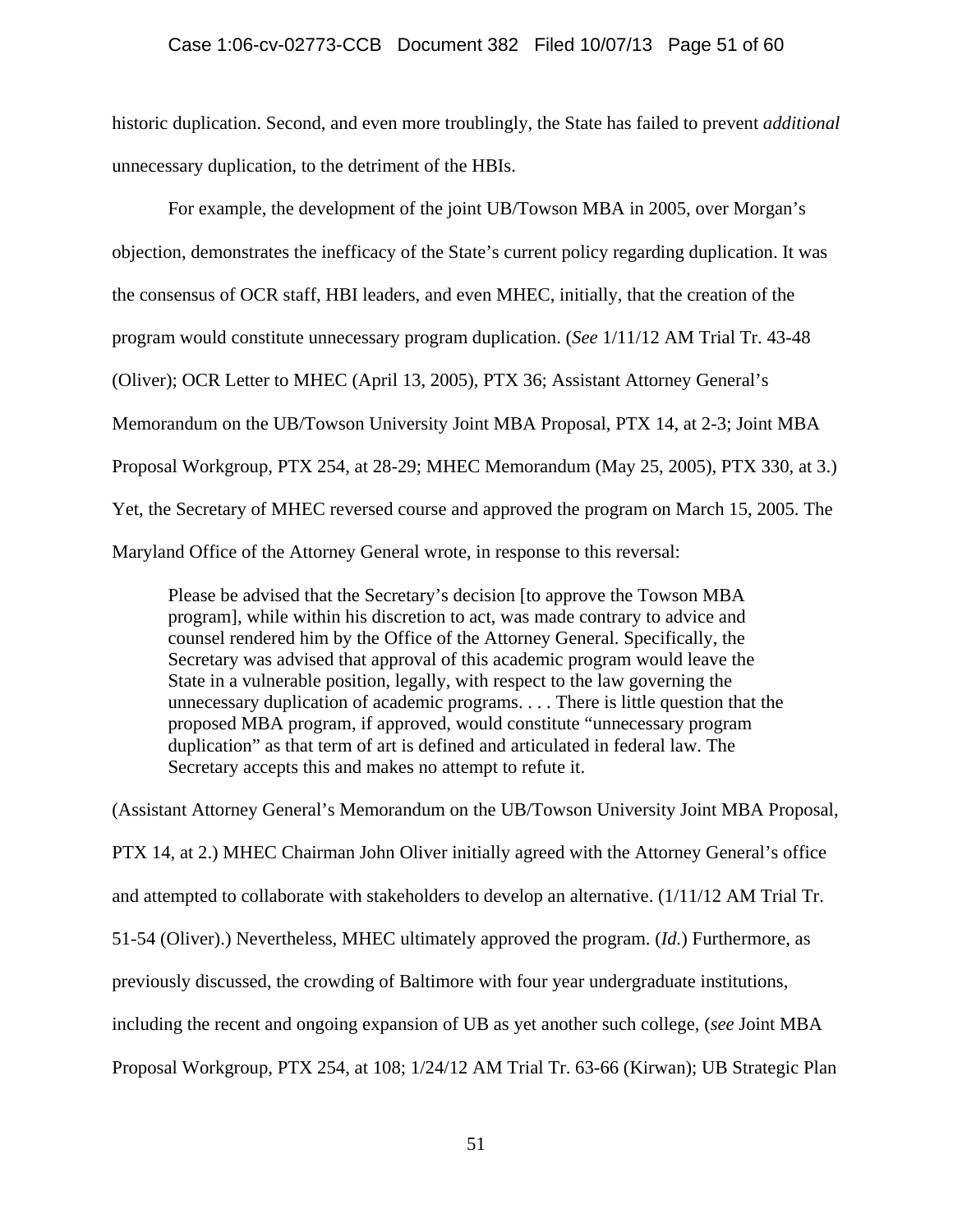(2008-2012), PTX 917, at 4; 1/30/12 AM Trial Tr. 61-62 (Bogomolny)), has worsened the regional unnecessary duplication that has been a problem since the 1960s and 70s. MHEC did address the potential duplicative effects of a proposed Doctorate of Management degree in Community College Leadership at UMUC, but only after Morgan objected to it. (*See*  Memorandum to Sue Blanshan (February 2, 2009), PTX 955, at 1; MHEC Letter to UMUC (February 13, 2009), PTX 179.)

As these series of events demonstrate, despite what the State characterizes as "an elaborate system designed to avoid" unnecessary program duplication, the State has failed to eliminate this vestige of the *de jure* era. And, even if "avoidance" of further duplication were enough, the State has in fact continued to fail to avoid further unnecessary duplication, even in the face of open objections by state officials. $^{12}$ 

# **D. Segregative Effects**

 $\overline{a}$ 

The State has failed to meet its burden of demonstrating there are no ongoing segregative effects that are a result of the traceable unnecessary program duplication proven by the Coalition. The State has recognized that its HBIs are not successful at attracting other-race students. (1/24/12 PM Trial Tr. 30 (Kirwan).) The State argues, however, that even if unnecessary program duplication exists in Maryland, it was only found segregative in *Fordice* because Mississippi *also* had segregative admissions criteria in place. This argument fails to appreciate, as demonstrated by the Coalition, the independent segregative effects that unnecessary program duplication has had in Maryland because, "in order for racial desegregation to occur at [H]BIs[,]

 $12$  Notably, in 2012, Maryland amended its program approval regulations to specifically require an analysis of the "[e]ducational justification for the dual operation of programs broadly similar to unique or high-demand programs at HBIs," COMAR 13B.02.03.09. (*See* Correspondence re: Information Concerning Regulatory Revision Cited by Plaintiff in their Rebuttal, ECF No. 368.) Certainly, this is a much clearer statement of the standard applicable under *Fordice*.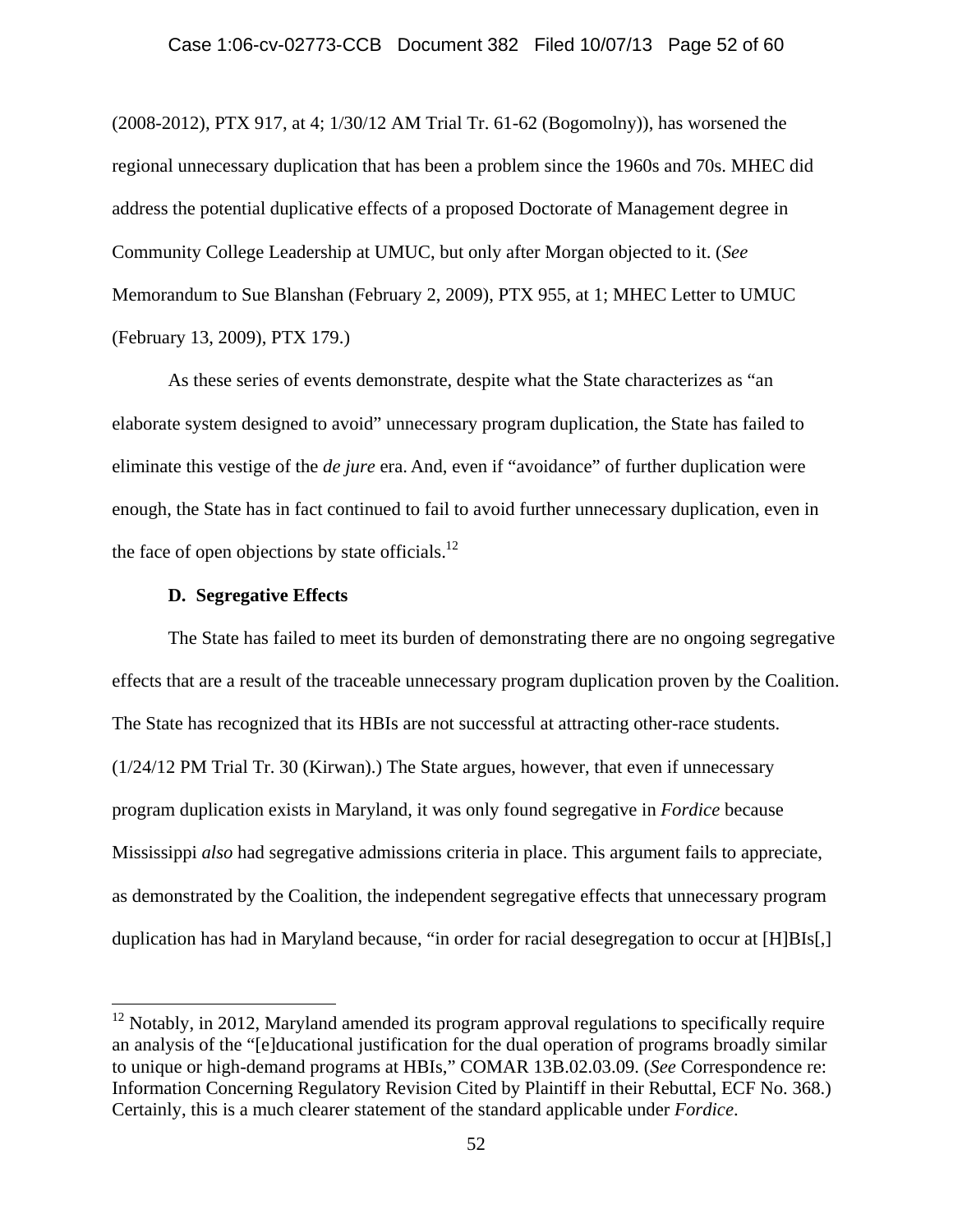. . . [H]BIs must offer programs not offered at TWIs." (Conrad Expert Rep. II, PTX 70, at 5.) As demonstrated above, there has been an intensification of the HBIs' racial identifiability over the past twenty years. (*See* Conrad Expert Rep. I, PTX 69, at 19; Conrad Demonstrative Exhibits, at 32-33; "Trends in White Graduate Students at Historically Black Institutions in Maryland" (October 2009), PTX 184, at 1; 1/10/12 AM Trial Tr. 38-39 (Conrad) (recognizing that Maryland's HBIs are more racially identifiable today than they were in 1970, the year after *de jure* segregation formally ended in Maryland.) Coalition experts Dr. Conrad and Dr. Allen convincingly explained that this intensification is a result of, in part, the unnecessary program duplication that pervades Maryland's system of higher education because, in the absence of a competitive academic advantage, non-black students have less of an incentive to enroll in what is otherwise perceived as a school for black students. (*See, e.g.*, Conrad Expert Rep. II, PTX 70, at 5; 1/18/12 AM Trial Tr. 88-89 (Allen).) "The fact of the matter is that . . . creating and maintaining proximate [HBIs] and TWIs has had, and continues to have segregative effects. It . . . creates a situation where, absent academic missions that are explicit[ly] being assigned to HBIs . . . those are just schools that are labeled as, and perceived as, the black schools. So the decision of where you go if you are a white student is strained[.]" (1/18/12 AM Trial Tr. 66 (Allen).). This effect is reflected in the decreasing enrollment of white students at the HBIs. When asked about this trend, Dr. Mickey Burnim, president of Bowie State, testified, "[T]here is increased competition for the degree programs that enroll a lot of our white students. So I think that is one significant factor." (1/5/12 PM Trial Tr. 61-62 (Burnim).)

In fact, the duplication of a unique HBI program at a TWI can have an effect on the overall enrollment at the HBI because of this perception. For example, Bowie offered an MS in Computer Science before Towson introduced the program; yet, once Towson offered the MS,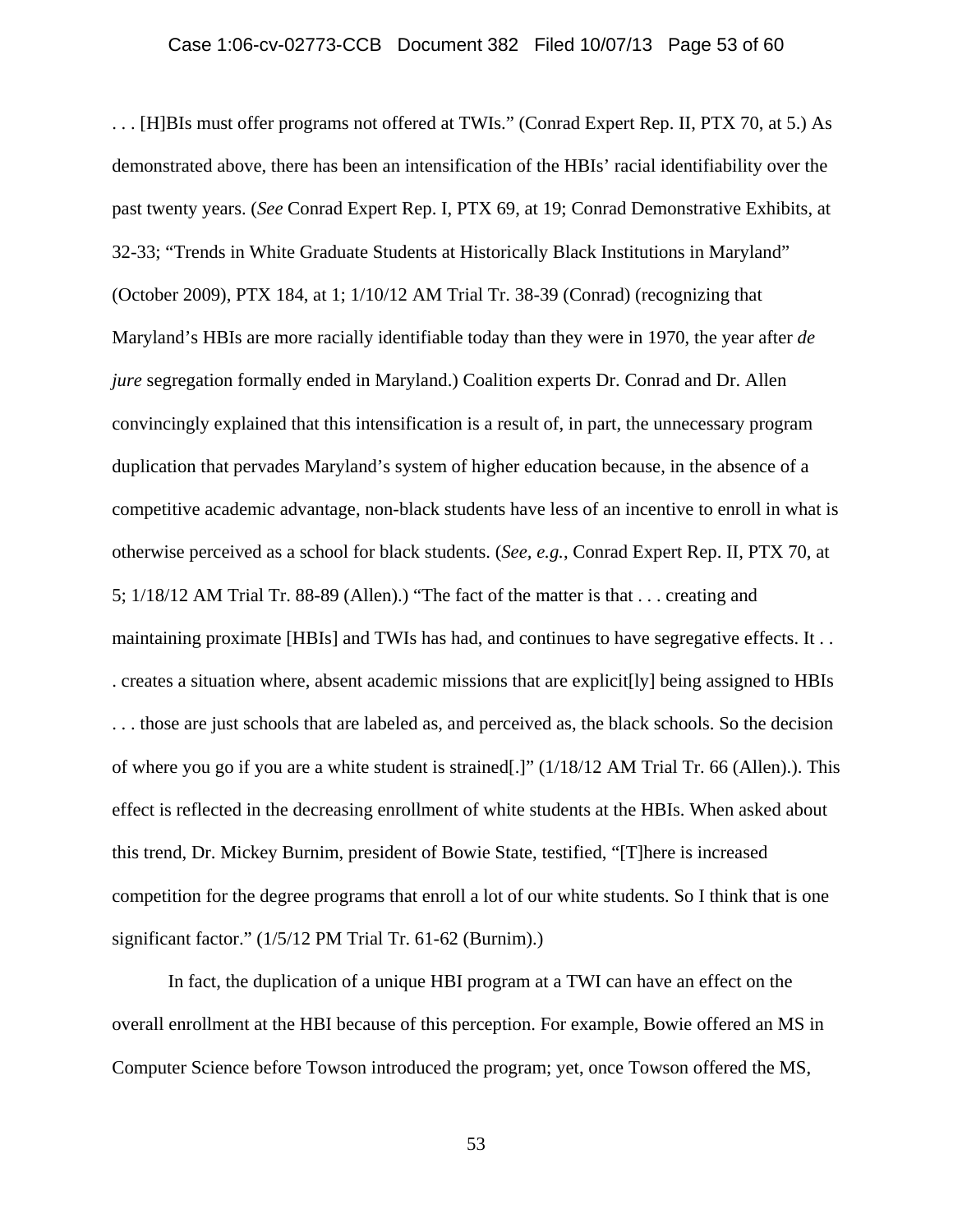# Case 1:06-cv-02773-CCB Document 382 Filed 10/07/13 Page 54 of 60

enrollment in Bowie's program dropped precipitously, from 119 in 1994 to 29 in 2008, while enrollment went from 23 in 1994 to 101 in 2008 at Towson. (1/10/12 AM Trial Tr. 59-61 (Conrad); Conrad Demonstrative Exhibits at 59.) Similarly, enrollment in Bowie, Coppin, and Morgan's MA in Teaching programs all dropped substantially between 2002 and 2008 after UMBC began offering the program. (*Id.*) When UB entered the public system offering an MBA, the MBA program that Morgan had been operating by itself suffered. (*See* 1/9/12 AM Trial Tr. 59 (Popovich) (testifying that the impact of UB's MBA on Morgan's program "illustrates the type of effect you may get when you have duplicative programs nearby").)

Where HBIs possess unique programs, however, they will be more empowered to attract a diverse student body. (1/18/12 AM Trial Tr. 91, 112 (Allen); Allen Expert Rep., PTX 661, at 8- 9); *see also Knight*, 14 F.3d at 1541 (finding a need for unique programming at HBIs where a "disproportionate numbers of white *can* satisfy their curricular desires at [T]WIs, and *cannot* satisfy them at HBIs, thereby discouraging them from choosing to attend HBIs.") (citing *Fordice*, 505 U.S. at 736-43). The current demographics of the two Eastern Shore institutions, UMES and Salisbury, are telling. As of 2009, UMES had a student population that was 77.6% black and 13.3% white, making it significantly more desegregated than its three HBI counterparts, which had white populations between roughly 1 and 4%. *See* Part V *supra* at 20-21. In light of these figures, it is unsurprising that Dr. Conrad found that only 9% of the programs at UMES were unnecessarily duplicated, "eliminating the dual system . . . to a large extent" on the Eastern Shore. (1/10/12 AM Trial Tr. 83 (Conrad); *see also* Conrad Expert Rep. III, PTX 71, at 114 (showing that Salisbury has 26 unique non-core programs, while UMES has 25).) This lack of duplication is not an accident; it is the result of a strong collaborative partnership between UMES and Salisbury and it demonstrates that unnecessary duplication can be eliminated. (*See*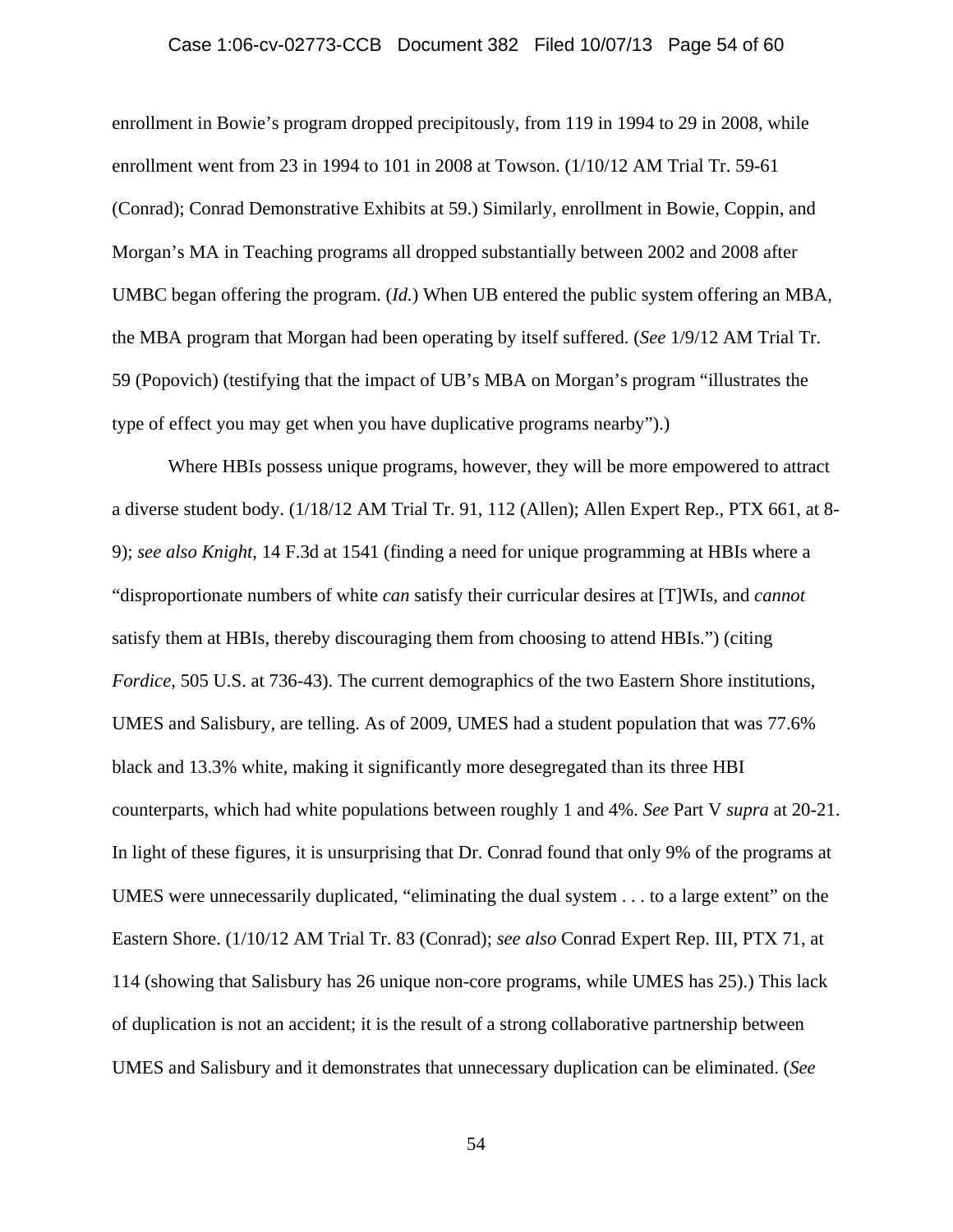1/25/12 PM Trial Tr. 34-39 (Dudley-Eshbach) (noting that UMES and Salisbury share a significant number of students because "[a]ny UMES student can take any class at Salisbury" and vice-versa).) The court finds that, at a minimum, it is more likely than not that the lack of unnecessary duplication at UMES and Salisbury has led to UMES's substantial success in attracting white students, as well as other race students. Conversely, the court finds that the pervasive duplication of Coppin, Bowie, and Morgan's programs, and their corollary lack of unique programming, contributes to their continued pronounced racial identifiability. Accordingly, the State has not demonstrated that its traceable policy of unnecessary program duplication does not have segregative effects.

The State suggests, through its expert, Dr. Don Hossler, that program offerings have very little to do with a student's selection of an institution—and that demographics usually control, (*see* 2/6/12 PM Trial Tr. 18-19, 48-49, 69-71 (Hossler)), but this argument is not persuasive. While it may be true that other factors are more important than program offerings, for many students, in choosing a university, the State's burden is to prove that the traceable *de jure* vestige of program duplication does not continue to have any segregative effects. *See Fordice*, 505 U.S. at 731, 739; *Knight*, 13 F.3d at 1541. Thus, even if program duplication plays a less significant role than other factors in maintaining the racial identifiability of the HBIs, because the Coalition convincingly demonstrated that duplication does have a palpable effect on student choice, the State is under an obligation to eliminate it. Dr. Hossler acknowledged that program duplication does have some effect on student choice.  $(2/6/12$  PM Trial Tr. 62-63, 68-69, 71-72 (Hossler).)<sup>13</sup>

<sup>&</sup>lt;sup>13</sup> The court does not address whether any *de minimis* effect would violate *Fordice*—the effect of unnecessary duplication on enrollment demographics at Maryland's HBIs has been proven by the Coalition to be more than *de minimis*.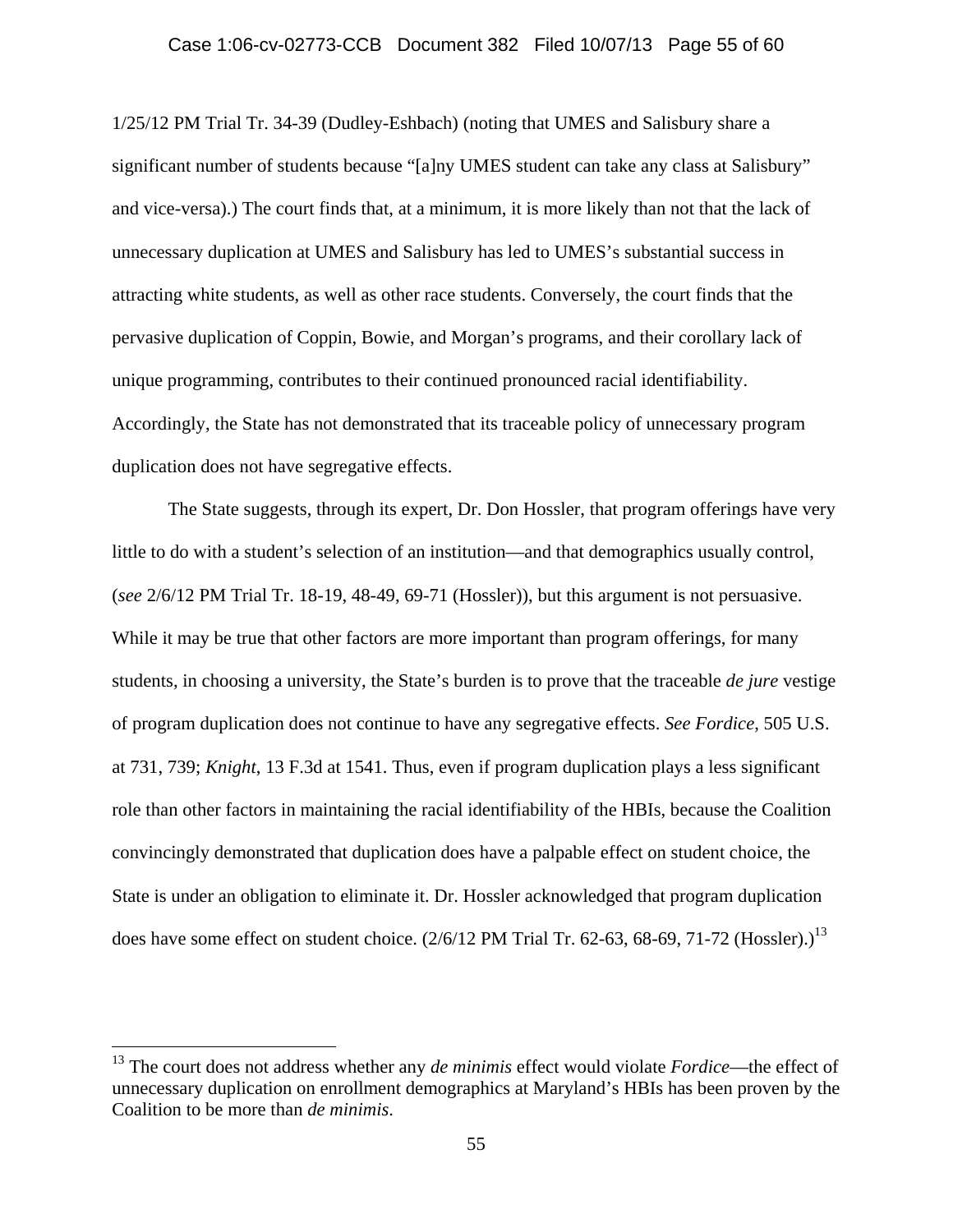### Case 1:06-cv-02773-CCB Document 382 Filed 10/07/13 Page 56 of 60

Moreover, Dr. Hossler's criticism of Dr. Conrad's more marked conclusions regarding the effect of duplication on student choice, (*see* 2/6/12 PM Trial Tr. 36-39 (Hossler)), does not undermine the consensus of Dr. Allen and Dr. Conrad that duplication has such an effect, nor does it undermine the data itself. For example, despite Morgan's overwhelmingly black enrollment, because it is one of only two public universities in Maryland to offer such programs, (*see* 1/9/12 AM Trial Tr. 13 (Popovich)), 83% of the Landscape Architecture degrees it awarded in 2010 were to white students, as were 33% of the Architecture degrees it awarded. (2010 Program Completion Rates at Maryland Schools by Race, PTX 741.) The court finds that unnecessary duplication influences student demographics at the HBIs, and that Maryland's HBIs will not be able to increase their non-black enrollment if their offerings continue to be unnecessarily duplicated.

### **E. Purported Educational Justifications**

Finally, the State did not, for the most part, present evidence that unnecessary program duplication could not be eliminated consistent with sound educational practices, relying instead on the argument that no traceable policy or practice existed to begin with. The State is in a tenuous position on this issue, because eliminating unnecessary program duplication has been a centerpiece of most prior higher education desegregation efforts. To the extent the State offered any sound educational justification for existing duplication, it consistently focused on "good" reasons for approving a particular duplicative program rather than a thorough analysis of whether there were less segregative means of obtaining the same goal as required by *Fordice*. 505 U.S. at 729 ("If policies traceable to the de jure system are still in force and have discriminatory effects, those policies too must be reformed to the extent practicable and consistent with sound educational practices.").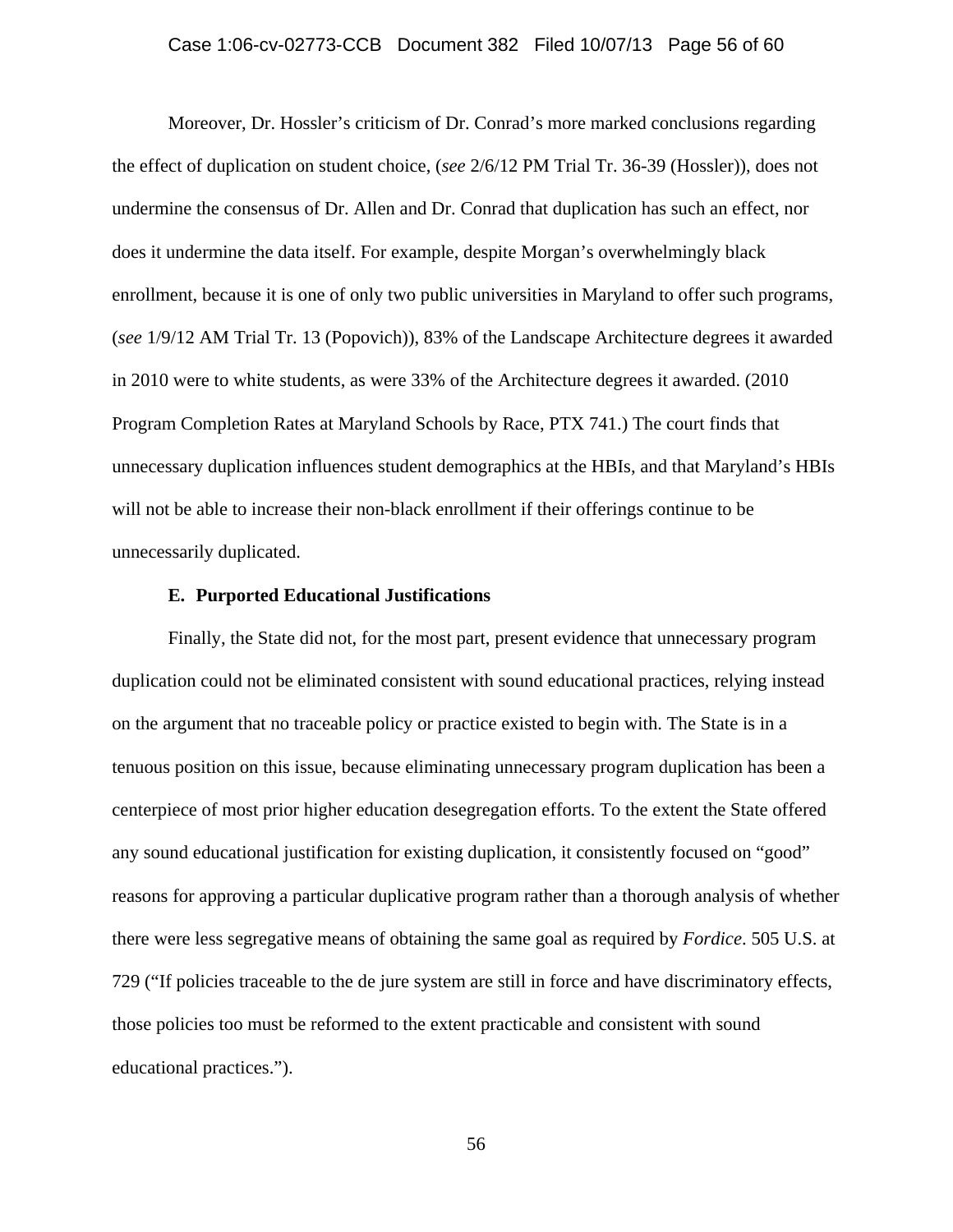For example, in response to the Secretary's approval of the Towson MBA program, the

Office of the Attorney General wrote:

On its face, the Secretary's March  $15<sup>th</sup>$  determination appears to be deficient in that his analysis primarily addresses sound educational justification in the context of Towson University's capacity to adequately offer the MBA program jointly with the University of Baltimore in the face of an apparent need for the program. It is a matter of concern, however, that the Secretary's analysis does not adequately address "sound educational justification" in the specific context of a desegregating system of higher education with very specific and continuing legal objections. The analysis may also be considered lacking by virtue of its very limited effort to address the impact upon geographically proximate HBIs. Perhaps most alarming is a complete lack of an analysis regarding the possibility of accomplishing the legitimate educational objectives through less segregative means, particularly in light of existing programs at HBIs that are not at capacity.

(Assistant Attorney General's Memorandum on the UB/Towson University Joint MBA Proposal,

PTX 14, at 3.) As the State acknowledges in this document, "sound educational justification" is not an open-ended invitation to justify otherwise segregative policies or practices; rather, it is a requirement that the State seriously consider whether a traceable policy cannot possibly be eliminated in light of legitimate educational concerns. Nonetheless, as Kevin O'Keefe, a former MHEC commissioner who voted to approve the MBA program testified, the commission was focused on "one issue, and one issue only. Are there grounds for educational justification for this program?" (1/30/12 AM Trial Tr. 108 (O'Keefe).) O'Keefe testified that he based his vote on "a clear need for additional capacity in a public MBA program and [the fact] that Morgan was, for perfectly good reasons, not willing to direct its resources, apparently, to developing that program." (1/30/12 PM Trial Tr. 4-5 (O'Keefe).) This articulated justification is insufficient under *Fordice*. If MBA capacity was a state need, and even if Morgan opposed building its capacity, the State offered no evidence that it seriously considered alternative, non-segregative means to accomplishing the capacity building it sought, such as offering Morgan additional funding for such programming or considering another HBI to fill this need.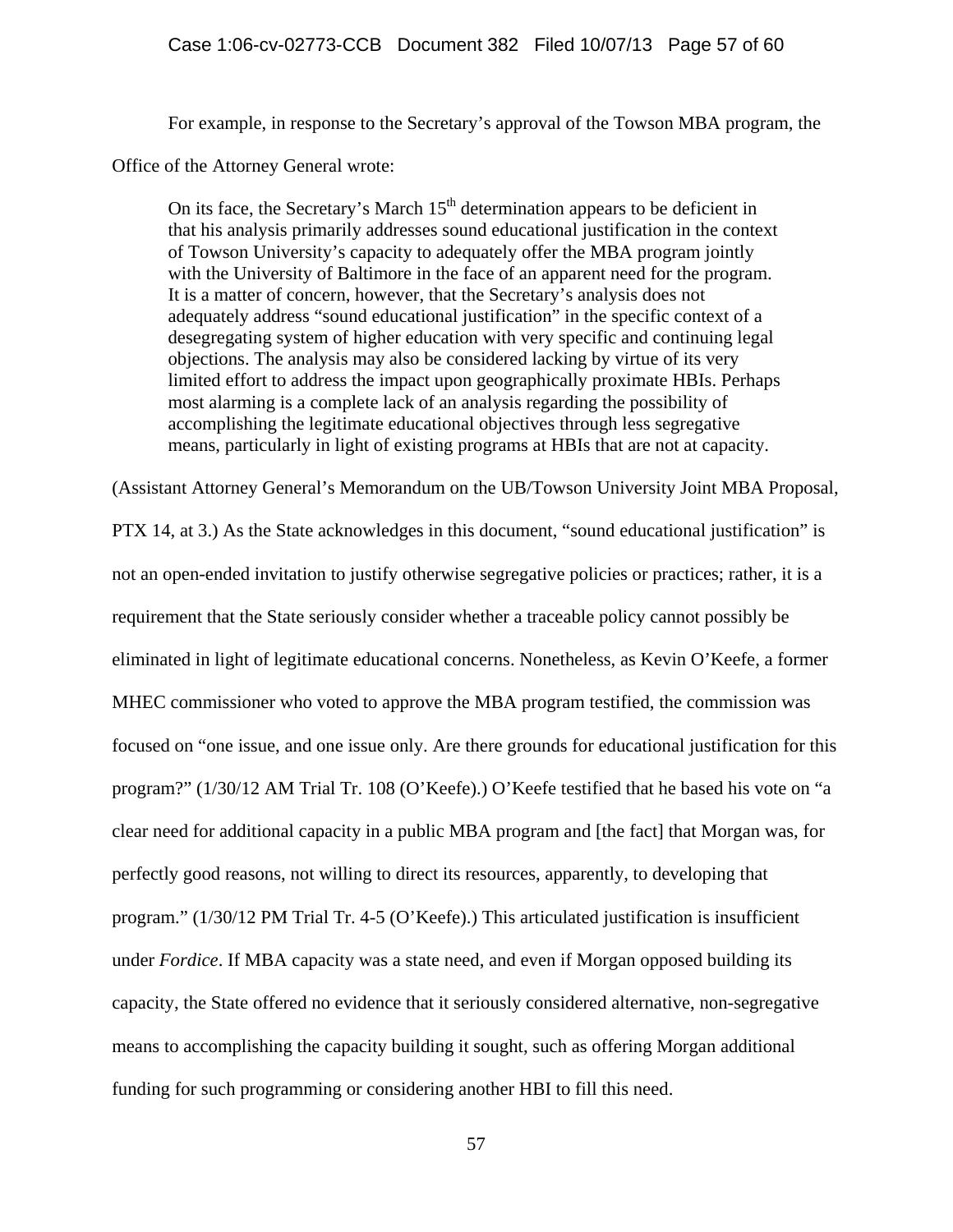### Case 1:06-cv-02773-CCB Document 382 Filed 10/07/13 Page 58 of 60

 The Supreme Court recently reaffirmed in *Fisher v. University of Texas at Austin* that even a "serious, good faith consideration of workable race-neutral alternatives" in the higher education context does not supplant the strict scrutiny analysis that is warranted where racebased policies are implicated. *See* 133 S. Ct. 2411, 2421 (2013) (quoting *Grutter v. Bollinger*, 539 U.S. 306, 339 (2003)). Here, the State has not offered any compelling evidence that any sound educational need is an unavoidable driver of the ongoing unnecessary duplication of HBI programs throughout Maryland's system of higher education.

 On the contrary, the State's maintenance and exacerbation of this proximate program duplication, as described above, "does not comport with best practices in higher education." (1/18/12 AM Trial Tr. 62-64 (Allen).) Dr. Allen conducted an analysis of the State's purported educational justifications for duplicative program approvals over the past decade, relying on MHEC Secretary James Lyon's deposition statement that "academic program files" would be the "best resources for determining the basis for program approval." (*Id.* at 47.) Dr. Allen found that the justifications in these files for duplicated programs are "[m]inimal" and "superficial[.]" (*Id.* at 47-48.) As to Towson's joint MBA, Dr. Allen noted that the file had "more" material, given the controversy surrounding its approval, but that "[t]he justification provided in the file  $\dots$ wasn't persuasive." (*Id.* at 49.) Tellingly, the State's proposed findings of fact and conclusions of law include only a few references to the issue of "sound educational justification," and only then in reference to the Towson MBA approval. (*See* Defs.' Findings, ECF No. 353, ¶¶ 241, 245, 246 n.44.) Furthermore, as noted above, UMES and Salisbury have developed a unique, collaborative partnership, that has both virtually eliminated unnecessary program duplication on their campuses and resulted in UMES having "more white students on its campus than any other HBI in the state[.]" (1/4/12 PM Trial Tr. 65-66 (T. Thompson); 1/25/12 PM Trial Tr. 37-39 (Dudley-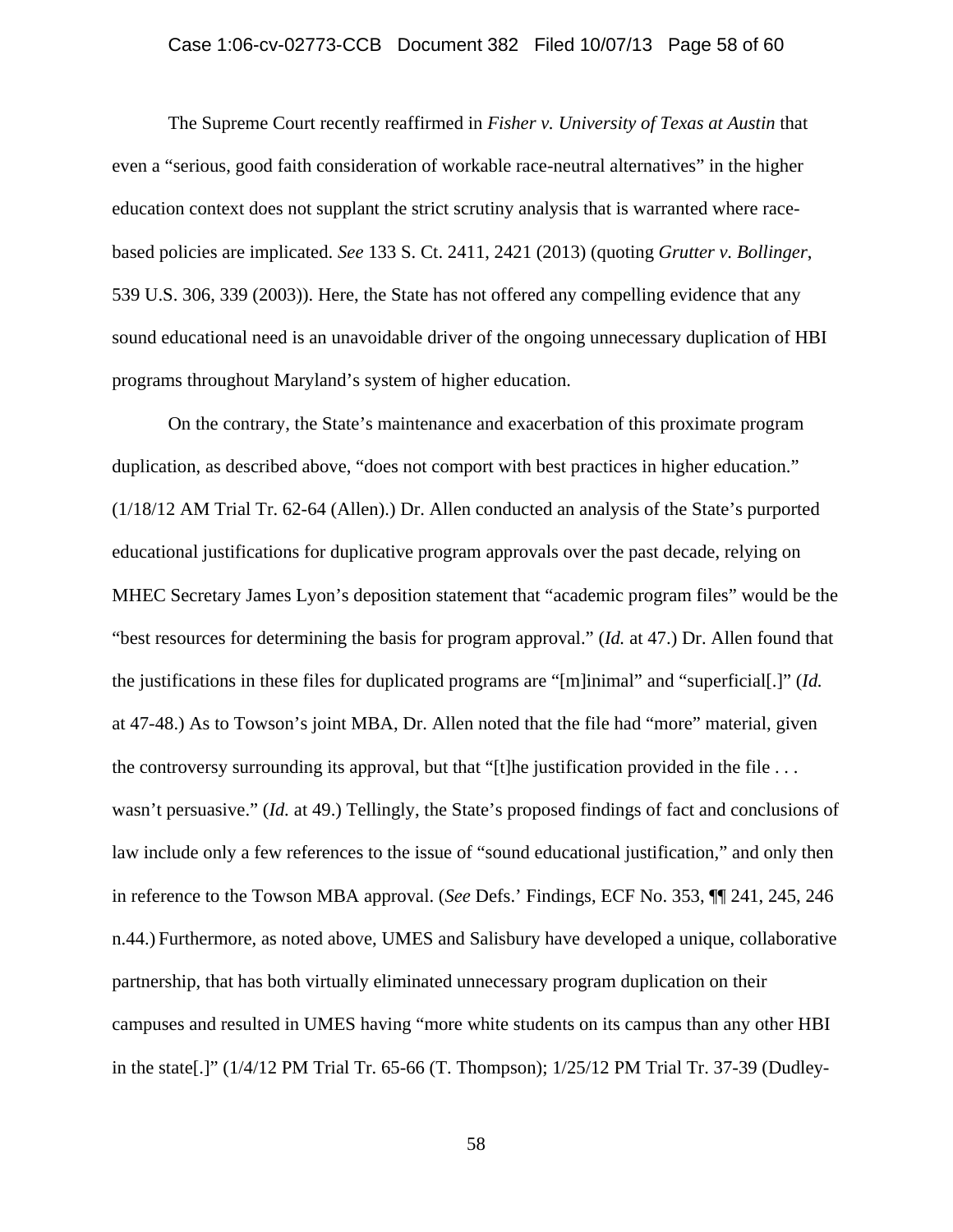Eshbach).) It was evident from the testimony of the presidents of both UMES and Salisbury that their collaborative efforts are a source of pride for both institutions and contribute to the overall quality of higher education program offerings on the Eastern Shore. (*See, e.g.*, *id.*) Accordingly, it is the court's conclusion that the extensive program duplication in Maryland is a traceable vestige of the *de jure* era, that it continues to exacerbate the racial identifiability of Maryland's HBIs by limiting their competitiveness in program offerings, and that there is no sound educational justification preventing the mitigation of this duplication.

### **VII. REMEDIES**

 In light of the State's liability on the issue of program duplication, the court strongly suggests that the parties enter mediation to attempt to generate a suitable plan to address this problem. As embodied in the OCR Partnership Agreement, a remedy for unnecessary program duplication likely includes both avoidance of such duplication and "expansion of mission and program uniqueness and institutional identity at the HBIs." (Final Report on the OCR Partnership Agreement (February 15, 2006), PTX 8, at 73.) Dr. Allen was tasked by the Coalition with developing remedies, and his recommendation that "[e]ach HBI should develop programmatic niches of areas or areas of excellence in at least two high-demand clusters within the next three to four years" appears to be a promising starting point. (*See* 1/18/12 AM Trial Tr. 90 (Allen).)<sup>14</sup> These niche suggestions include, among others, Green Sustainability Studies; Computer Sciences; Aging Studies; and Health Care Facilities Management. (*See* Allen Demonstrative Exhibits, PTX 856, at 52-65.) It is also likely that the transfer or merger of select high-demand programs from TWIs to HBIs will be necessary. (*See* 1/18/12 AM Trial Tr. 103 (Allen).) Former MHEC Secretary James Lyons has stated that Maryland has the capacity and

 $\overline{a}$ 

 $14$  The Coalition has not suggested the extreme remedy of closing any institutions.